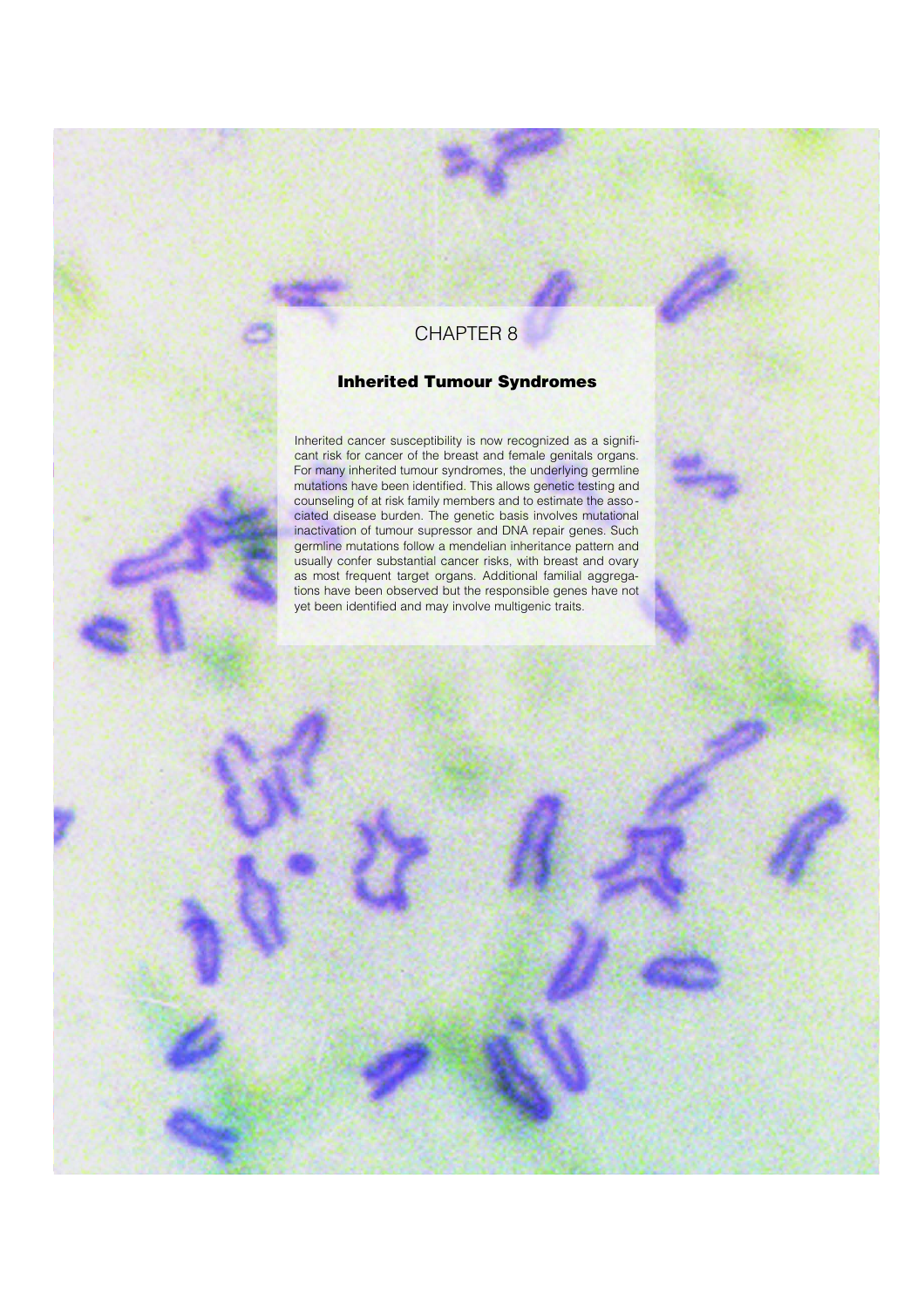# **Familial aggregation of cancers of the D. Goldgar breast and female genital organs**

Evidence of familial aggregation of breast, ovarian, and other tumours of the female genital organs derived from anecdotal observation of large families and from systematic analyses of cancer incidence in relatives of cancer cases. Although there are a number of potential measures of familial aggregation, the most commonly used is the familial relative risk (FRR) or standardized incidence rate (SlR). This is defined as the ratio of the incidence of disease among relatives of an individual with disease compared with the incidence in the population as a whole. The FRR is most often estimated through comparison of family history data between cases and controls, with the resulting odds ratio used as an estimator of the familial risk. Using genealogical resources linked to cancer registries has a number of advantages; the number of cases is usually large compared to casecontrol studies and, more importantly, all cancers found among relatives are confirmed in the cancer registry.

#### **Breast cancer**

Evidence that women with a positive family history of breast cancer are at increased risk for developing the disease has been accumulating for over 50 years; virtually every study has found significantly elevated relative risks to female relatives of breast cancer patients. Most studies have found relative risks between 2 and 3 for first-degree relatives of breast cancer patients selected without regard to age at diagnosis or laterality. A recent review of 74 published studies {2238} calculated familial relative risks of 2.1 (95% CI 2.0, 2.2) for breast cancer in any first degree relative, 2.3 for a sister affected, and 2.0 for an affected mother, and a relative risk of 3.6 if an individual had both a mother and sister affected. For individuals with a first degree relative diagnosed with breast cancer under age 50, the relative risk to develop breast cancer before age 50 was 3.3 (CL 2.8, 3.9).

In a population-based study of familial cancer using the Utah Population Database, Goldgar et al. {1029} studied

336 Inherited tumour syndromes

the incidence of breast and other cancers among 49 202 first-degree relatives of 5559 breast cancer probands diagnosed before age 80. This study estimated a relative risk of 1.8 in first degree relatives of these breast cancer probands. When restricted to early-onset cancer (diagnosed before age 50), the relative risk of breast cancer among first-degree relatives increased to 2.6 and the risk for early-onset breast cancer among these relatives was 3.7 (95% CI. 2.8–4.6). The Swedish family cancer database {715} contains >9.6 million individuals, with data on nearly 700,000 invasive cancers and consists of individuals born in Sweden after 1934 and their parents. Analyzing cancers diagnosed between the years 1958 to 1996, the standardized incidence ratio for breast cancer was 1.85 (95% CI 1.74–1.96) for having an affected mother, 1.98 (1.79–2.18) for having an affected sister, and 2.4 (1.72– 3.23) if both mother and sister were affected. Other studies found larger familial effects among relatives of young bilateral probands compared with young probands with unilateral breast cancer {700,1246,2129}.

The issue of relationship of histology to familial breast cancer is less clear  $(375)$ . 500,1724,2441,2989}. Some studies found that lobular carcinoma is more often associated with a positive family history  $\{791\}$  while others  $\{1566\}$ observed that cases with tubular carcinoma were more frequently associated with a positive family history. Multicentricity was also found to be positively associated with family history {1564}. Occurrence of breast cancer in a male conveys a two to three fold increased risk of breast cancer in female relatives {94,2449}.

## **Ovarian cancer**

In a population-based case-control study of families of 493 ovarian cancer cases and 2465 controls, Schildkraut and Thompson {2557} reported an odds ratio for ovarian cancer in first degree relatives of 3.6 (95% CI 1.8–7.1). A comprehensive study of first-degree relatives of 883 ovarian cancer probands from the Utah Population Database estimated a relative risk of 2.1 (1.0–3.4) for ovarian cancer in the relatives {1029}. Analysis of the Swedish family cancer database {715} found a standardized incidence ratio for ovarian cancer of 2.81 (95% CI 2.21–3.51) for having an affected mother, 1.94 (0.99–3.41) for having an affected sister, and 25.5 (6.6–66.0) if both mother and sister were affected. A meta-analysis of all case-control and cohort studies published before 1998 estimates the risk to first degree relatives at 3.1, with a 95%CI of 2.6-3.7 {2801}.

## **Endometrial cancer**

Gruber and Thompson {1071} in a study of first-degree relatives of 455 cases of primary epithelial carcinoma of the endometrium and 3216 controls, report an odds ratio (OR) of 2.8 (CI 1.9 – 4.2) for having one or more relatives affected with endometrial cancer. In a similar size study (726 cases and 2123 controls) Parrazini et al. {2173} found a smaller effect, with an OR of 1.5 (CI 1.0–2.3). This may partly be explained by the fact that in the former study, cases were restricted to ages 20-54, while in the latter, the median age at diagnosis was 61. A Danish case-control study of 237 cases of endometrial cancer diagnosed under age 50 and 538 population controls reported an OR for family history of 2.1 (1.1–3.8). In contrast to most other sites, the two registry/geneaology based studies of endometrial cancer produced conflicting results, with the Utah study finding a FRR of 1.32 and the Swedish family cancer database reporting a SIR of 2.85. The reason for this discrepancy is unclear, but may to some extent reflect differences in the age distribution of the two populations.

## **Cervical cancer**

In the Utah Population Database {1029}, a FRR to first degree relatives of 999 cervical cancer cases of 1.74 was obtained (95% CI 1.03-2.53) while in the Swedish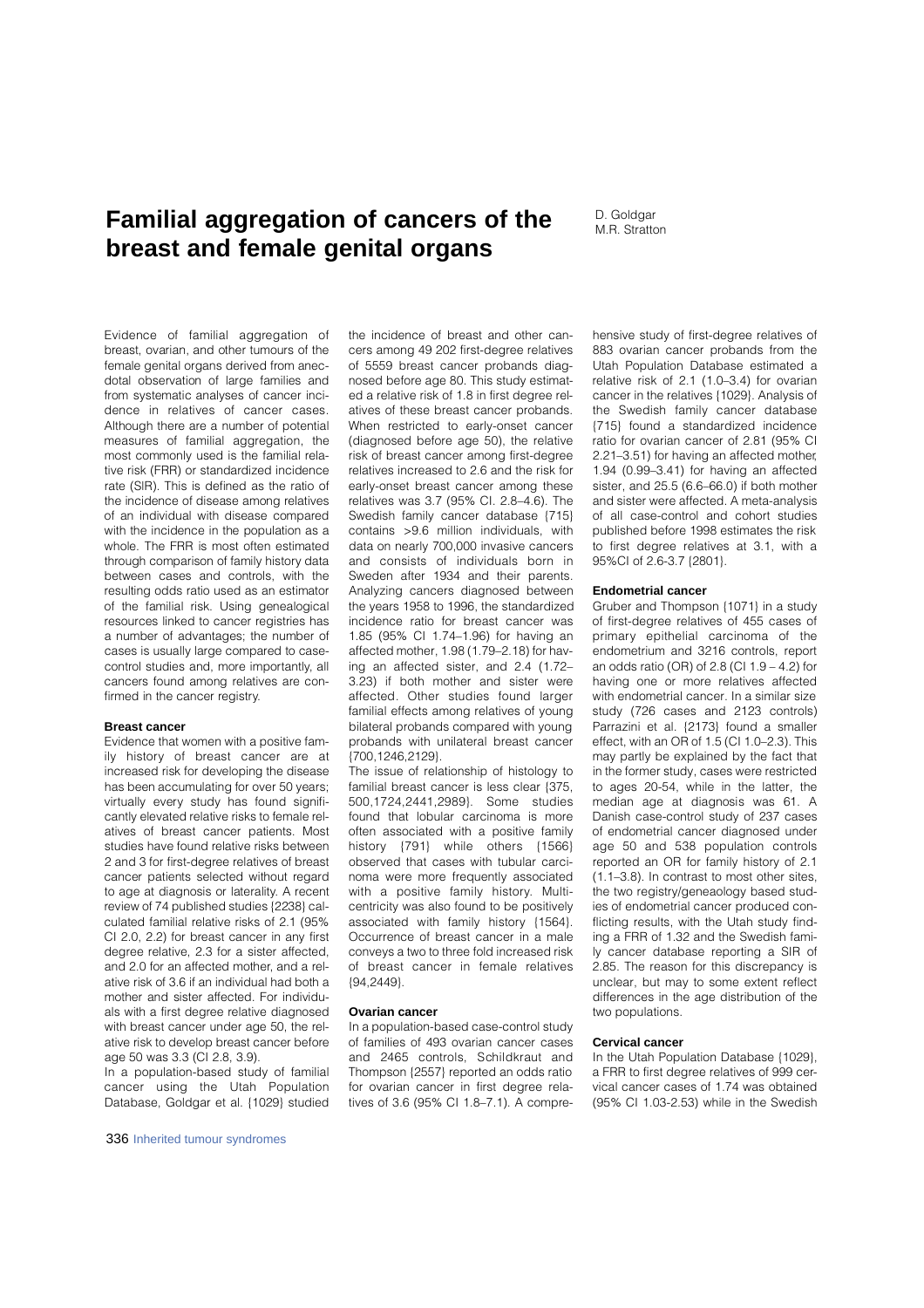family cancer database {715}, a slightly higher risk of 1.93 (1.52-2.42) in mothers of invasive cervical cancer cases and 2.39 (1.59-3.46) in sisters. Unlike many other cancers, there did not appear to be a significant effect of age at diagnosis in familial risk of cervical cancer, although the risks to mothers did depend on the number of affected daughters. In this study, significant familial aggregation was also found for in situ carcinoma of the cervix (FRR 1.79, (1.75-1.84).

#### **Multiple cancer sites**

In most but not all studies, a familial association between cancers of the breast and ovary have been found, particularly when the breast cancer cases have been diagnosed at a young age. Undoubtedly, the majority of the association between breast and ovarian cancer detected in these population studies is due to the BRCA1 gene, which is known to be involved in a large proportion of extended kindreds with clearly inherited susceptibility to breast and ovarian cancer. It is likely that some of the discrepant results are linked to the frequency of BRCA1 deleterious alleles in the respective populations in these studies.

For breast cancer, the most consistent finding has been a small (FRR/SIR  $\sim$  1.2) but highly significant familial association with prostate cancer. Other sites found to be associated in at least two studies with breast cancer in the familial context have been thyroid cancer and other endocrine-related tumours.

For endometrial cancer, there is a familial association with colorectal cancer which is consistently found in a number of studies with statistically significant OR/SIRs ranging from from 1.3 to 1.9. Some, but not all studies have also reported associations with ovarian cancer, particularly among relatives of younger patients.

The strongest and most consistent familial association between cervical and other sites is for lung cancer with statistically significant SIRs of 1.8 and 1.64 found in the Swedish FCDB and the Utah UPDB, respectively. Other cancers with possible associations in both studies are

#### **Table 8.01**

Specific inherited syndromes involving cancers of the breast and female genital organs.

| <b>Syndrome</b>       | <b>MIM</b> | Gene                                                | <b>Location</b> | <b>Associated sites / tumours</b>                                                                         |
|-----------------------|------------|-----------------------------------------------------|-----------------|-----------------------------------------------------------------------------------------------------------|
| <b>BRCA1</b> syndrome | 113705     | <b>BRCA1</b>                                        | 17q             | Breast, ovary, colon, liver,<br>endometrium, cervix,<br>fallopian tube, peritoneum                        |
| <b>BRCA2</b> syndrome | 600185     | <b>BRCA2</b>                                        | 13q             | Breast (female and male), ovary, fallopian<br>tube, prostate, pancreas, gallbladder,<br>stomach, melanoma |
| Li-Fraumeni           | 151623     | TP <sub>53</sub>                                    | 17 <sub>p</sub> | Breast, sarcoma, brain,<br>adrenal, leukaemia                                                             |
| Cowden                | 158350     | <b>PTEN</b>                                         | 10q             | Skin, thyroid, breast, cerebellum, colon                                                                  |
| <b>HNPCC</b>          | 114500     | MLH <sub>1</sub><br>MSH <sub>2</sub><br><b>MSH6</b> | 3p<br>2p<br>2p  | Colon, endometrium, small intestine,<br>ovary, ureter/renal pelvis,<br>hepatobiliary tract, brain, skin   |
| Muir Torre            | 158320     | MLH <sub>1</sub><br>MSH <sub>2</sub>                | 3p<br>2p        | HNPCC sites plus sebaceous glands                                                                         |
| Peutz-Jeghers         | 175200     | STK11                                               | 19 <sub>p</sub> | Small intestine, ovary, cervix, testis,<br>pancreas, breast                                               |
| Ataxia Telangiectasia | 208900     | <b>ATM</b>                                          | 11q             | <b>Breast (heterozygotes)</b>                                                                             |

lip/skin (SIR 2.4 and 1.83) and bladder cancer (SIR=1.6), though the latter was not statistically significant in the UPDB study.

In addition to this statistical and observational evidence for the role of genetic factors in the development of these cancers, a number of specific genes have been identified. Of these, the most important in terms of both risk and frequency are the breast cancer susceptibility loci BRCA1 and BRCA2, and the mismatch repair genes MSH2, MLH1, and MSH6 in the context of the hereditary non-polyposis colorectal cancer (HNPCC).

#### **Search for additional genes**

While some of the familial clustering may be due to shared environmental factors, it seems likely that a number of additional loci remain to be identified for cancers of the breast and female genital tract. Some studies have shown that only about onefifth of the familial aggregation of breast cancer is attributable to the BRCA1 and BRCA2 genes {107,592,2230} and that these genes only explain less than half of all high risk site-specific breast cancer families {898,2631}. Whether the remaining familial aggregation is due to additional moderate to high risk loci or to the combined effects of a number of more common, but lower risk, susceptibility alleles is unknown {2236}. In contrast, it appears that almost all of the familial clustering in ovarian cancer can be ascribed to the effects of the BRCA1/2 and HNPCC loci {2802}. Although no systematic studies have been done for endometrial cancer, it is also likely that the HNPCC loci account for a substantial fraction of familial aggregation in this cancer as well.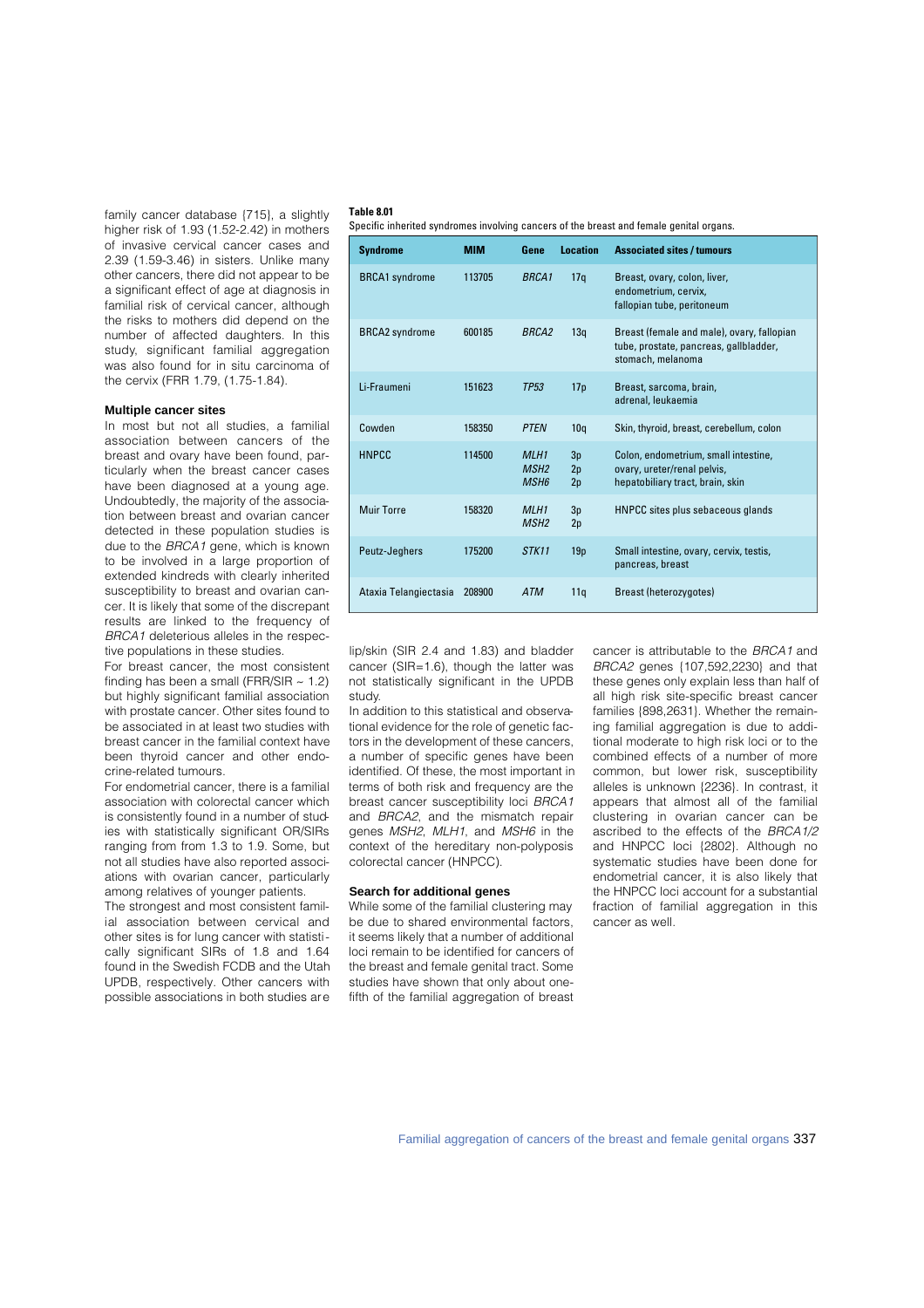## **BRCA1 syndrome**

## **Definition**

Inherited tumour syndrome with autosomal dominant trait and markedly increased susceptibility to breast and ovarian tumours, due to germline mutations in the BRCA1 gene. Additional organ sites include colon, liver, endometrium, cervix, fallopian tube, and peritoneum.

**MIM No.** 113705 {1835}

## **Synonyms**

Breast cancer 1, early onset breast ovarian cancer syndrome.

#### **Incidence**

The prevalence of BRCA1 mutations in most Caucasian populations is estimated to be 1 in 883 {897}. However, in certain populations, this is higher, e.g. 1% in Ashkenazi Jews {3065}. Using recombination techniques, BRCA1 mutations have been dated to the early Roman times {1997}. De novo mutations are rare.

#### **Diagnostic criteria**

A definitive diagnosis is only possible by genetic testing. BRCA1 mutations are common in certain populations and in families with numerous early onset breast cancer cases ( 4 cases of breast cancer at <60 years) or in those with ovarian cancer at any age in addition to early onset breast cancer. The chance of a mutation in either BRCA1 or BRCA2 is lower (<30%) when only two or three breast cancer cases are present in a family. The main difference between BRCA1 and BRCA2 is the increased risk of male breast cancer in BRCA2. The American Society of Clinical Oncology (ASCO) guidelines suggest offering testing at a probability of mutation of >10% but many other countries will only offer testing to those with a chance >30% because of the need to concentrate resources.

## **Breast tumours**

#### **Penetrance**

Analyses of worldwide data submitted to the Breast Cancer Linkage Consortium

338 Inherited tumour syndromes

(BCLC) have provided general estimates of penetrance {8}. Estimates for specific populations have shown that the Ashkenazim have a lower than average lifetime breast cancer penetrance of about 50-60% {3065}. Population based studies in UK breast cancer patients also revealed a lower penetrance and indicate that the presence of a mutation within a familial breast cancer cluster does confer a higher penetrance {2230}. This may be due to an association with other genes or epidemiological factors that are present in the family. There are also reports of variable penetrance dependent on the position of the mutation within the *BRCA1* gene (2914).

#### Clinical features

Breast cancer in BRCA1 mutation carriers occurs more often at a younger age, typically before age 40 {1687}. It tends to progress directly to invasive disease without a precancerous DCIS component {8,1574}. Accordingly, there appears to be a lower chance of early detection by mammographic screening and a higher proportion of invasive cancers {1025}. There is an almost linear increase in the lifetime risk of contralateral breast cancer from the age of 35 years, reaching a level of 64% by the age of 80 {742}.

#### Pathology

Certain morphological types of breast cancer, including medullary carcinoma, tubular carcinoma, lobular carcinoma in situ, and invasive lobular carcinoma.

## **Table 8.02**

Probability of BRCA1/2 mutation in women with breast/ovarian cancer.

| <b>Chance of mutation</b> | <b>Clinical criteria</b>                                                                                                                                                          |
|---------------------------|-----------------------------------------------------------------------------------------------------------------------------------------------------------------------------------|
| < 10%<br>10-30%           | Single breast cancer / ovarian cancer case at <40 years in non Ashkenazim<br>2-3 female breast cancers <60 years (no ovarian / male breast cancer)                                |
| 30%                       | One female breast cancer <60 and one ovarian cancer<br>Female breast cancer <40 in Ashkenazi                                                                                      |
| $>60\%$                   | Four cases of female breast cancer at <60 years<br>2 cases female breast cancer <60 and ovarian cancer any age<br>2 cases female breast cancer <60 and male breast cancer any age |
| From R.A. Eeles {749}.    |                                                                                                                                                                                   |

| D. Goldgar     | R.H.M. Verheijen      |
|----------------|-----------------------|
| R. Eeles       | C. Szabo              |
| D. Easton      | A.N. Monteiro         |
| S.R. Lakhani   | P. Devilee            |
| S.Piver        | S. Narod              |
| J.M. Piek      | E.H. Meijers-Heijboer |
| P.J. van Diest | N. Sodha              |
|                |                       |

have been reported more commonly in patients with a positive family history of b reast cancer {191,1566,1684,1724, 2441}.

Patients with BRCA1 germline mutations have an excess of medullary or atypical medullary carcinoma compared to controls {8,764,1767}. Tumours in BRCA1 mutation carriers are generally of a higher grade than their sporadic counterparts {8,764,1767}. Ductal carcinoma in situ (DCIS) adjacent to invasive cancer is observed less frequently while the frequency of lobular neoplasia in situ is similar in both groups {8}. However, in a multifactorial analysis of the BCLC database, the only features significantly associated with BRCA1 were total mitotic count, continuous pushing margins, and lymphocytic infiltrate. All other features, including the diagnosis of medullary and atypical medullary carcinoma, were not found to be significant {1572}.

BRCA1-associated tumours are more likely to be estrogen (ER) and progesterone receptor (PaR) negative {766, 1352,1574,2121}. Data on ERBB2 are limited but **BRCA1-linked** tumours are more likely to be negative than controls  ${1352, 1574}$ . BRCA 1-linked tumours show a higher frequency of TP53 mutations and p53 expression than sporadic b reast cancer {580,581,765,1574}. BRCA1-associated tumours show very low expression of Cyclin D1 in both the invasive and in situ components {2122}. The absence of Cyclin D1 in these tumours could be an additional evidence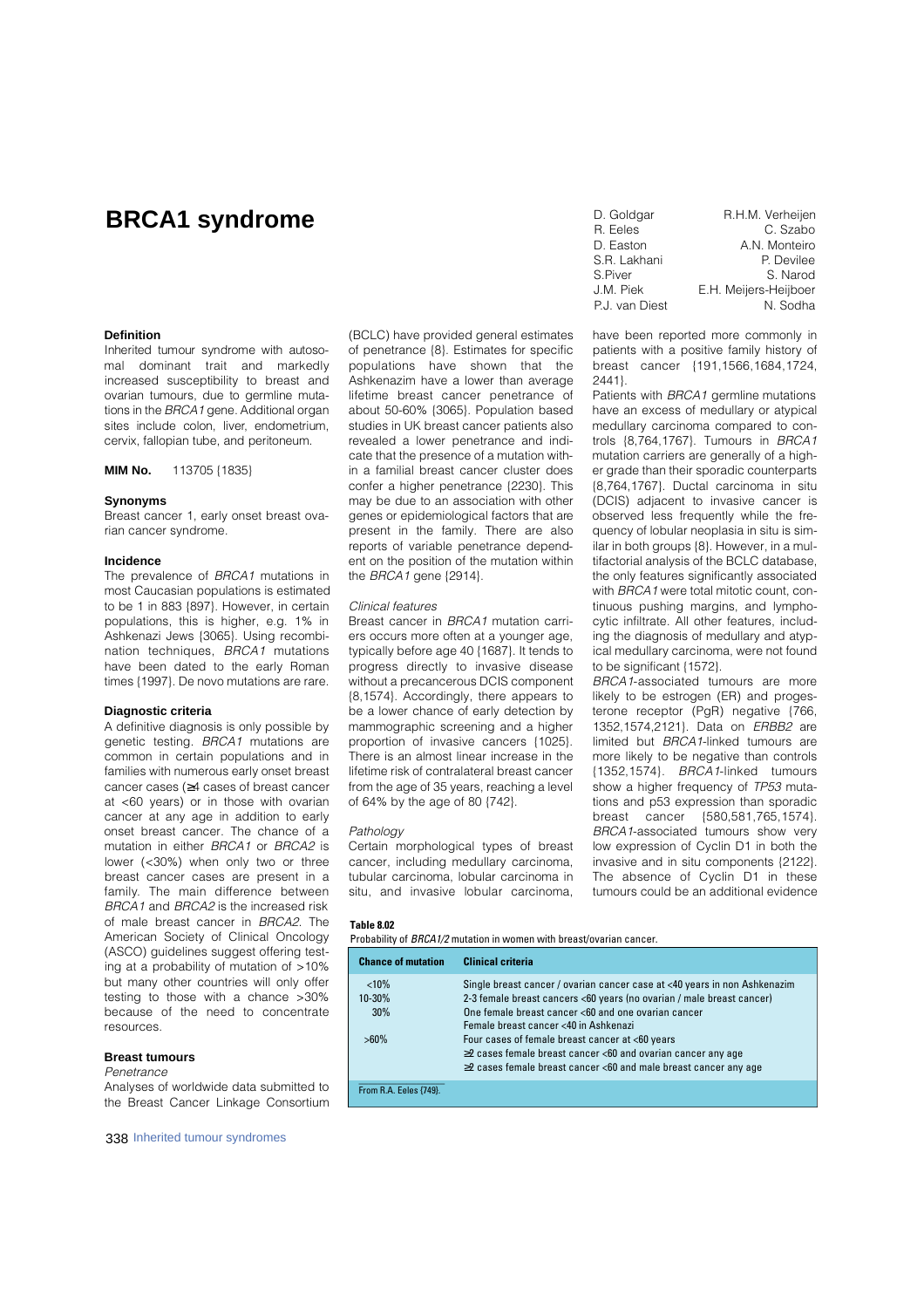of hormone independence of BRCA1 associated breast cancers.

## Prognosis and prognostic factors

Studies on the prognosis of breast cancer associated with BRCA1 range from poorer prognosis, to no difference, to a better prognosis {441}. There is a potential survival bias since at least one patient in each family must have survived in order to have blood taken for gene testing. The most optimal studies are therefore those which have taken this into consideration, either by discounting the proband in a family who has presented for testing {3022} or by testing specific founder mutations in archival tumour tissue material from all cases in a specific population (for example, see Foulkes et al. {904}).

#### **Ovarian tumours**

#### Age distribution and penetrance

About 7-10% of ovarian carcinomas are due to inherited BRCA1 (or BRCA2) mutations; as these are on autosomes, they can be inherited from either the mother or the father. Although ovarian cancer can occur earlier in BRCA1 (and indeed BRCA2) carriers, the presence of an older onset ovarian cancer still can indicate an underlying mutation in either of these genes. The penetrance for ovarian cancer in BRCA1 mutation carriers is shown in Fig. 8.02; it starts to rise at an earlier age than the curve for BRCA2. which starts to rise at about 50 years. The penetrance is 44-60% by age 70. This is markedly higher than the lifetime risk of 1.8% (1 in 55) for sporadic ovarian cancer in women living in developed countries.

#### Clinical features

In a retrospective cohort study of Jewish subjects, women with advanced-stage ovarian cancer and a BRCA1 or BRCA2 founder mutation had a longer survival than women with non-hereditary ovarian cancer ( $P = 0.004$ ) and a longer median time to recurrence (14 months versus 7 months) (P< 0.001) {329}.

BRCA1/2 heterozygotes had higher response rates to primary therapy compared with patients who had sporadic disease  $(P = 0.01)$ , and those with advance-stage disease had improved survival compared with patients who had advanced stage sporadic carcinoma {422}.



**Fig. 8.01** The breast cancer penetrance of BBCA1 and BBCA2 from the BCLC data

#### Pathology

In patients with  $B R C A 1$  germline mutations, epithelial tumours (carcinomas) are the most common histological diagnosis. All subtypes of malignant epithelial ovarian neoplasms have been reported, including the very rare entity of malignant transitional cell carcinoma {3102}. Interobserver variation in typing of ovarian carcinoma is likely to account, at least in part, for the different results reported to date {572,1716,2513}. Some studies indicate that papillary serous adenocarcinoma is the predominant ovarian cancer that occurs in familial ovarian cancer syndromes {229,2479,



**Fig. 8.02** The ovarian cancer penetrance of BRCA1 and BBCA2 from the BCLC data.

2800} while others report that they occur with similar frequency in BRCA1/2 mutation carriers and sporadic cases {329, 2239,3102}. The large majority of studies have shown mucinous carcinoma to be under-represented in BCRA1 mutation carriers {50,229,1974,2239,2479,2800, 3102}.

The frequency of endometrioid and clear cell carcinoma occurring in BRCA1 mutation carriers is similar to that of sporadic cases {50,229,1353,2239,2479, 2800,3102,3272}.

The current data suggest that germline mutations in BRCA1/2 genes do not pre-

#### **Table 8.03**

Lifetime cancer risks of BRCA1 carriers.

| <b>Cancer site</b>                | <b>Relative risk</b><br>(95% CI)                                  | Cumulative risk by age 70, %<br>(95% CI)                       |
|-----------------------------------|-------------------------------------------------------------------|----------------------------------------------------------------|
| <b>Breast</b>                     | Age-dependent                                                     | 87                                                             |
| Ovary                             | Age-dependent                                                     | 44                                                             |
| Colon                             | 4.11 (2.36-7.15) {896}<br>$2.03(1.45 - 2.85)$ {2915} <sup>1</sup> | ٠                                                              |
| Cervix                            | $3.72(2.26-6.10)$                                                 | $3.57(3.16-4.04)$                                              |
| Uterus                            | $2.65(1.69-4.16)$                                                 | $2.47(2.02-3.04)$                                              |
| Pancreas                          | $2.26(1.26-4.06)$                                                 | $1.2(0.9-1.7)$                                                 |
| Prostate                          | $3.33(1.78-6.20)\{896\}$<br>1.82 (1.01-3.29) {2915} <sup>2</sup>  | 2.64 (1.95-3.57) (Europe)<br>7.67 (4.77-12.20) (North America) |
| All cancers $3$ – male            | $0.95(0.81 - 1.12)$                                               | 16.89 (14.52-19.81)                                            |
| All cancers <sup>3</sup> - female | $2.30(1.93 - 2.75)$                                               | 23.27 (21.73-24.89)                                            |
|                                   |                                                                   |                                                                |

From D. Ford et al. {896} and D. Thompson et al. {2915}.

When considered together with rectal cancer, the relative risk was no longer significantly elevated above 1.0; no excess risk was noted among men.<br><sup>2</sup> For men under the age of 65.<br><sup>3</sup> All cancers other than nonmelanoma skin cancer, breast cancer, or ovarian cancer.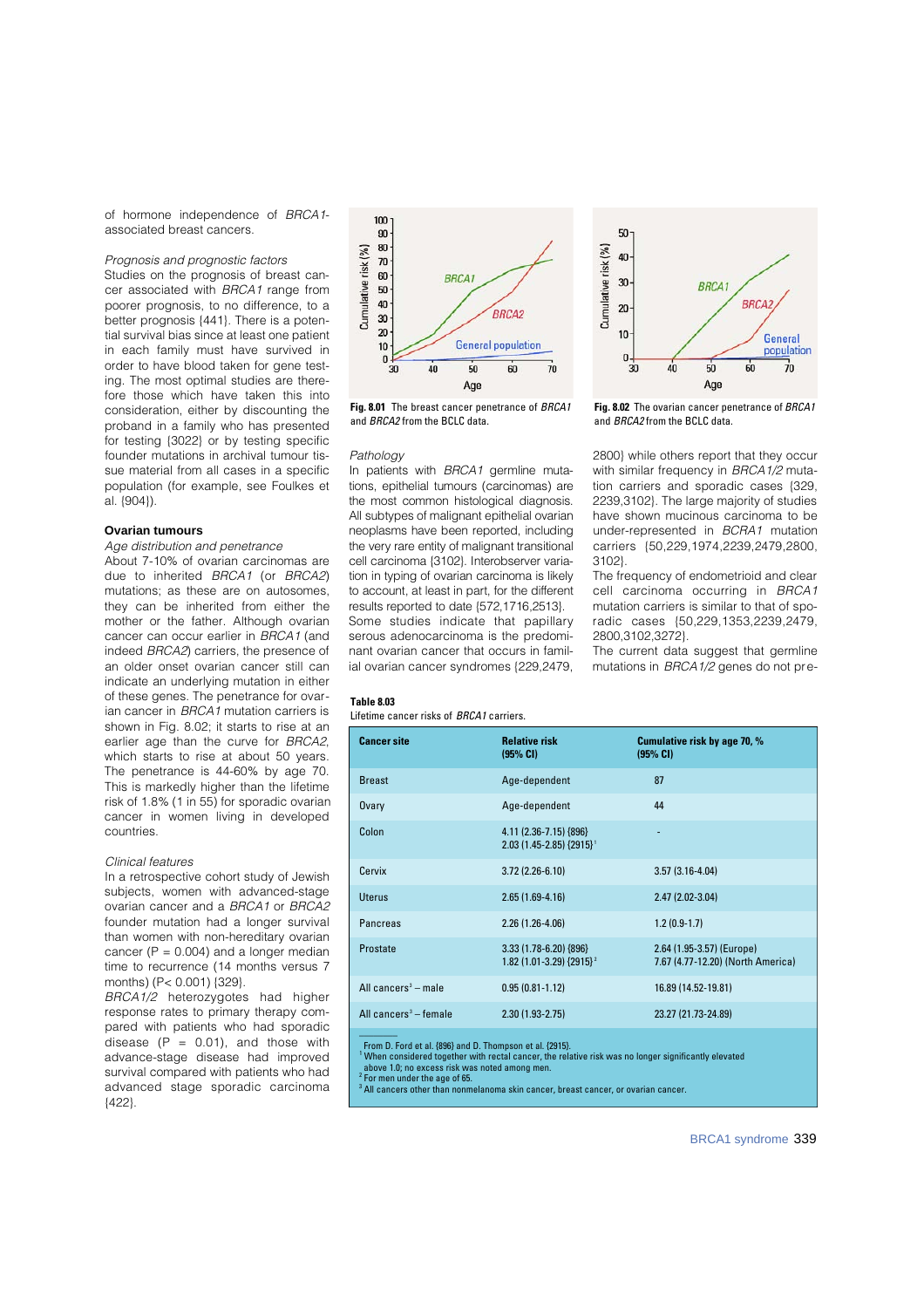dispose individuals to the development of borderline neoplasms {1044,1704}. However, occasional invasive (2479, 3272} and borderline {50} mucinous neoplasms have been reported.

Stromal tumours and malignant germ cell ovarian neoplasms appear not to be associated with BRCA1/2 germline mutations. However, several families in which more than one relative had been diagnosed with a malignant ovarian germ cell tumour have been published {2790}. Single cases of dysgerminoma {3103} and transitional cell ovarian carcinoma {3101} have been observed in BRCA1 carriers with a family history of breast and ovarian cancer. The development of these lesions may be unrelated to the germline  $B R C A 1$  mutations in these cases.

The first report on BRCA1-associated ovarian carcinoma found that overall the tumours were of higher grade and higher stage than their historic age-matched controls {2479}. These findings have been largely reproduced by a number of other groups {50,229,2239,3102,3272}. In contrast, Berchuck et al. {229} found that although the BRCA1 cases in their study were all of advanced stage (III/IV). they were half as likely to be as poorly differentiated as cases without mutations. Johannsson et al. {1353} did not identify a difference in grade between the ovarian cancers in their BRCA1 mutation carriers and the control populationbased cancer registry group.

## Prognosis and prognostic factors

The majority of BRCA1 ovarian cancers are serous cystadenocarcinomas which have a poor prognosis generally if diagnosed when they have spread outside the ovary. Studies of ovarian cancer occurring in BRCA1 carriers have reported a somewhat better prognosis {213}, but it is uncertain whether this is because of the bias in carrier detection in this population or whether they are more sensitive to treatment. If the latter were true this would refer to platinum treatments as these data have been reported prior to the use of taxanes.

#### **Tumours of the fallopian tube** Definition

Hereditary fallopian tube carcinoma arises from epithelium overlying the lamina propria of the endosalpinx in women at high hereditary risk to develop ovarian

340 Inherited tumour syndromes

carcinoma, typically due to loss of the wild-type allele of BRCA1 or BRCA2. The tumour has to fulfill the clinical and histological criteria for tubal carcinoma {1256} as well as clinical genetic criteria shown in Table 8.02.

#### Incidence

From 1997 to 2002, a total of 15 hereditary breast/ovarian family related tubal tumours have been reported in literature. In 8 cases a  $B$ RCA1 mutation was detected. However, the true incidence of both hereditary and sporadic tubal carcinoma is probably much higher. This is caused by the fact that primary tubal tumours are often mistaken for primary ovarian carcinomas {3150}. Moreover, some primary ovarian carcinomas might actually derive from inclusion cysts lined by tubal epithelial cells included into the ovarian stroma {2247}.

#### Age distribution

In general the age of onset is younger in hereditary cases when compared to sporadic cases.

## Diagnostic criteria

The criteria of Hu et. al. {1256} as modified by Sedlis {2614} and Yoonessi {3185} are applied to differentiate hereditary tubal carcinomas from ovarian- and endometrial-carcinoma. These criteria require that: a) the main tumour is in the fallopian tube and arises from the endosalpinx, b) the histological features resemble a tubal pattern, c) if the tubal wall is involved, the transition between malignant and benign tubal epithelium should be detectable, d) the fallopian tube contains more tumour than the ovary or endometrium.



**Fig. 8.03** Average age of onset of BRCA1 and BRCA2 related carcinomas.

## **Table 8.04**

BRCA1 mutation status in relation to histopathology of 200 malignant ovarian epithelial tumours.

| <b>Histologic</b><br>type | <b>BRCA1</b><br>negative<br>families |            | <b>BRCA1-</b><br>positive<br>families |           |
|---------------------------|--------------------------------------|------------|---------------------------------------|-----------|
| Serous                    | 80                                   | (59%)      | 44                                    | (67%)     |
| Mucinous                  | 12                                   | $(9%)^*$   | 0                                     | $(0\%)^*$ |
| Endometrioid              | 10                                   | (7%)       | 5                                     | (8%)      |
| Clear cell                | 13                                   | (10%)      | 3                                     | (4% )     |
| Undifferentiated          | 10                                   | (7%)       | 9                                     | (14% )    |
| <b>MMMT</b> <sup>a</sup>  | 3                                    | (2%)       |                                       | (2%)      |
| <b>Transitional cell</b>  | $\overline{2}$                       | (2%)       | 1                                     | (2%)      |
| Mixed <sup>b</sup>        | 5                                    | (4% )      | 2                                     | (3%)      |
| Total                     |                                      | 135 (100%) |                                       | 65 (100%) |
|                           |                                      |            |                                       |           |

Excludes borderline tumours.

Adapted from B.A. Werness et al. {3102}. <sup>a</sup> Malignant müllerian mixed tumour. b

<sup>v</sup> > 10% minor histologic type.<br>\* P = 0.01 for the difference in prevalence between

BRCA1-positive and BRCA1-negative families

#### Clinical features

Symptoms and signs. To date, there is no indication that clinical hereditary tubal carcinoma features are different from those of its sporadic counterpart. In addition to occasional abdominal discomfort, the classical triad of symptoms include: (i) prominent watery vaginal discharge, (ii) pelvic pain and (iii) a pelvic mass {158}. Cervical cytology reveals a de no carcinomatous cells in approximately 10% of patients {3185}.

Tumour marker. As in ovarian carcinoma, elevation of serum CA125 levels are found in approximately 80% of cases {1173}.

Imaging. CT/MRI are inconclusive with respect to the differential diagnosis of tubal or ovarian carcinomas. However, these techniques can be helpful in determining the extent of disease. Likewise, ultrasonography can not distinguish tubal from ovarian disease {2720}.

#### Histopathology and grading

Serous papillary carcinoma is the most common form of hereditary tubal carcinoma.

Grading is of limited value in these tumours and, if used, is based on the papillary architecture, nuclear atypia and mitotic activity. Grade I cancers show papillary growth with well differentiated columnar cells and low mitotic rate. Grade II cancers are papillary with evi-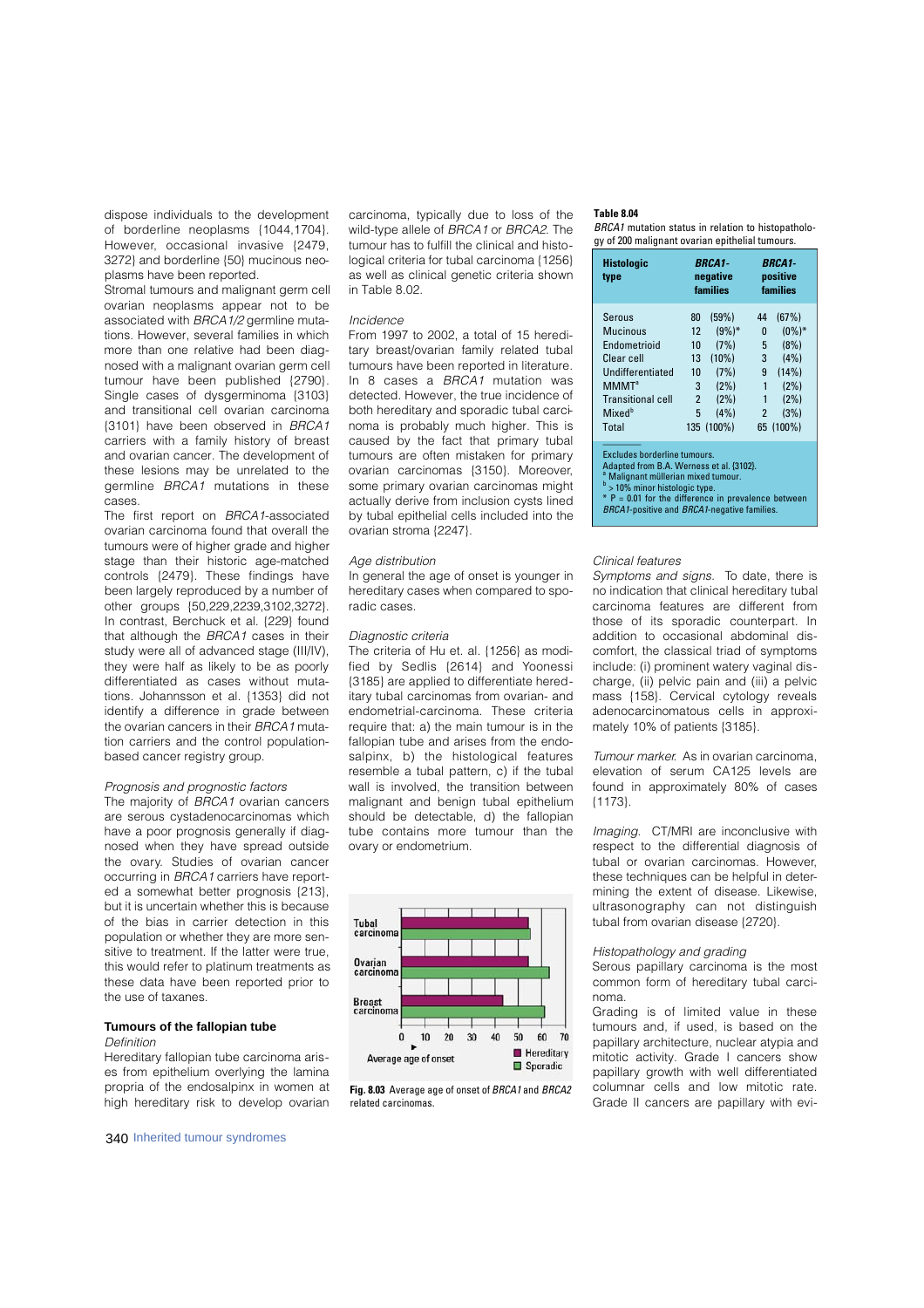dent gland formation with intermediately differentiated cells with moderate mitotic activity. Grade III shows solid growth with loss of papillae and a medullary/glandular pattern. The cells are poorly differentiated and the mitotic activity is high.

Immunohistochemistry. Being predominantly of serous papillary type, hereditary tubal carcinomas are positive for cytokeratins 7 and 8, MUC1, CEA, OVTL3, OV632, CA125, and negative or showing only low expression for cytokeratin 20, CEA and vimentin. Also, p53 is often expressed, and cyclins E and A and Ki67 show a varying number of proliferating cells, whereas staining for ERBB2 and cyclin D1 is usually negative. Steroid receptor content varies. In the rare clear cell cancers, p21 is highly expressed.

#### Seeding and metastasis

Hereditary tubal carcinomas presumably spread like their sporadic counterparts. Empirical data are available to date point to a mode of spread similar to ovarian cancer.

#### Prognosis

The five-year survival rate of 30% in sporadic cases varies with stage {158,3185}, but not with grade. The survival rate of hereditary tubal carcinomas has yet to be established since only small numbers of patients have been reported and most patients have still not completed their 5 year follow-up.

#### **Other tumours**

BRCA1 predominantly predisposes to female breast cancer and ovarian cancer. Unlike BRCA2, it is not thought to predispose to male breast cancer. A few families with male breast cancer and a BRCA1 mutation have been described, but these may be within the numbers expected by chance. A study of causes of mortality by Ford et al. {896} reported an increased risk of colon cancer and prostate cancer. However, a reanalysis {2914} has shown a small pancreatic cancer excess, as is seen in BRCA2 carriers and an excess of prostate cancer risk only at age <60 years. The excess of colonic cancer was counteracted by a deficit of rectal cancer. See Table 8.03 for details on risk estimates.

#### **Genetics**

Chromosomal location and gene structure

The BRCA1 gene is located on chromosome 17q21 {1109}. The 24 exons of the BRCA1 gene (22 coding exons; alternative 5'UTR exons, 1a & 1b) span an 81 kb chromosomal region, that has an unusually high density of Alu repetitive DNA (41.5%) {1864,2735}. A partial pseudogene (BRCA1) consisting of a tandem duplication of exons 1a, 1b and 2 lies 44.5kb upstream of BRCA1 {356,2303}. Exon 11 of BRCA1 (3.4 kb) encodes 61% of the 1863 amino acid protein. The amino-terminal RING finger domain and the carboxy-terminal BRCT repeats {316} of BRCA1 are highly conserved among vertebrates {2825}, while the rest of the protein bears little homology to other known genes.

#### Gene expression

Several alternatively spliced transcripts have been described for the BRCA1 gene, the most prevalent of these lead to in-frame deletions of exon 11 (BRCA1-

11). Both full length and 11 transcripts are ubiquitously expressed. The 100and 97-kDa 11 protein isoforms lack the nuclear localization signal and are cytoplasmic {1864,2904}. However, the fulllength 220-kDa protein is predominantly

observed in the nucleus. Its expression and phosphorylation is cell-cycle dependent, commencing in G1 and reaching maximal levels by early Sphase. BRCA1 colocalizes with the BRCA2 and Rad51 proteins in discrete foci during S-phase. DNA damage leads to hyperphosphorylation of BRCA1, dispersal of the BRCA1/BRCA2/Rad51 nuclear foci, and their relocalization to PCNA-containing DNA replication structures. In meiotic cells, BRCA1, BRCA2 and Rad51 colocalize on the axial elements of developing synaptonemal complexes {450,2594,2596}. A large protein complex consisting of other tumour suppressor and DNA repair proteins, known as BASC (BRCA1-associated genome surveillance complex) has been identified. Among these, partial colocalization of BRCA1 with Rad50, MRE11 and BLM in nuclear foci analogous to those observed with BRCA2 and Rad51 has been demonstrated {3054}. In addition to its interactions with BRCA2, Rad51, and BASC, the BRCA1 protein has been shown to form complexes with a number of other proteins involved in diverse cellular functions, including DNA repair, transcription, chromatin remodeling, and protein ubiquination (reviewed in {3018}). During mouse embryonic development, Brca1 exhibits a dynamic expression



**Fig. 8.04 A** Normal endosalpinx, stained for bcl-2, which is a differentiation marker of serous tubal cells. **B** Tubal cell-lined inclusion cyst in the ovary stained for bcl-2. **C** Dysplastic lesion in a fallopian tube of a BRCA1 mutation carrier, stained for p53. **D** Serous adenocarcinoma of the fallopian tube stained for bcl-2 (note: not all serous carcinomas are bcl-positive).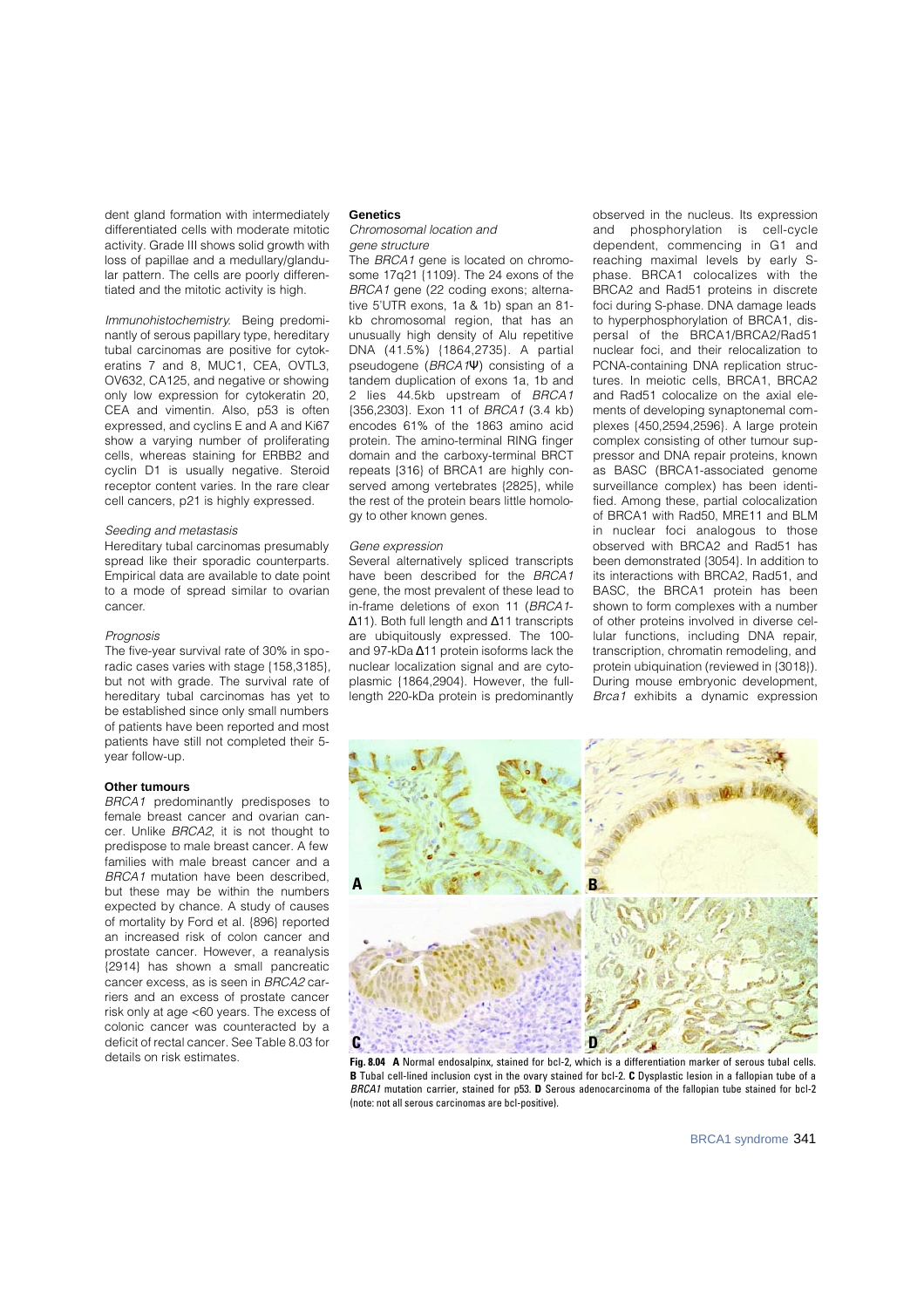

**Fig. 8.05** To assess whether wild-type and/or mutated BRCA1 alleles are lost in dysplastic tubal epithelium of a BRCA1 mutation carrier, light-cycler polymerase chain reaction (PCR) melting curve analysis is performed. This technique utilizes the properties of probes to anneal less stringent to mutated DNA than to wild-type DNA, resulting in a lower denaturation temperature for mutated DNA. Two peaks, indicating different denaturing temperatures, are detected in non-dysplastic epithelium, indicating the presence of both wild-type and mutated BRCA1 DNA. One clear peak at the melting temperature for the mutated BRCA1 DNA in the dysplastic epithelium indicates loss of wild-type BRCA1 DNA. From J.M. Piek et al. {2246}.

pattern, which parallels Brca2 expression in that the highest expression levels occur in epithelial tissues undergoing concurrent proliferation and differentiation. In adult mice, Brca1 and Brca2 expression is induced during mammary gland ductal proliferation, morphogenesis and differentiation occuring at puberty and again during proliferation of the mammary epithelium during pregnancy {1582,1769,2323}.

Consistent with its role as a tumour-suppressor gene, the wild-type allele of BRCA1 is lost in the majority of tumours of individuals with inherited mutations, presumably leading to absence of normal protein {560}. In sporadic cancer, BRCA1 protein expression is absent or reduced in the majority of high grade breast carcinomas and sporadic ovarian tumours {2493,3130}. Although few somatic mutations in the BRCA1 coding sequence have been identified {1846}, somatic inactivation of protein expression may occur through several mechanisms, including gross chromosomal rearrangements – approximately 50% of primary breast tumours show loss of heterozygosity of chromosome 17q21 {559, 1134}, or epigenetic inactivation of expression, such as promoter hypermethylation {426}.

#### Gene function

The BRCT domain of BRCA1 is a proteinprotein interaction module found in proteins involved in DNA repair and cell cycle control {316}. The RING domain mediates the interaction with BARD1 and the dimer displays ubiquitin ligase (E3) activity {159}. The physiologic substrates of this activity remain unknown although the Fanconi anaemia D2 protein is a likely candidate {958}. The integrity of the RING and BRCT domains is indispensable for the functions of BRCA1 as demonstrated by the presence of cancer-associated mutations in these regions.

A number of different mutations have been introduced into mouse Brca1, all resulting in embryos with -irradiation hypersensitivity and genetic instability. Mice with a conditional mutation of Brca1 in the mammary gland developed tumorigenesis associated with genetic instability, providing an important link to human  $disease$   ${3167}$ . Interestingly, mouse cells lacking Brca1 are deficient in repair of chromosomal double-strand breaks (DSB) by homologous recombination {1931}. Taken together, these results suggest a role for BRCA1 in the DNA damage response.

Expression of wild type but not diseaseassociated BRCA1 alleles in BRCA1-

deficient human cells restores resistance to DNA-damaging agents {2595} and several BRCA1-containing complexes involved in DNA repair have been identified. These include S-phase nuclear foci containing BRCA2 and Rad51 {450}, the  $h$ Rad50-hMre11-NBS1 $p$ <sup>95</sup> (R/M/N) complex, involved in a wide variety of DNA repair processes {3258}, and the BASC complex which contains ATM, the BLM helicase, mismatch repair proteins MSH2, MSH6, MLH1 and the R/M/N complex {3054}. DNA damaging agents induce BRCA1 hyperphosphorylation. which is likely to modulate the association of BRCA1 with these different protein complexes {2597}. These biochemical approaches corroborate the notion that BRCA1 participates in the cellular response to promote DNA break recognition and repair, as shown in Fig. 8.08. The involvement of BRCA1 in a variety of DNA repair processes suggests that it may be an upstream effector common to various responses to DNA damage {3018}. In line with the idea of BRCA1's pleiotropic role, it also acts as a negative regulator of cell growth. Ectopic expression of BRCA1 causes cell cycle arrest at G1 via the induction of the cdk inhibitor p21<sup>Waf1/CiP1</sup> {2745}. Conversely, inhibition of  $BRCA1$  expression with antisense oligonucleotides results in the accelerated growth of mammary epithelial cell lines {2917}. Also, BRCA1 seems to be required for efficient radiation-induced G2/M and S-phase checkpoints pointing

checkpoint control {3166,3178}. Several lines of evidence suggest that one of the molecular functions of BRCA1 is the regulation of transcription. The BRCA1 C-terminus acts as a transactivation domain and germline mutations found in  $B R C A 1$  abolish this activity {1899}. BRCA1 can be copurified with RNA polymerase II and upon replication blockage, a novel complex containing BRCA1 and BARD1 is formed, suggesting that BRCA1 protein redistributes to different complexes in response to replication stress {476,2593}. BRCA1 also associates and, in some cases, modulates the activity of several proteins involved in the regulation of gene expression such as transcription factors, coactivators, corepressors and chromatin remodeling complexes {297,1247, 1899,3255}. A recent exciting development, of yet unknown physiologic signifi-

to a broad involvement of BRCA1 in

342 Inherited tumour syndromes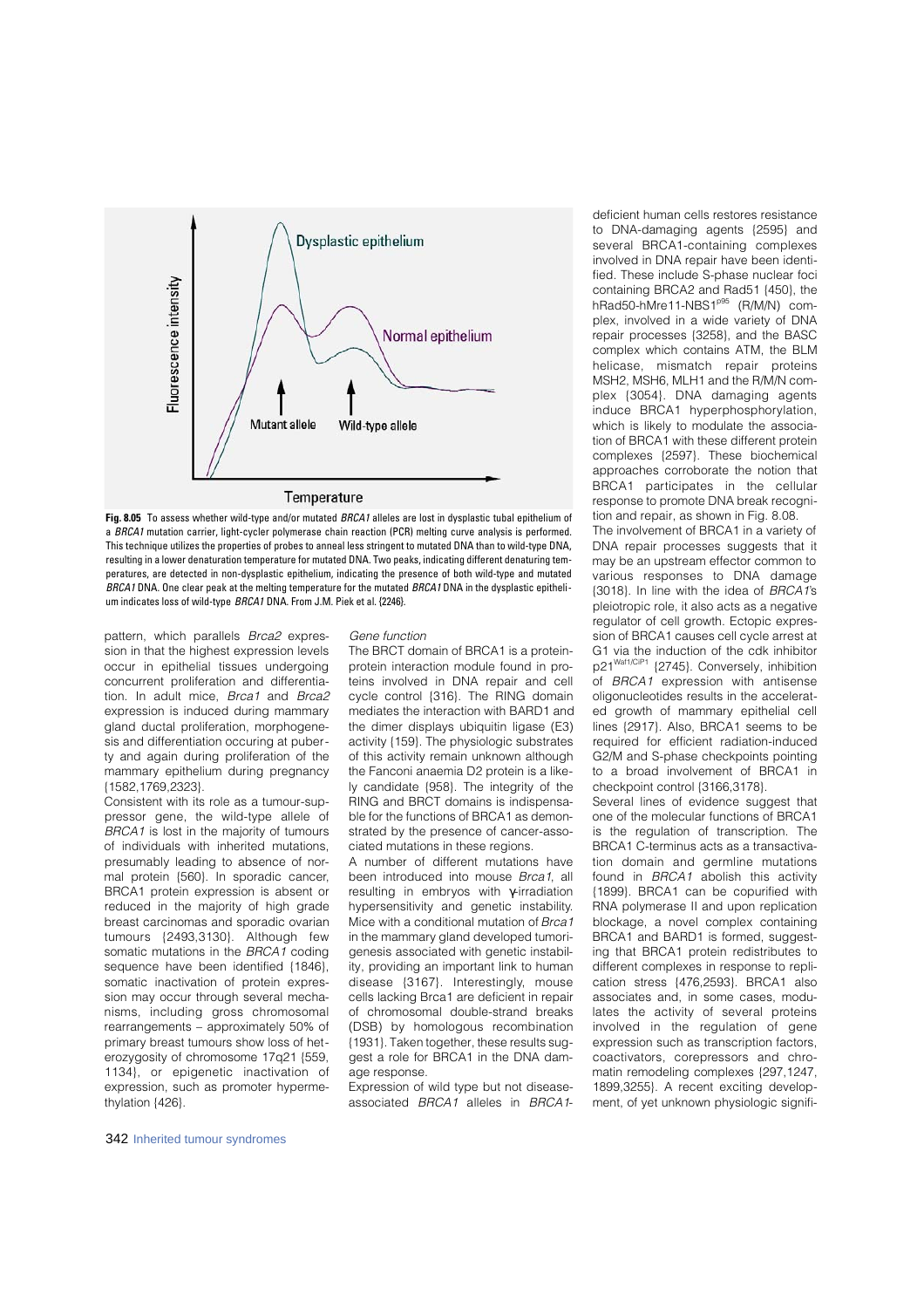cance, was the discovery of direct DNA binding by BRCA1 in vitro which may be important for its function in transcription and DNA repair {2198}.

Putative BRCA1 transcriptional target genes identified so far play a role in some aspect of the DNA damage response. BRCA1 induces the transactivation of p21<sup>WAF1/CiP1</sup> in p53-dependent and independent manners, insuring a potent cell cycle arrest, reinforcing the connection between cell cycle checkpoint control and transcription regulation {2130,2745}. Experiments using cDNA arrays identified the DNA-damageresponsive gene GADD45 as a major target of BRCA1-mediated transcription {1138,1727}. These results, coupled with studies showing that disruption of p53 partially rescues embryonic lethality in Brca1 $+$  mouse, link the p53 pathway and BRCA1 function {1108,1710}. Importantly, the majority of tumours derived from BRCA1-linked patients or from Brca1<sup>+</sup> mice present mutations in  $p53$ {581,3167}.

#### **Mutation spectrum**

Germline mutations in BRCA1 have been detected in 15-20% of clinic-based breast cancer families, and in 40-50% of breast-ovarian cancer families (2657, 3023}. Mutations occur throughout the entire coding region, and hence the mutation spectrum has taught us relatively little about the gene's function. The majority of the mutations are predicted to lead to a prematurely truncated protein when translated. In conjunction with the observed loss of the wildtype allele in tumours arising in mutation carriers {560}, this indicates that inactivation of the gene is an important step in tumorigenesis. Despite the strong variability in mutations detected in families, founder effects have led to some mutations being very prevalent in certain populations of defined geographical or ethnic background. An example is the 185delAG mutation, which is present in approximately 1% of all individuals of Ashkenazi Jewish descent {1151}. As a result, mutation spectra may vary according to ethnic background of the sampled population {2824}. In some populations, specific large interstitial deletions or insertions, which are difficult to detect by conventional PCR-based mutation scanning technologies, have been observed to be particularly frequent. They may comprise between 10 and 20% of the total mutation spectrum {944,1229}.

In recent years, an increasing number of missense changes are being detected in BRCA1, of which the clinical significance is uncertain. These already comprise up to 40% of all known sequence changes in BRCA1. The Breast Cancer Information Core (BIC) maintains a website providing a central repository for information regarding mutations and polymorphisms {http://research.nhgri.nih.gov/bic/}.

#### **Genotype-phenotype correlations**

Initially, the breast and ovarian cancer cancer risks conferred by mutations in BRCA1 were estimated from BRCA1linked, multiple-case families (see Figs. 8.01 and 8.02) {896,898}. More recently, estimates from specific populations have come up with lower estimates {106,3065}. This could point to 1) the existence of mutation-specific risks (because different populations have different mutation spectra, the overall cancer risks would differ), 2) the existence of genetic variants in other genes, particularly prevalent in certain populations, which might modify the BRCA1-related cancer risks, 3) population-specific differences in environmental risk modifiers.

#### BRCA1 mutation position

One report observed a significant correlation between the location of the mutation in the gene and the ratio of breast to ovarian cancer incidence within each family {974}, suggesting a transition in risk such that mutations in the 3' third of the gene were associated with a lower proportion of ovarian cancer. It wasn't clear, however, whether this was due to higher breast cancer risks, or lower ovarian cancer risks. A much larger study of 356 BRCA1-linked families {2914} found the breast cancer risk associated with mutations in the central region to be significantly lower than for other mutations (relative risk, 0.71), and the ovarian cancer risk associated with mutations 3' to nucleotide 4191 to be significantly reduced relative to the rest of the gene (relative risk, 0.81). Recent work suggests that the risk to ovarian cancer might also be influenced by genetic variation in the wildtype BRCA1 copy in BRCA1 carriers {1009}.

#### Genetic risk modifiers

One study showed that the risk for ovarian cancer was 2.11 times greater for BRCA1 carriers harbouring one or two rare HRAS1 alleles, compared to carriers with only common alleles  $(P = 0.015)$ . Susceptibility to breast cancer did not appear to be affected by the presence of rare HRAS1 alleles {2240}. Likewise, a length-variation of the polyglutamine repeats in the estrogen receptor co-activator NCOA3 and the androgen receptor influences breast cancer risk in carriers of BRCA1 and BRCA2 {2342,2345}. The variant progesterone receptor allele named PROGINS was associated with an odds ratio of 2.4 for ovarian cancer among 214 BRCA1/2 carriers with no past exposure to oral contraceptives, compared to women without ovarian cancer and with no PROGINS allele {2487}.

These results support the hypothesis that pathways involving endocrine signalling may have a substantial effect on BRCA1/2-associated cancer risk. Genetic variation in the genes constituting the DNA repair pathways might also be involved. A C/G polymorphism in the 5' untranslated region of RAD51 was found to modify both breast and ovarian



**Fig. 8.06** Functional domains in BRCA1. The RING domain contains a C3HC4 motif that interacts with other proteins. NLS = nuclear localization signal. BRCT = BRCA1-related C-terminal. The proportion encoded by exon 11 is indicated.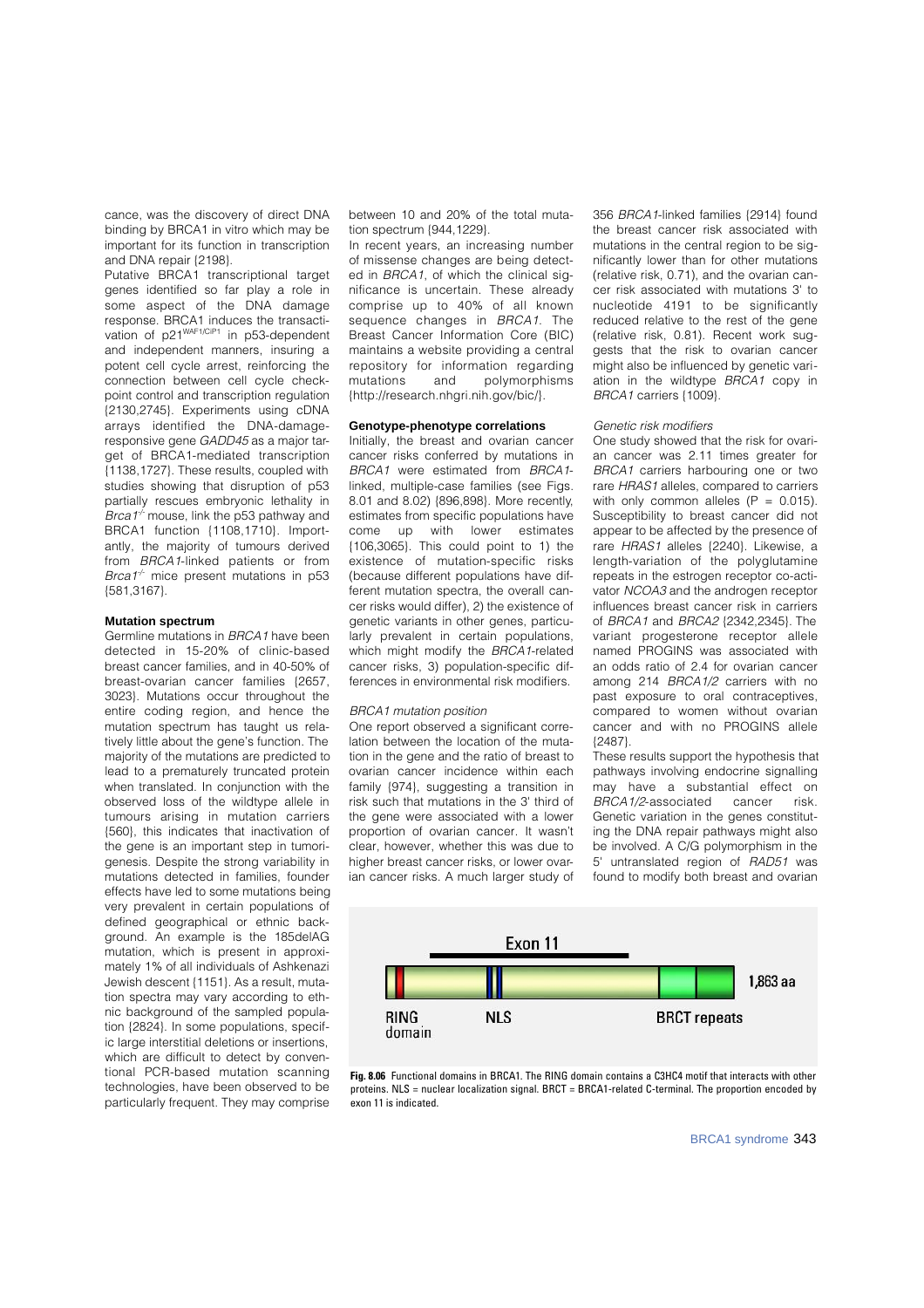

**Fig. 8.07** Factors that modify risk of breast or ovarian cancer. Most of these proposed factors are based on results of a single study and require confirmation. From S.A. Narod {1975}.

cancer risk, initially only in carriers of BRCA2 {1328,1644,3053}.

### **Hormonal factors as risk modifiers** Oral contraceptives

Because of the observed protective effects of oophorectomy and tamoxifen, it is of concern that supplemental estrogen, in the form of oral contraceptives or hormone replacement therapy, may increase the risk of breast cancer. In the Oxford overview analysis, current use of birth control pills was associated with a relative risk of 1.2 {539}. However, in a recent large American case-control study, no adverse effect was noted {2607}. In a large international case-control study of oral contraceptives and hereditary breast cancer {1977} a mild increase in risk was seen among BRCA1 carriers (relative risk 1.2) but not among BRCA2 carriers (relative risk 0.89). The overall result was not significant, but risk increases were found for women who first took a contraceptive before age 30, for women who developed breast cancer before age 40, for women with five or more years of pill use, and for women who first took an oral contraceptive prior to 1975. It appears that short-term use of modern contraceptives poses no increase in risk, but further studies are needed in this regard. No studies have been conducted yet regarding whether or not HRT increases the risk of breast cancer in BRCA1/2 mutation carriers.

It is important to establish whether oral contraceptives are hazardous to the breast, because their use has been proposed as a preventive measure against ovarian cancer. A protective effect of oral contraceptives on ovarian cancer risk has been observed in three case-control studies of BRCA1/2 mutation carriers {1976,1979,1980} but there has been one conflicting report {1886}. In a recent study of 232 ovarian cancer cases and 232 controls, oral contraceptive use was associated with a 56% reduction in the risk of ovarian cancer ( $p = 0.002$ ) {1976}. Tubal ligation has been found to be protective against ovarian cancer in the general population {1126} and among BRCA1 mutation carriers {1980}. An adjusted relative risk of 0.39 was reported for tubal ligation and subsequent ovarian cancer (a risk reduction of 61%). The mechanism of risk reduction is unclear.

#### Pregnancy

Hormonal levels rise dramatically during pregnancy and two groups found pregnancy to be a risk factor for early breast cancer in BRCA1/2 mutation carriers. Johannsson et al. reported ten pregnancy-related breast cancers in 37 BRCA1/2 mutation carriers, versus the expected 3.7 {1351}. Jernstrom et al. reported that the risk of breast cancer increased with each pregnancy in BRCA1/2 carriers before the age of 40 {1348}. This was found for BRCA1 and BRCA2 mutation carriers, but was only significant for the former group. In the general population, p regnancy offers protection against breast cancer after the age of 40, but appears to increase the risk for very early-onset breast cancer {227}. This is consistent with the hypothesis that the ovarian hormones produced during pregnancy are mitogenic, and accelerate the growth of existing tumours. During pregnancy breast differentiation occurs and thereafter the population of susceptible cells is reduced. This may explain why pregnancy prevents breast cancers at a later age. In the general population, only a small proportion of breast cancers occur before age 40, and pregnancy confers an overall advantage. Early-onset breast cancers are typical among BRCA1 mutation carriers, however, and a high proportion of cancers occur before age 40. A case-control study of breast-feeding and breast cancer in BRCA1/2 mutation carriers reported a protective effect in women with BRCA1 mutations, but not with BRCA2 mutations {1347}. BRCA1 mutation carriers who breast-fed for more than one year were 40% less likely to have breast cancer than those who breast-fed for a shorter period ( $p = 0.01$ ). The observed protective effect among BRCA1 carriers was greater than that observed for members of the general population {224}.

#### **Prognosis and preventive options**

The overall life expectancy of unaffected women with a BRCA1 or BRCA2 mutation clearly is decreased due to their high risk of developing breast cancer and ovarian cancer, in particular at young ages. The overall mortality from breast and ovarian cancer within 10 years of diagnosis of cancer is still significant, 40% and 60% respectively.

Currently the following avenues are being explored to improve the prognosis of women with a BRCA1 or BRCA2 mutation, all aiming for either early detection or prevention of breast cancer and/or ovarian cancer: i) regular surveillance, ii) prophylactic surgery, and iii) chemoprevention.

## Preventive surveillance

No evidence exists that regular breast surveillance using mammography leads to earlier detection of cancers in mutation carriers {1442}. Preliminary results on

344 Inherited tumour syndromes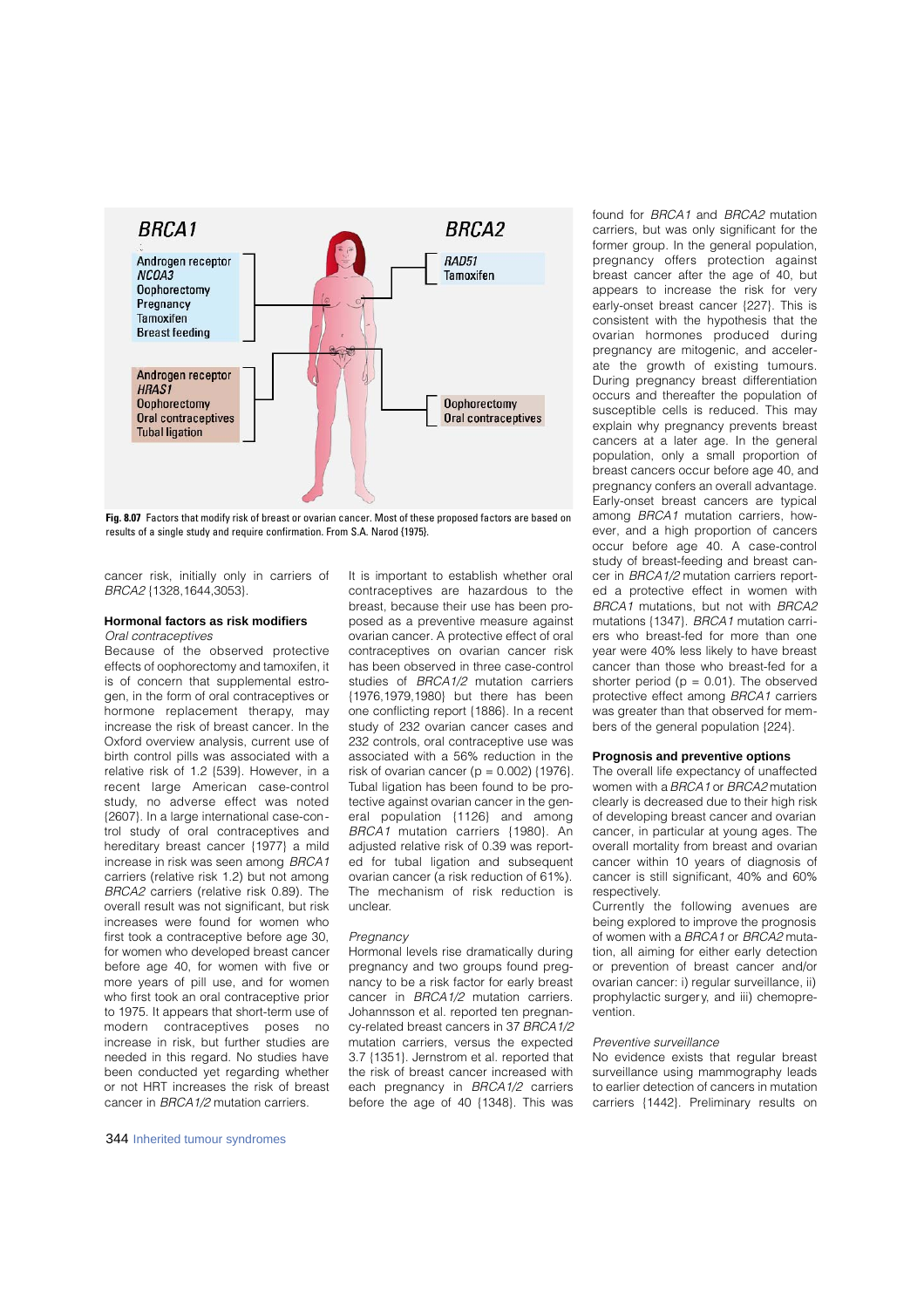breast surveillance using MRI suggest that there is an increased frequency of early detection of tumours, but definite conclusions cannot yet be made {1875, 2835}. Also, no evidence exists that regular ovarian surveillance detects ovarian cancer at curable stages.

## Prophylactic surgery

Prophylactic bilateral mastectomy lowers the risk of breast cancer in mutation carriers by more than 90%, also on the longterm {178,1407}. Prophylactic bilateral salpingo-oophorectomy prevents ovarian cancer, though a minimum long-term risk of 4% of peritoneal cancer remains after this procedure {2344}.

The incidence of breast cancer in BRCA1 carriers is maximal in the age group 40 to 55 and then declines slightly thereafter {1978}. This observation suggests that ovarian hormones may have a promoting role in breast carcinogenesis. In support of this, oophorectomy has been found to be protective against breast cancer in BRCA1/2 mutation carriers in several studies {1976,2504}. Rebbeck et al. compared the breast cancer risk in a historical cohort of BRCA1 mutation carriers, some of whom had undergone an oophorectomy and some of whom had both ovaries intact {2343,2344}. The estimated relative risk of breast cancer associated with oophorectomy was approximately onehalf. This was confirmed in a case-control study {763} and in a prospective follow-up study of 170 women {1413}. Among BRCA1 mutation carriers; the risk of breast cancer among women who had an oophorectomy was decreased by 61% (odds ratio 0.39; 95% CI 0.20 to 0.75). These studies suggest that oophorectomy might be used as a strategy to decrease the risk of breast cancer among BRCA1 mutation carriers. However, in young women the procedure is associated with acute and long-term side effects.

Members of a BRCA1-linked family are at risk also to develop tubal carcinoma {3271}. Piek et al. studied prophylactically removed fallopian tubes of 12 women with a predisposition for ovarian cancer, in 7 of whom a BRCA1 mutation was detected {2246}. Six showed dysplasia, including one case of severe dysplasia. Five harboured hyperplastic lesions, and in one woman no histological aberrations were found. Therefore, it is recommend-

#### **Table 8.05**

Effects of modifying factors on breast and ovarian cancer risk.

|                                                                                                                                                                                                                                                           | <b>Breast cancer</b>     |                          | <b>Ovarian cancer</b>    |                         |  |
|-----------------------------------------------------------------------------------------------------------------------------------------------------------------------------------------------------------------------------------------------------------|--------------------------|--------------------------|--------------------------|-------------------------|--|
|                                                                                                                                                                                                                                                           | <b>BRCA1</b>             | <b>BRCA2</b>             | <b>BRCA1</b>             | <b>BRCA2</b>            |  |
| <b>Genetic factors</b>                                                                                                                                                                                                                                    |                          |                          |                          |                         |  |
| Androgen receptor                                                                                                                                                                                                                                         |                          | $\overline{\mathcal{L}}$ |                          | $\overline{\mathbf{?}}$ |  |
| NCOA3                                                                                                                                                                                                                                                     |                          | $\overline{\mathcal{C}}$ | $\overline{\mathbf{?}}$  | ?                       |  |
| RAD51                                                                                                                                                                                                                                                     |                          |                          | $\boldsymbol{\eta}$      | ?                       |  |
| HRAS1                                                                                                                                                                                                                                                     | ?                        | ?                        |                          | ?                       |  |
| <b>Lifestyle factors</b>                                                                                                                                                                                                                                  |                          |                          |                          |                         |  |
| Oophorectomy                                                                                                                                                                                                                                              |                          | ?                        |                          |                         |  |
| Mastectomy                                                                                                                                                                                                                                                |                          |                          |                          |                         |  |
| <b>Tubal ligation</b>                                                                                                                                                                                                                                     |                          |                          |                          | $\boldsymbol{\eta}$     |  |
| Pregnancy*                                                                                                                                                                                                                                                |                          | $\overline{\mathcal{L}}$ | $\overline{\mathcal{L}}$ | $\overline{\mathbf{?}}$ |  |
| <b>Breastfeeding</b>                                                                                                                                                                                                                                      |                          | ?                        | ?                        | ?                       |  |
| Oral contraceptives                                                                                                                                                                                                                                       | ?                        | ?                        |                          |                         |  |
| Tamoxifen                                                                                                                                                                                                                                                 |                          |                          |                          |                         |  |
| Hormone-replacement<br>therapy                                                                                                                                                                                                                            | $\overline{\mathcal{L}}$ | ?                        | $\boldsymbol{\eta}$      | $\boldsymbol{\eta}$     |  |
| ?<br>= suggested increase in cancer risk, but uncertain<br>$?$ = suggested decrease in cancer risk, but uncertain<br>= significant increase in cancer risk<br>= significant decrease in cancer risk<br>?<br>$=$ not studied<br>= no modifying effect seen |                          |                          |                          |                         |  |
| From S.A. Narod {1975}.<br>* The pregnancy effect was seen for early-onset (40 years) breast cancer only.                                                                                                                                                 |                          |                          |                          |                         |  |

ed to perform a complete adnexectomy in women harbouring a **BRCA1** mutation. Whether an abdominal hysterectomy should be performed to dissect the intrauterine part of the tube, is still in debate. However, most studies indicate that tubal carcinomas in fact predominantly arise in distal parts of the tube.

The interest of women with a BRCA1 or BRCA2 mutation in the various options differs greatly between countries {1425}, and may also change over time when the efficacy of surveillance, chemoprevention, or treatment improves. However, at present in some countries up to 50-60% of unaffected women chose to have prophylactic bilateral mastectomy, and 65% p rophylactic bilateral salpingooophorectomy {1012,2285}.

#### Chemoprevention

Tamoxifen is an anti-estrogenic drug that is routinely used in the treatment of estrogen-receptor positive breast cancer that has also been demonstrated to be of

value in reducing the risk of primary invasive and pre-malignant breast cancer in high risk women {865,1464,1976} and of contralateral breast cancer in unselected women {10}. Narod, et al. {1976} studied tamoxifen and contralateral breast cancer in a case-control study of BRCA1 and BRCA2 mutation carriers. Tamoxifen use was equivalent to a 62% risk reduction in BRCA1 carriers. A reduction in risk of contralateral cancer was also seen with oophorectomy and chemotherapy. This result implies that the combination of tamoxifen and oophorectomy may be more effective than either treatment alone, and that the two prevention strategies may be complementary. Until more definitive guidlines are established, the interest in participation in chemoprevention trials is likely to remain small {2285}.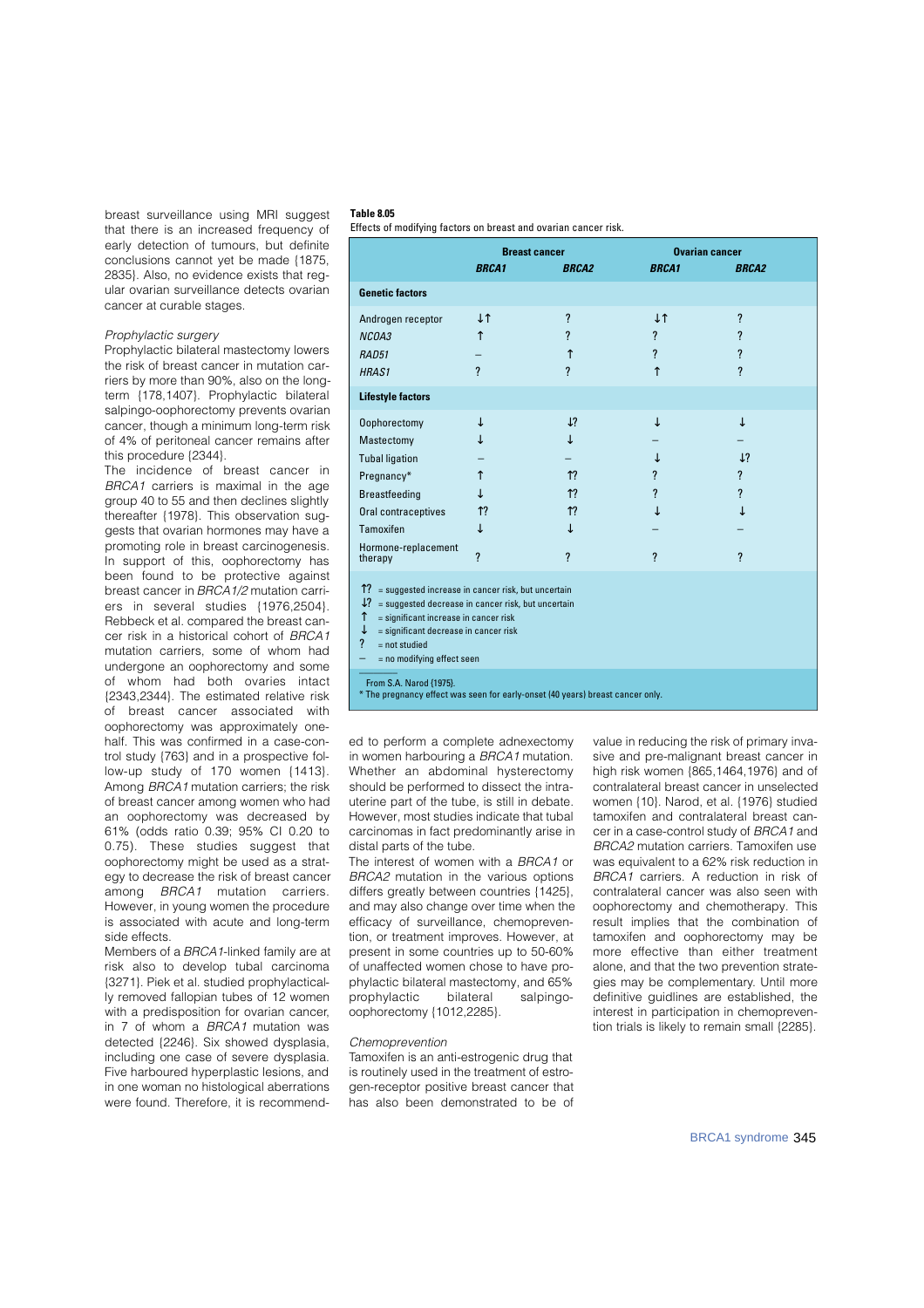## **BRCA2 syndrome** R. Eeles

S. Piver S.R. Lakhani J.M. Piek A. Ashworth

P. Devilee S. Narod E.H. Meijers-Heijboer A.R. Venkitaraman

## **Definition**

Inherited tumour syndrome with autosomal dominant trait and markedly increased susceptibility to early onset breast cancer and an additional risk for the development of male breast cancer and, less frequently, pancreatic and ovarian cancer. Occasionally, carriers of a BRCA2 germline mutation present with skin melanoma, gall bladder and bile duct tumours, and cancer of the fallopian tube.

**MIM No.** 600185 {1835}

#### **Synonyms**

Site specific early onset breast cancer syndrome, breast cancer 2, FANCD1.

#### **Incidence**

The BRCA2 syndrome is generally uncommon (about 1 in 1000 individuals), but in certain populations, it is more prevalent. For example, a specific mutation (6174delT) is present in 1.5% of the

Ashkenazim and another (999del5) in 0.6% of Icelanders, due to founder effects {2382,2921}.

#### **Diagnostic criteria**

BRCA2 mutations are more often present in families with multiple female breast cancer (>4 cases of early onset at <60 years) and male breast cancer. The risk of ovarian cancer is lower than in BRCA1 families. The definitive diagnosis relies on the identification of a BRCA2 germline mutation.

## **Breast tumours**

Penetrance and age distribution

Analyses of the worldwide data submitted to the Breast Cancer Linkage Consortium (BCLC) studies have been used to provide general estimates of penetrance (see Fig. 8.01) {8}. Population based studies of mutations in breast cancer patients from the UK have shown a lower penetrance than the BCLC, indicating that the presence of a mutation



**Fig. 8.08** Several genes (ATM, CHEK2, BRCA1 and BRCA2) whose inactivation predisposes people to breast and other cancers participate in the error-free repair of breaks in double-stranded DNA by homologous recombination. Genes for another chromosome instability disorder named Fanconi anaemia have been connected to this DNA repair pathway. Ub denotes mono-ubiquitin. From A.R. Venkitaraman {3019}.

346 Inherited tumour syndromes

within a familial breast cancer cluster does confer a higher penetrance {2230}. This may be due to association with other genes or exposure and lifestyle factors that are present in the family. Specific estimates for different populations have shown that the Ashkenazim have a somewhat lower lifetime breast cancer penetrance of about 50-60% {3065}. There are also reports of variable penetrance, dependent upon mutation position {2914}. There is an increased risk of contralateral breast cancer of about 56% lifetime after a diagnosis of a first breast primary. Breast cancer in BRCA2 carriers occurs more often at younger ages than in the general population, but at older ages than in BRCA1 carriers.

## Pathology

Although lobular and tubulo-lobular carcinoma has been reported to be associated with BRCA2 germline mutation in one study {1767}, this has not been confirmed in a larger study and no specific histological type is thought to be associated with BRCA2 {8,1572}. In a multifactorial analysis, the only factors found to be significant for **BRCA2** were tubule score, fewer mitoses and continuous pushing margins. All other features were not found to be significant {1572}. BRCA2 tumours are overall higher grade than sporadic cancers {8,43,1767}. Ductal carcinoma in situ (DCIS) is observed less frequently in BRCA1 cases than in controls, but this is not the case for BRCA2. Lobular carcinoma in situ shows no difference between the groups {8}.

Invasive lobular carcinoma clearly does have a familial association and a trend has been identified in familial breast cancer not linked to BRCA1 or BRCA2 (i.e. BRCAX) {1571}.

BRCA2 tumours are similar to sporadic cancers in steroid receptor (ER, PgR) expression {766,1574,2121}. Data on ERBB2 are limited but BRCA1 and BRCA2 tumours are more likely to be negative than controls {1574}. BRCA2 tumours do not show a higher frequency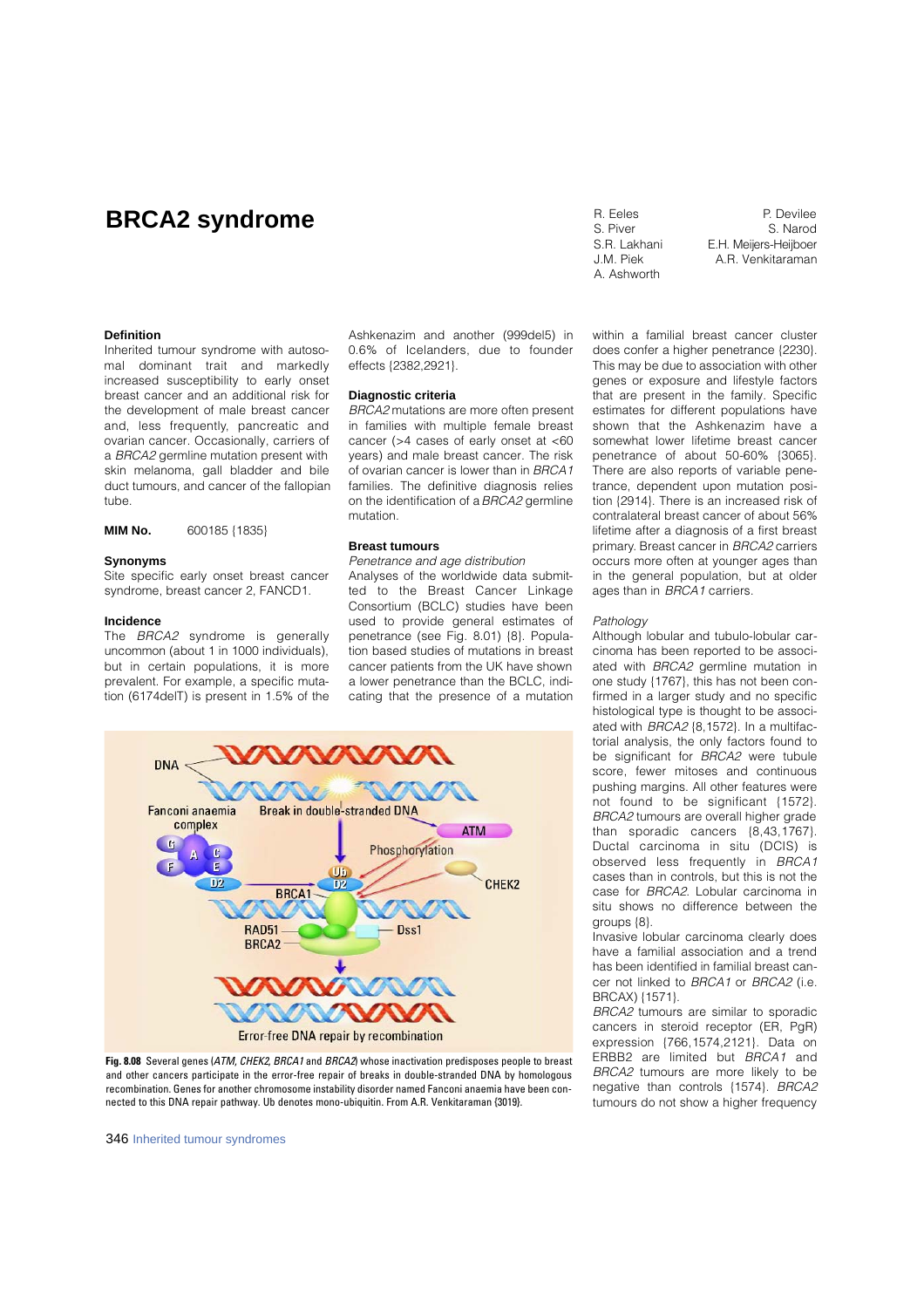of TP53 mutation and p53 expression compared to sporadic breast cancer {580,581,1574}.

## Prognosis and prognostic factors

Since the breast cancers associated with BRCA2 mutations are more often estrogen receptor positive and are associated with DCIS, they would be expected to have a better prognosis. The most systematic study to investigate prognosis has analysed the survival of Ashkenazi women with breast cancer who have mutations as tested from paraffin-stored tissue. This is possible because they have a single 6174delT founder mutation. There was no difference in survival between carriers and non-carriers {441}.

## Risk modifiers and prevention

The preventive effect of oophorectomy and tamoxifen, mastectomy, and the possible hazard associated with oral contraceptives are similar in both BRCA syndromes have been dealt with in the preceding section on BRCA1.

## **Ovarian tumours**

## Penetrance and age distribution

About 7-10% of ovarian carcinomas are due to inherited BRCA1 or BRCA2 mutations; as these are on autosomes, they can be inherited from either the mother or the father. Although ovarian cancer can occur earlier in **BRCA1** and indeed BRCA2 carriers, the presence of an older onset ovarian cancer still can indicate an underlying mutation in either of these genes. The penetrance of ovarian cancer in BRCA2 carriers is shown in Fig. 8.02; the risk of developing ovarian cancer by age 70 in BRCA2 families is approximately 27% {898}. It should be noted that the penetrance curve starts to rise later than for BRCA1 which could have implications for the timing of prophylactic oophorectomy.

#### Pathology

Compared with the information on the pathology of BRCA1-associated ovarian cancers, little is reported on BRCA2 mutation-related ovarian tumours. The paucity of information is accounted for by the low incidence of this disease compared with that of BRCA1-linked cases {329,973}. Some recent studies indicate that the histological phenotype of these ovarian neoplasms is similar to that of BRCA1-associated carcinomas

and are predominantly of papillary serous type {329,2239,3272}. A single case of an ovarian malignant mixed müllerian tumour (carcinosarcoma), has been reported as occurring in a BCRA2 mutation carrier {2748}.

The data on grade are similar to those of BRCA1 ovarian cancers with an association with higher grade but limited numbers in study and interobserver variation {329,2239,2479,3102,3272} in the scoring of grade should be taken into account when considering the evidence There are no data to support a role of BRCA2 in borderline ovarian lesions {1044,1704} nor are there germ cell or sex cord stromal tumours.

## Prevention by oral contraceptives

Although it has been long known that oral contraceptives can decrease the risk of developing ovarian cancer in the general population {2}, recently there is evidence that this may also be true for hereditary ovarian cancer {1976,1979,1980}. See the preceding section on BRCA1 syndrome for further details.

## Prognosis and prognostic factors

In a retrospective cohort study, women with BRCA1 or BRCA2 founder mutation advanced-stage ovarian cancer had a longer survival compared with women with non-hereditary ovarian cancer  $(P =$ 0.004) and a longer median time to recurrence (14 months versus 7 months) (P< 0.001) {329}.

Studies of ovarian cancer occurring in BRCA2 carriers have reported a better prognosis {329}, but it is uncertain whether this is because of the bias in carrier detection in this population or whether they are more sensitive to treatment. If the latter is true, this would be platinum treatments as these data are prior to the use of taxanes.

## **Tumours of the fallopian tube**

Hereditary fallopian tube carcinoma arises from epithelium overlying the lamina propria of the endosalpinx in women at high hereditary risk to develop ovarian carcinoma. Loss of the wild-type breast cancer 1 or 2 gene (BRCA1/2) allele is most likely pivotal in carcinogenesis of these tumours. To be unequivocally identified, the tumour has to fulfill the clinical and histological criteria for tubal carcinoma {1256} as well as clinical genetic criteria.

#### Incidence

From 1997 to 2002, a total of 15 hereditary b reast/ovarian family related tubal tumours have been reported in literature. In 4 cases, a BRCA2 mutation was detected. However, the true incidence of hereditary tubal carcinoma is probably much higher, as is suggested for its sporadic counterpart. This is caused by the fact that primary tubal tumours are often mistaken for primary ovarian carcinomas {3150}. Moreover, some primary ovarian carcinomas might actually derive from inclusion cysts lined by tubal epithelial cells included into the ovarian stroma {2247}.

#### Age distribution

In general the age of onset is younger in hereditary cases when compared to sporadic cases.

#### Diagnostic criteria

The criteria of Hu et. al. {1256} as modified by Sedlis {2614} and Yoonessi {3185} are applied to differentiate hereditary tubal carcinomas from ovarian and endometrial carcinoma. These criteria require that: (i) the main tumour is in the fallopian tube and arises from the endosalpinx, (ii) the histological features resemble a tubal pattern, (iii) if the tubal wall is involved, the transition between malignant and benign tubal epithelium should be detectable, (iv) the fallopian tube contains more tumour than the ovary or endometrium.

## Clinical features

Symptoms and signs. To date, there is no indication that clinical hereditary tubal carcinoma features are different from those of its sporadic counterpart: abdominal discomfort is more or less common, but an atypical complaint. The classical but rare triad of symptoms include: (i) prominent watery vaginal dis charge, (ii) pelvic pain and (iii) pelvic mass {158}. It has been reported that approximately 10% of patients will have adenocarcinomatous cells in cervical cytology {3185}.

Tumour markers. As in ovarian carcinoma elevation of serum CA125 levels can be found in approximately 80% of cases {1173}.

Imaging. CT / MRI are inconclusive with respect to the differential diagnosis of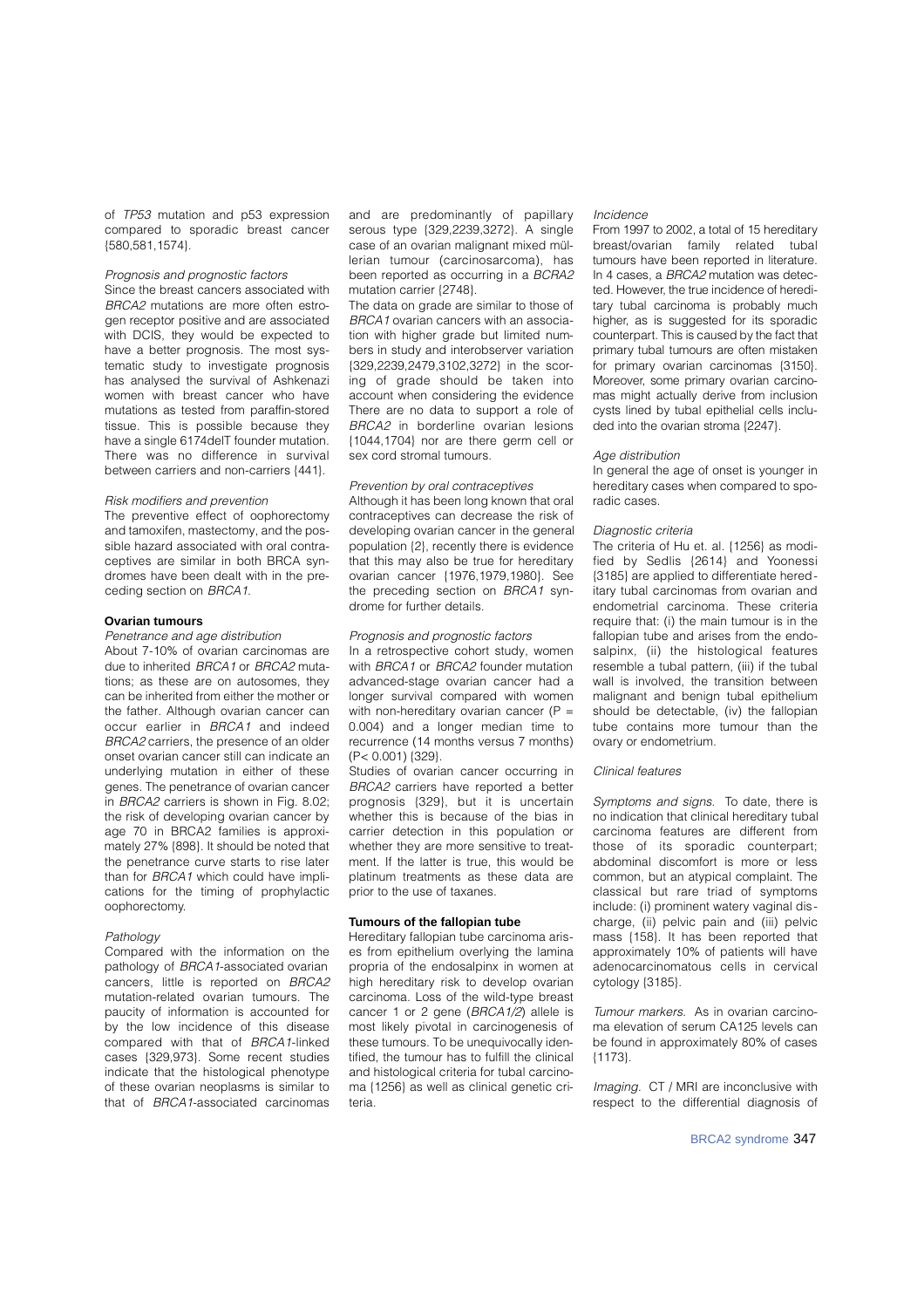tubal or ovarian carcinomas. However, these techniques can be helpful in determining the extent of disease. Likewise, ultrasonography can not distinguish tubal from ovarian disease {2720}.

## Pathology

Histopathology and grading. Serous papillary carcinoma is the most common form of hereditary tubal carcinoma. Grading is of limited value in these tumours and, if used, is based on the papillary architecture, nuclear atypia and mitotic activity. Grade I cancers show papillary growth with well differentiated columnar cells and low mitotic rate. Grade II cancers are papillary with evident gland formation with intermediately differentiated cells with moderate mitotic activity. Grade III shows solid growth with loss of papillae and a medullary/glandular pattern. The cells are poorly differentiated and the mitotic activity is high.

Immunoprofile. Being predominantly of serous papillary type, hereditary tubal carcinomas are positive for cytokeratins 7 and 8, MUC1, CEA, OVTL3, OV632, CA125, and negative or showing only low expression for cytokeratin 20, CEA and vimentin. Also, p53 is often expressed, and cyclins E and A and Ki67 show a varying number of proliferating cells. whereas staining for HER-2/neu and cyclin D1 is usually negative. Steroid receptor content varies. In the rare clear cell cancers, p21 is highly expressed.

#### Seeding and metastasis

Hereditary tubal carcinomas presumably spread like their sporadic counterparts. However, only empirical data are available to date, pointing to a mode of spread similar to ovarian cancer.

#### Survival

The five-year survival rate of 30% in sporadic cases varies with stage {158,3185}, but not with grade. The survival rate of hereditary tubal carcinomas has yet to be established since only small numbers of patients have been reported and most patients have still not completed their 5 year follow-up.

#### Prophylactic interventions

In one study, 30 women with either a documented deleterious BRCA1 or BRCA2 mutation or a suggestive family history

## **Table 8.06**

|  | Cancer risks of BRCA2 carriers. |
|--|---------------------------------|
|--|---------------------------------|

| <b>Cancer site</b><br>or type   | <b>Relative risk</b><br>(95% CI) | <b>Cumulative Risk By Age 70, %</b><br>(95% CI)      |
|---------------------------------|----------------------------------|------------------------------------------------------|
| <b>Breast (female)</b>          | Age-dependent                    | $84(43-95)$                                          |
| Breast (male)                   | 150                              | $6.3(1.4 - 25.6)$                                    |
| <b>Ovary</b>                    | Age-dependent                    | $27(0-47)$                                           |
| Gall bladder and bile ducts     | $4.97(1.50 - 16.5)$              |                                                      |
| Prostate                        | $4.65(3.48-6.22)$                | $7.5(5.7 - 9.3)$                                     |
| Prostate before age 65          | $7.33(4.66 - 11.52)$             | ٠                                                    |
| Pancreas <sup>1</sup>           | $3.51(1.87 - 6.58)$              | Males: $2.1(1.2 - 3.0)$<br>Females: $1.5(0.9 - 2.1)$ |
| Stomach <sup>1</sup>            | $2.59(1.46 - 4.61)$              | ۰                                                    |
| Malignant melanoma <sup>1</sup> | $2.58(1.28 - 5.17)$              | ٠                                                    |
| All cancers <sup>2</sup>        | $2.45(2.15 - 2.78)$              | ٠                                                    |

From D. Ford et al. 1998 {898}, D.F. Easton et al. 1997 {744} and the Breast Cancer Linkage Consortium 1999 {11}. <sup>1</sup> Relative risks were slightly higher for individuals aged 65 or under.<br><sup>2</sup> All cancers other than nonmelanoma skin cancer, breast cancer, or ovarian cancer.

underwent prophylactic oophorectomy {1617}. Five of these (17%) were found to have clinically occult malignancy, 3 of which involved a primary fallopian tube malignancy. Three of the five were known BRCA1 mutation carriers, one had a documented BRCA2 mutation. Therefore, it is recommended to perform a complete adnexectomy in women carrying a BRCA1 or a BRCA2 mutation. Whether an abdominal hysterectomy should be performed to dissect the intra-uterine part of the tube, is still in debate. However, most studies indicate that tubal carcinomas in fact predominantly arise in distal parts of the tube.

## **Other tumours**

BRCA2 confers an increased risk of ovarian cancer, but not as high as that for BRCA1. Statistically significant increases in risk were observed for a number of other tumour types, including prostate, pancreatic and stomach cancer. The risk for prostate cancer is probably not sufficiently high to cause an appreciable fraction of early-onset prostate cancer cases. The risk for male breast cancer, although the hallmark of BRCA2 mutations, is based on only four observed cases and hence is very imprecise.

#### **Genetics**

Chromosomal location and gene structure

BRCA2 is located on chromosome 13q12.3. It consists of 27 exons, of which exon 11 is remarkably large (4.9 kb). The open reading frame is 10,254 basepairs, encoding a protein of 3,418 aminoacids that has no significant similarity to any known protein. Exon 11 encodes a structural motif consisting of eight 'BRC' repeats, through which BRCA2 controls the function of RAD51, a recombinase enzyme, in pathways for DNA repair by homologous recombination.

#### Gene expression

A wide range of human tissues express BRCA2 mRNA, in a pattern very similar to that of BRCA1, but the highest levels were observed in breast and thymus, with slightly lower levels in lung, ovary, and spleen {2891}. In normal cells, BRCA2 is a nuclear protein, preferentially expressed during the late-G1/early-S phase of the cell cycle {258,480,3012}. In mice, Brca1 and Brca2 are coordinately upregulated during ductal proliferation, morphogenesis and differentiation of breast epithelial cells occurring at puberty, pregnancy and lactation {1582,1769,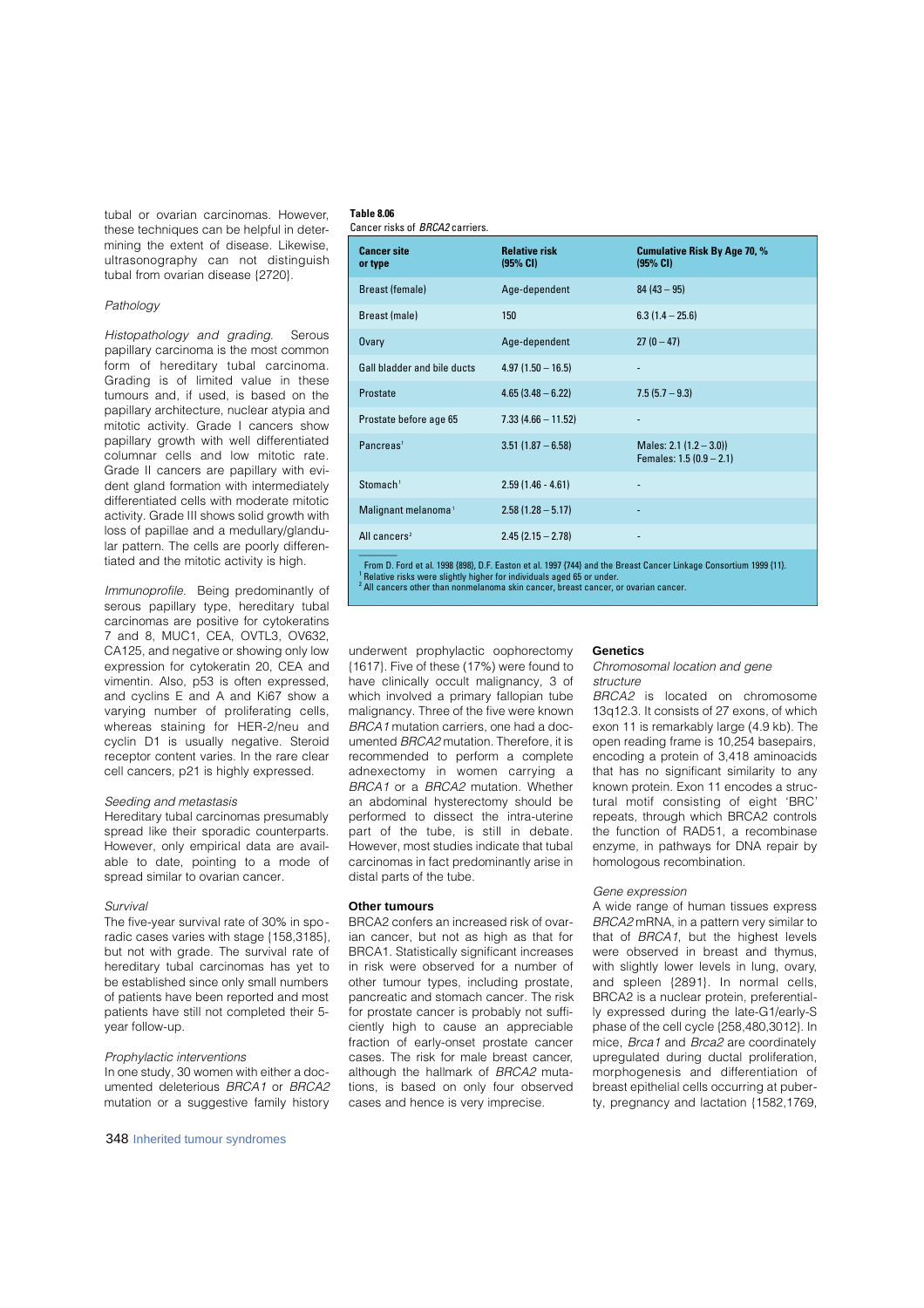2323}. Both proteins co-exist with RAD51 in subnuclear foci during S phase, which redistribute following DNA damage {450,2193}.

Exon 12 of the messenger is alternatively spliced, and there is some suggestion that this splice variant is expressed at higher levels in about a third of sporadic breast tumour when compared to normal epithelial cells {266}. In sporadic breast tumours, BRCA2 mRNA-expression was higher than that in normal surrounding tissues in 20% of the cases, and lower in 11% {267}. In agreement with this, no hypermethylation of the BRCA2 promotor region has been detected in breast and ovarian cancer {541}.

#### **Gene function**

Loss, or mutational inactivation, of the single wild-type allele in heterozygous carriers of mutations in the BRCA2 gene is a key step in tumourigenesis. The mechanism by which the encoded protein contributes to disease progression is not yet completely understood but is thought to be related, at least in part, to the proposed role of BRCA2 in the repair of damaged DNA.

BRCA2 encodes a very large (3,418 amino acids in humans) protein that is expressed during S phase of the cell cycle when it is present in the cell nucleus. Although the amino acid sequence of the BRCA2 protein presents few direct clues as to its normal cellular role, some functional domains have been defined. The C-terminal region of BRCA2 contains a functional nuclear localization sequence; many pathogenic truncating mutations in human BRCA2 are proximal to this domain and would therefore be predicted to encode cytoplasmic proteins. The central part of the protein encoded by the large exon 11 contains eight copies of a novel sequence (the BRC repeat) that has been shown to be capable of binding RAD51 protein. RAD51 is a key protein involved in double-strand DNA break repair and homologous recombination and the interaction with BBCA2 was the first evidence implicating the protein in these processes.

BRCA2-deficient cells and tumours characteristically accumulate aberrations in chromosome structure {3018}. These lesions include breaks involving one of the two sister chromatids, as well as triradial and quadri-radial chromosomes typical of Bloom syndrome and Fanconi



**Fig. 8.09** Functional domains in BRCA2. There are 8 BRC repeats in the central region of the protein which interact with RAD51. NLS = nuclear localization signal. The proportion encoded by exon 11 is indicated.

anaemia. Thus, BRCA2 deficiency may be similar in its pathogenesis to other genetic diseases in which unstable chromosome structure is linked to cancer predisposition.

Chromatid-type breaks, tri-radial and quadri-radial chromosomes are thought to arise from defects in the repair of DNA double-strand breaks (DSBs) during the S phase of cell cycle. During S phase, DSB repair proceeds preferentially through mechanisms involving homologous recombination. These mechanisms enable error-free repair of broken DNA, taking advantage of the availability of the replicated sister chromatid as a substrate for recombination reactions. In BRCA2-deficient cells, DSB repair by homologous recombination is defective. However, alternative – but error-prone - mechanisms for DSB repair such as endjoining or strand-annealing are still present. The end result is that DSBs in BRCA2-deficient cells are mis-repaired, giving rise to mutations and chromosomal rearrangements including translocations or deletions. The resulting genetic instability is believed to potentiate the acquisition of mutations that transform a normal cell into a cancer cell. Thus, BRCA2 works as a tumour suppressor indirectly through its 'caretaker' role in protecting chromosomal stability.

BRCA2 is essential for homologous recombination because it controls the intra-cellular transport and activity of RAD51. In BRCA2-deficient cells, RAD51 fails to efficiently enter the nucleus. After exposure of BRCA2-deficient cells to DNA damaging agents, RAD51 fails to localize



**Fig. 8.10** Aberrations in chromosome structure reminiscent of Bloom syndrome and Fanconi anaemia accumulate during the division of BRCA2-deficient cells in culture. Enlargements of characteristic aberrations are shown in the panels on the right hand-side (ctb, chromatid break, tr, tri-radial and qr, quadri-radial). Reproduced from K.J. Patel et al. {2193}.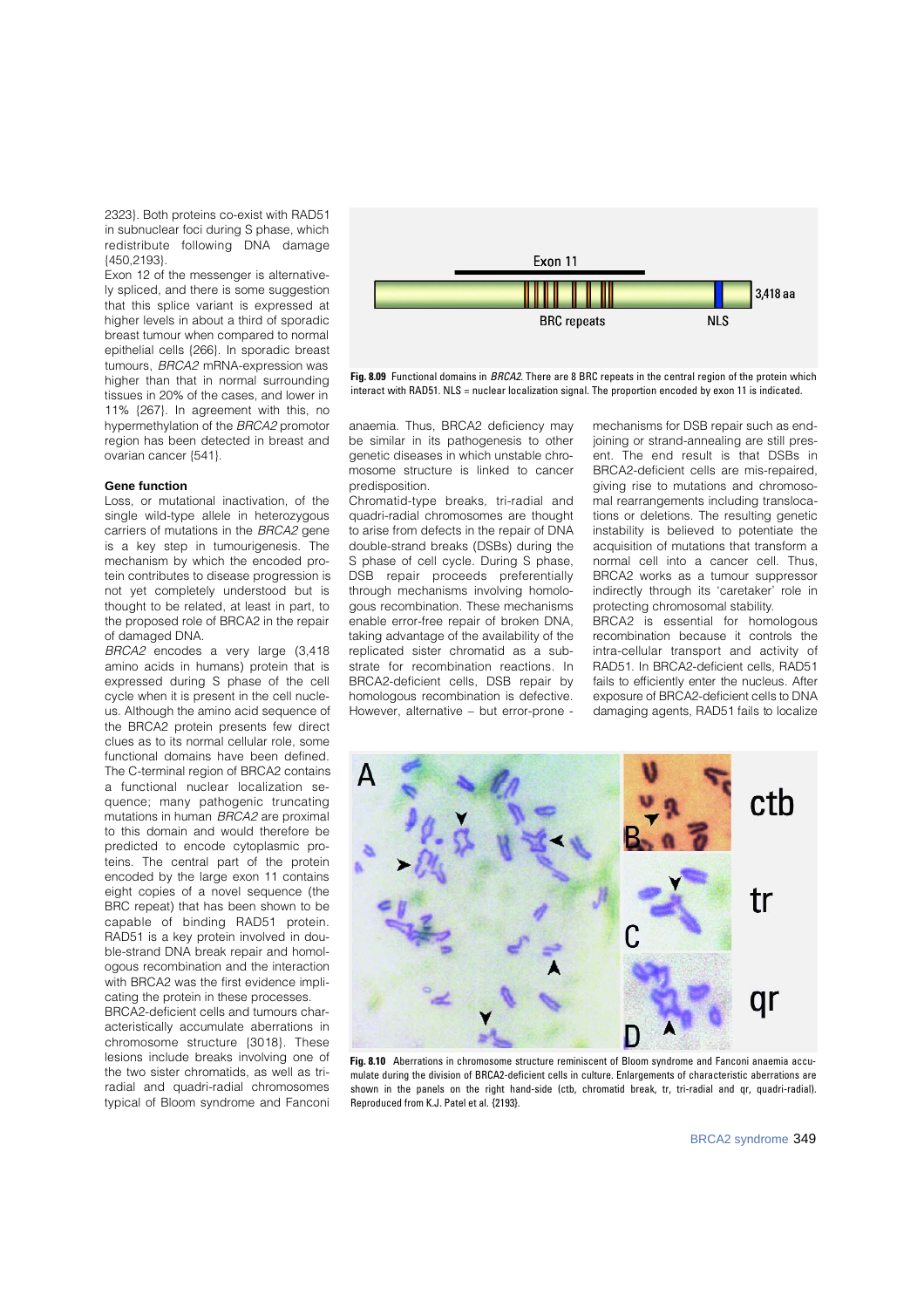in typical nuclear foci that may represent sites for DNA damage processing. Moreover, BRCA2 controls the assembly of RAD51 into a nucleoprotein filament that coats DNA, a critical intermediate structure in recombination reactions.

Unexpected and potentially informative insight into the role of BRCA1/2 genes in DNA repair in humans in vivo has come from recent studies on Fanconi anaemia ( FA), a complex disorder characterized by congenital abnormalities, progressive bone marrow failure and cancer susceptibility. FA is a recessively inherited disorder which can result from mutation in at least 8 individual genes. It has recently been suggested that one of the previously unidentified FA genes, FANCD1, is in fact BRCA2 {1251}. The cellular consequences of homozygosity for BRCA2 mutation, including spontaneous chromosome instability and hypersensitivity to DNA cross-linking agents, are rather similar to those observed in cells derived from FA patients. This is not the only link between FA and breast cancer susceptibility genes. Another FA gene product, FANCD2, can interact and co-localize with BRCA1 {958}. Thus it seems that the pathways disrupted in FA and breast cancer susceptibility are intimately connected. Only a small proportion of FA, which in itself is rare, is caused by BRCA2 mutation but the importance of this finding is that it connects together two previously different bodies of work on DNA repair.

A current simplified model on how BRCA2 and several other genes involved in breast cancer predisposition act coordinately to repair DNA damage is indicated in Fig. 8.08. ATM and CHEK2 protein kinases signal the presence of double-stranded DNA breaks and phosphorylate (red arrows) a number of downstream effector proteins, including BRCA1. This induces their migration to sites where DNA is repaired. BRCA2 carries the DNA-recombination enzyme RAD51 to the same sites, guided there by the DNA-binding structures formed between its C-terminal domain and Dss1 protein. A complex of Fanconi anaemia proteins – termed A, C, D2, E, F, and G – triggers the ubiquitination of the D2 protein alone and its colocalization with BRCA1.

Other roles for BRCA2 have been suggested in chromatin remodelling and gene transcription {1442}. Such functions – which remain very poorly characterized – may help to explain why cancer predisposition associated with BRCA2 mutations should be specific to tissues such as the breast and ovary. However, notwithstanding these other potential functions, it seems likely that loss of BRCA2 function engenders genomic instability leading to oncogene activation and tumour suppressor loss that culminates in tumourigenic progression. A major challenge for future work will be to understand how this basic pathogenic mechanism plays out in the complex tissue environments of the breast, ovary or prostate, giving rise to site-specific epithelial malignancies.

## **Mutation spectrum**

Germline mutations in BRCA2 have been detected in 5-10% of clinic-based breast cancer families, and in similar frequencies of breast-ovarian cancer families {2657,3023}. Somatic mutations in sporadic breast and ovarian tumours are extremely rare. Mutations occur throughout the entire coding region, and hence the mutation spectrum did not provide immediate clues to functional gene domains. The majority of the mutations are predicted to lead to a prematurely truncated protein when translated. In conjunction with the observed loss of the wildtype allele in tumours arising in mutation carriers {560}, this indicates the importance of gene inactivation for tumourigenesis to occur. Despite the strong variability in mutations detected in families, founder effects have led to some mutations being very prevalent in certain populations of defined geographical or ethnic background. Examples are the 999del5 mutation, which is present in approximately 0.6% of all Icelandic individuals {2920}, and the 6174delT mutation found in an equal proportion of Ashkenazi Jews {2083}. As a result, mutation spectra may vary according to ethnic b a c k a round of the sampled population {2824}. In recent years, an increasing number of missense changes are being detected in BRCA2 of which the clinical significance is uncertain in the absence of a functional assay. These already comprise up to 50% of all known sequence changes in BRCA2. Although many of them are expected to be rare neutral polymorphisms, some might be associated with elevated levels of breast cancer risk. An example is the arginine for histidine substitution at codon 372 {1167}. Many known deleterious BRCA1 and BRCA2 mutations affect splicing, and these typically lie near intron/exon boundaries. However, there are also potential internal exonic mutations that disrupt functional exonic splicing enhancer (ESE) sequences, resulting in exon skipping. A T2722R mutation segregated with affected individuals in a family with breast cancer and disrupted 3 potential ESE sites {816}. The mutation caused deleterious protein truncation and suggested a potentially useful method for determining the clinical significance of a subset of the many unclassified variants of BRCA1 and BRCA2. As more functional and structural information on the BRCA1 and BRCA2 p roteins accumulates, our understanding of genetic variation in these genes will improve. The Breast Cancer Information Core (BIC) maintains a website providing a central repository for information regarding mutations and polymorphisms (http://research.nhgri.nih.gov/bic/).

## **Genotype-phenotype correlations**

Evidence is accumulating that the risks conferred by pathogenic BRCA2 mutations are dependent on the position of the mutation in the gene, genetic variation in other genes, and environmental or lifestyle factors.

#### BRCA2 mutation position

Truncating mutations in families with the highest risk of ovarian cancer relative to breast cancer are clustered in a region of approximately 3.3 kb in exon 11 {972}. This region of BRCA2, bounded by nucleotides 3035 and 6629, was dubbed the 'ovarian cancer cluster region,' or OCCR. Notably, this region coincides with the BRC repeats that are critical for the functional interaction with the RAD51 protein. A much larger study of 164 families confirmed that OCCR mutations are associated with a lower risk of breast cancer and with a higher risk of ovarian cancer {2913}. The extent of risk modification is too moderate, however, to be used in genetic counseling.

#### Genetic risk-modifiers

A length-variation of the polyglutamine repeats in the estrogen receptor co-activator NCOA3 influences breast cancer risk in carriers of BRCA1 and BRCA2 {2345}. Although it should be noted that most of the carriers in these studies are BRCA1 carriers, and there was insuffi-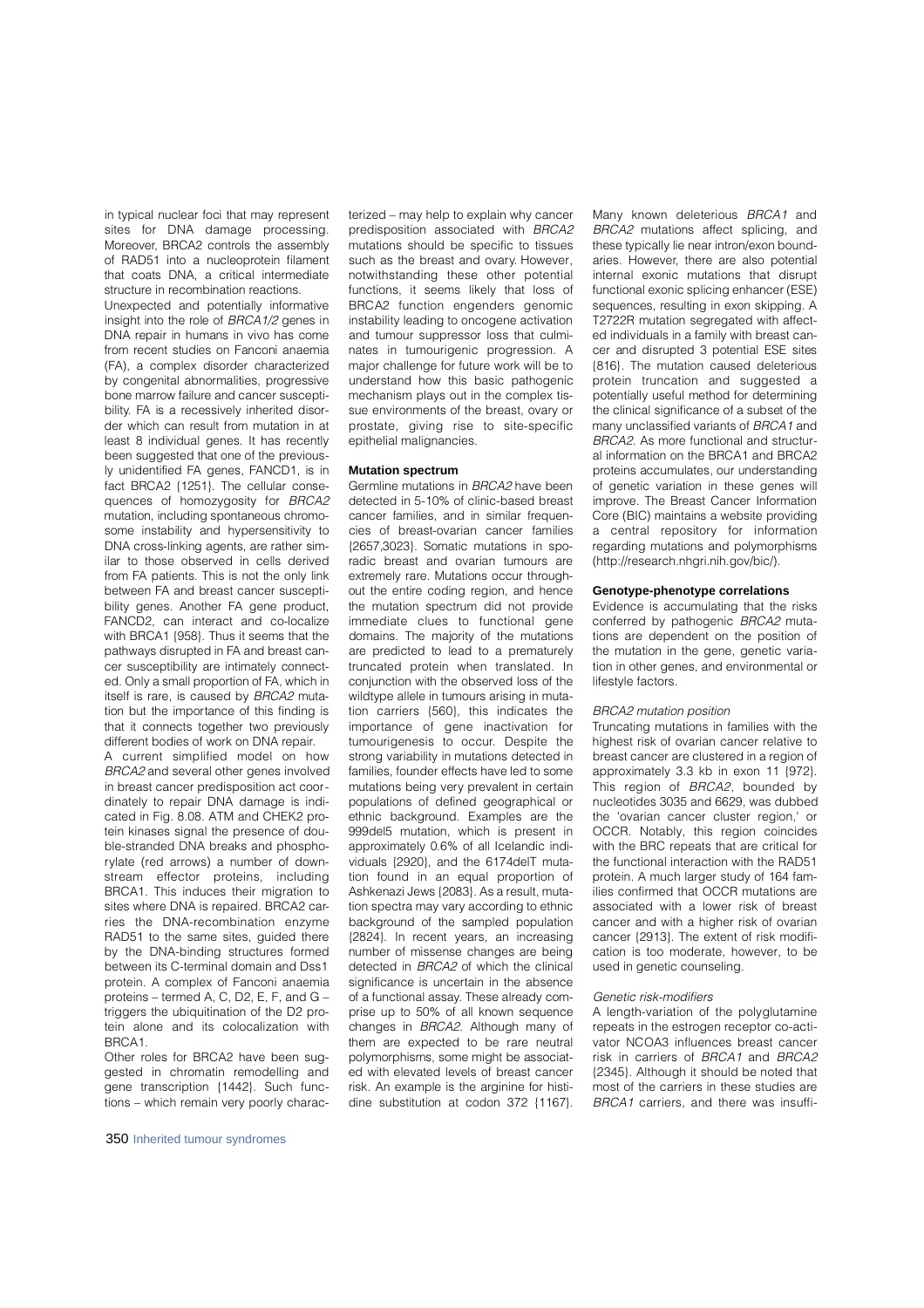cient power to determine the effect in BRCA2 carriers alone. Similarly, the variant progesterone receptor allele named PROGINS was associated with an odds ratio of 2.4 for ovarian cancer among 214 BRCA1/2 carriers with no past exposure to oral contraceptives, compared to women without ovarian cancer and with no PROGINS allele {2487}. A C/G polymorphism in the 5' untranslated region of RAD51 was found to modify

both breast and ovarian cancer risk in carriers of BRCA2 {1644,3053}. These results support the hypothesis that genetic variation in the genes constituting endocrine signalling and DNA repair pathways may modify BRCA2-associated cancer risk.

## **Hormonal risk modifiers**

As in the BRCA1 syndrome, the breast cancer risk of BRCA2 carriers is influenced by hormonal factors, including oral contraceptives and pregnancy (see page 56).

#### **Prognosis and prevention**

Life expectancy and preventive strategies are similar to those discussed for BRCA1 carriers (see page 56).

# **Li-Fraumeni syndrome** P. Hainaut

#### **Definition**

Li-Fraumeni syndrome (LFS) is an inherited neoplastic disease with autosomal dominant trait. It is characterized by multiple primary neoplasms in children and young adults, with a predominance of soft tissue sarcomas, osteosarcomas, breast cancer, and an increased incidence of brain tumours leukaemia and adrenocortical carcinoma. The majority of Li-Fraumeni cases is caused by a TP53 germline muta $tion$ 

| <b>MIM Nos. {1835}</b> |  |
|------------------------|--|
|------------------------|--|

| Li-Fraumeni syndrome    | 151623 |
|-------------------------|--------|
| TP53 mutations          |        |
| (germline and sporadic) | 191170 |
| CHEK2 mutations         | 604373 |
|                         |        |

#### **Synonym**

Sarcoma family syndrome of Li and Fraumeni.

#### **Incidence**

From 1990 to 1998, 143 families with a TP53 germline mutations were report-

ed {2086}. The IARC Database {www. iarc.fr/p53/germline.html} currently contains 223 families {2104a}.

#### **Diagnostic criteria**

R. Eeles H. Ohgaki M. Olivier

The criteria used to identify an affected individual in a Li-Fraumeni family are: (i) occurrence of sarcoma before the age of 45 and (ii) at least one first degree relative with any tumour before age 45 and (iii) a second (or first) degree relative with cancer before age 45 or a sarcoma at any age {273,957,1650}.



**Fig. 8.11 A** A fraction of tumours in families with a TP53 germline mutation. **B** Mean age of patients with tumours caused by a TP53 germline mutation, according to organ site.

BRCA2 syndrome / Li-Fraumeni syndrome 351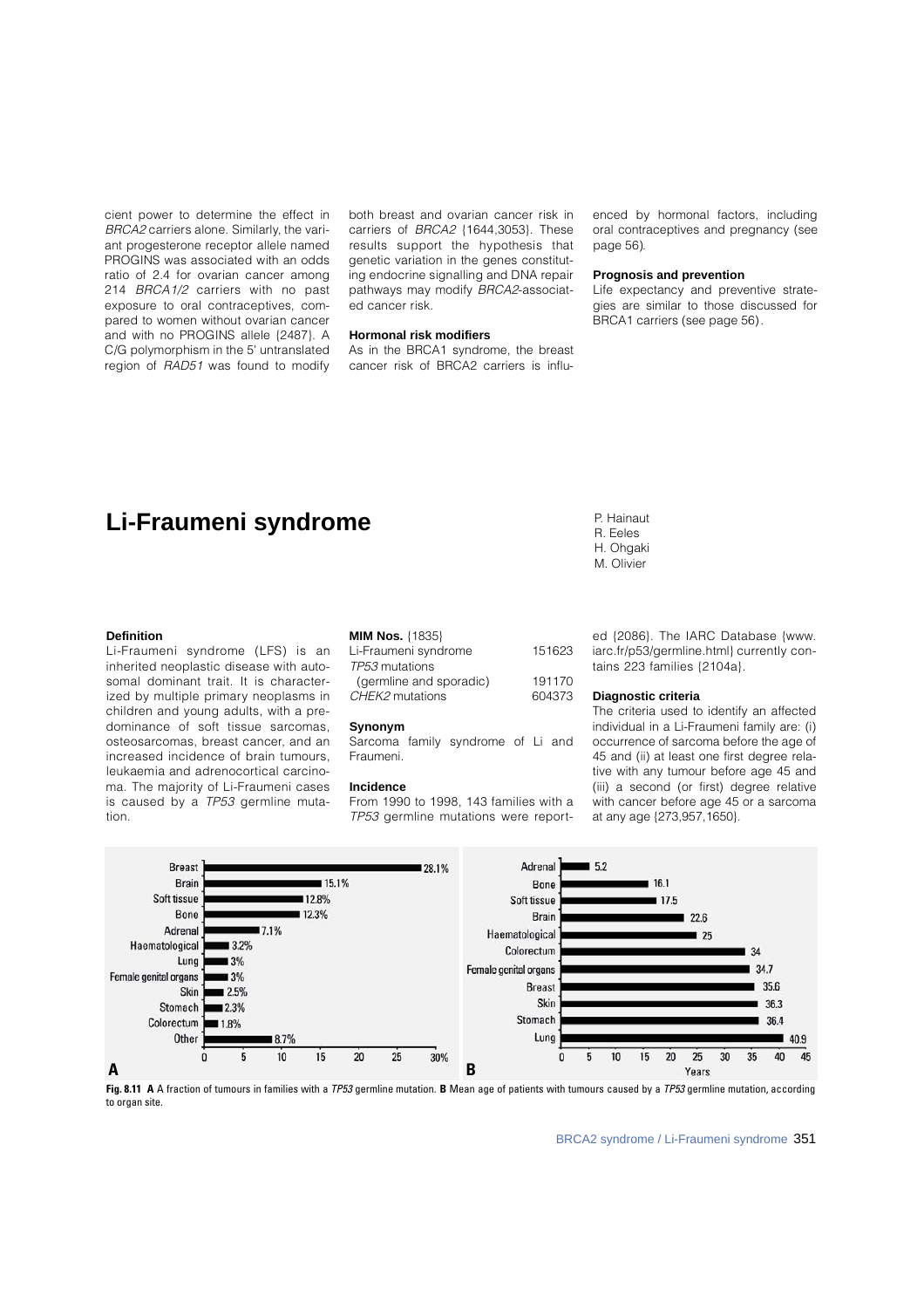## **Breast tumours**

## Frequency

Breast cancers are the most frequent neoplasms developed in families with a TP53 germline mutation. Thirty-seven % of these families are defined as Li-Fraumeni syndrome and 30% as Li-Fraumeni-like syndrome. In the 219 families with a TP53 germline mutation reported in 1990–2001 (IARC TP53 database: www.iarc.fr/p53), a total of 562 tumours developed in individuals with a confirmed TP53 germline mutation. Of these, 158 (28%) were breast tumours. Eightythree (38%) families with a TP53 mutation had at least one family member with a breast tumour. Among the families in which at least one case of breast cancer developed, the mean number of breast tumours per family was 1.9.

#### Age and sex distribution

Breast cancers associated with a TP53 germline mutation develop earlier than their sporadic counterparts, with a mean age of 35+10 years (range 14-67 years old). The mean age of women with Li-Fraumeni-like syndrome (LFL) is approximately 8 years higher {2104a} However, breast cancers associated with TP53 germline mutations never developed in young children, suggesting that hormonal stimulation of the mammary glands constitutes an important co-factor.

Sporadic breast tumours occur approximately 100 times more frequently in females than in males {1475}, and none occurred in males among the 158 reported breast cancer with TP53 germline mutations.

#### Pathology

Of the 158 breast tumours recorded, the majority (146 cases, 92%) have not been classified histologically, but recorded as just breast cancers. Histologically classified cases included carcinoma in situ (4 cases), adenocarcinoma (1 case), Paget disease (2 cases), malignant phyllodes tumour (2 cases), comedocarcinoma (1 case), spindle cell sarcoma (1 case), and stromal sarcoma (1 case).

#### Prognosis and prognostic factors

The breast cancers that occur in LFS are of younger onset and so may have a poorer prognosis due to this early age at diagnosis. In mice, there is relative radioresistance in  $p53$  mutants, however, radioresistance due to germline

352 Inherited tumour syndromes



**Fig. 8.12** Age distribution of patients with tumours caused by a TP53 germline mutation.

mutation has not been convincingly shown in man.

#### **Other tumours**

#### **Frequency**

Following breast cancer, brain tumours and sarcomas (osteosarcomas and soft tissue sarcomas) are the next most frequent manifestations. The sporadic counterparts of these tumours also show somatic TP53 mutations, suggesting that in these neoplasms, TP53 mutations are capable of initiating the process of malignant transformation  ${1475,2087}.$ 

## Age distribution

In general, tumours associated with a TP53 germline mutation develop earlier than their sporadic counterparts, but there are marked organ-specific differences. As with sporadic brain tumours, the age of patients with nervous system neoplasms associated with TP53 germline mutations shows a bimodal distribution. The first peak of incidence (representing medulloblastomas and related primitive neuroectodermal tumours) is in children, and the second (mainly astrocytic brain tumours) in the third and fourth decades of life {2087}. Adrenocortical carcinomas associated with a TP53 germline mutation develop almost exclusively in children, in contrast to sporadic adrenocortical carcinomas, which have a broad age distribution with a peak beyond age 40 {1475}.

## **Genetics –** *TP53*

#### Chromosomal location

The TP53 gene encompasses 20 kilobases on chromosome 17p13.1. TP53 belongs to a family of growth suppressors that also comprises two other members, TP73 and TP63. Whereas the two latter genes are mostly involved in the regulation of differentiation and development, TP53 plays specialized functions as a tumour suppressor {1643}.

### Gene structure

The gene contains 11 exons, the first one non-coding. The first intron is particularly large (10 kilobases). The coding sequence is concentrated over 1.3 kilobases. TP53 is ubiquitously expressed, mostly as a single mRNA species (although rare alternatively spliced variants have been reported). The promoter does not contain a classical TATA box but shows binding elements for several common transcription factors, including c-Jun and NF-kappaB {1107}.

#### Gene expression

The p53 protein is constitutively expressed in most cell types but, in normal circumstances, does not accumulate to significant level due to rapid degradation by the proteasome machinery. In response to various types of cellular stress, the p53 protein undergoes a number of post-translational modifications that release p53 from the negative control of MDM2, a protein that binds to p53 and mediates its degradation.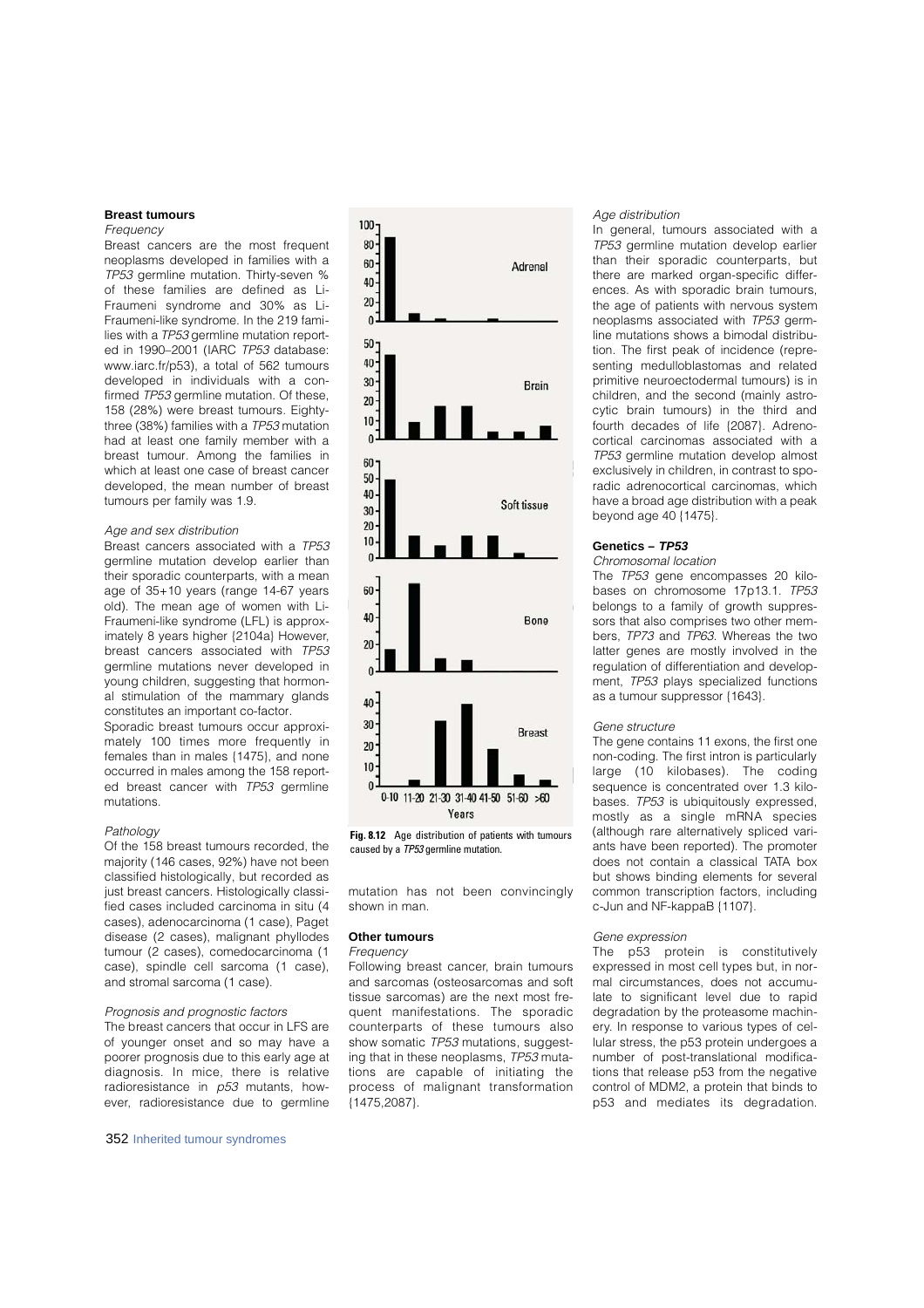These modifications result in the intranuclear accumulation of p53 and in its activation as a transcription factors. Two major signaling pathways can trigger TP53 activation. The first, and best characterized, is the pathway of response to DNA damage, including large kinases of the phosphoinositol-3 kinase family such as ATM (ataxia telangiectasia mutated) and the cell-cycle regulatory kinase CHEK2. Both of these kinases phosphorylate p53 in the extreme N-terminus (serines  $15$ ,  $20$  and  $37$ ), within the region that binds to MDM2. The second is activated in response to the constitutive stimulation of growth-promoting signaling cascades. The central regulator in this pathway is p14ARF, the alternative product of the locus encoding the cyclin-kinase inhibitor  $p16/CDKN2a$ . p14ARF expression is activated by E2F transcription factors, and binds to MDM2, thus neutralizing its capacity to induce p53 degradation. This pathway may be part of a normal feedback control loop in which p53 is activated as a cell-cycle brake in cells exposed to hyperproliferative stimuli {2267}.

#### Gene function

After accumulation, the p53 protein acts as a transcriptional regulator for a panel of genes that differ according to the nature of the stimulus, its intensity and the cell type considered. Broadly speaking, the genes controlled by p53 fall into three main categories, including cellcycle regulatory genes (WAF1, GADD45, 14-3-3S, CYCLING), pro-apoptotic genes (FAS/APO1/CD95, KILLER/DR5, AIF1, PUMA, BAX) and genes involved in DNA repair (O<sup>6</sup>MGMT, MLH2). The p53 protein also binds to compoments of the transcription, replication and repair machineries and may exert additional controls on DNA stability through the modulation of these mechanisms. Collectively, the p53 target genes mediate two type of cellular responses: cellcycle arrest, followed by DNA repair in cells exposed to light forms of genotoxic stress, and apoptosis, in cells exposed to levels of damage that cannot be efficiently repaired. Both responses contribute to the transient or permanent suppression of cells that contain damaged, potentially oncogenic DNA. In the mouse, inactivation of Tp53 by homologous recombination does not prevent normal growth but results in a strong predisposition to early, multiple cancers, illustrating the crucial role of this gene as a tumour suppressor {714}.

## Mutation spectrum

The TP53 gene is frequently mutated in most forms of sporadic cancers, with prevalences that range from a few percents in cervical cancers and in malignant melanomas to over 50% in invasive carcinomas of the aero-digestive tract. Over 75% of the mutations are single base substitutions (missense or nonsense), clustering in exons 5 to 8 that encode the DNAbinding domain of the protein. Codons 175, 245, 248, 273 and 282 are major mutation hotspots in almost all types of cancers. Together, these codons contain over 25% of all known TP53 mutations. Other codons are mutation hotspots in only specific tumour types, such as codon 249 in hepatocellular carcinoma and codon 157 in bronchial cancer. Mutation patterns can differ significantly between between different types cancers or between geographic areas for the same cancer type (as for example hepatocellular carcinoma). These observations have led to the concept that mutation patterns may reveal clues on the cellular or environmental mechanisms that have caused the mutations  $\{1107\}$ . In sporadic breast cancers, TP53 is mutated in about 25% of the cases. However, several studies have reported accumulation of the p53 protein without mutation in up to 30-40% of invasive ductal carcinoma in situ. The mutation pattern is similar to that of many other cancers and does not provide information on possible mutagenic events. There is limited evidence that the mutation prevalence is higher in BRCA1 mutation carriers.

Germline TP53 mutations have been identified in 223 families. Of these families, 83 match the strict LFS criteria, 67 correspond to the extended, LFL definition, 37 have a family history of cancer that does not fit within LFS or LFL definitions and 36 have germline mutations without documented familial history of cancer (IARC TP53 mutation database, www.iarc.fr/p53). The codon distribution of germline TP53 mutations show the same mutational hotspots as somatic mutations {1475}. The distribution of inherited mutations that predisposes to breast cancer are scattered along exons 5 to 8 with relative "hotspots" at codons 245, 248 and 273, which are also commonly mutated in somatic breast cancer. In contrast, a total of 16 breast cancers have been detected in 5 families with a germline mutation at codon 133, a position which is not a common mutation hotspot in somatic breast cancer. It remains to be established whether this mutant has particular functional properties that predispose to breast cancer.

## Genotype-phenotype correlations

Brain tumours appear to be associated with missense TP53 mutations in the



**Fig. 8.13** The p53 signaling pathway. In normal cells the p53 protein is kept in a latent state by MDM2. Oncogenic and genotoxic stresses release p53 from the negative control of MDM2, resulting in p53 accumulation and activation. Active p53 acts as transcription factor for genes involved cell cycle control, DNA repair and apoptosis, thus exerting a broad range of antiproliferative effects.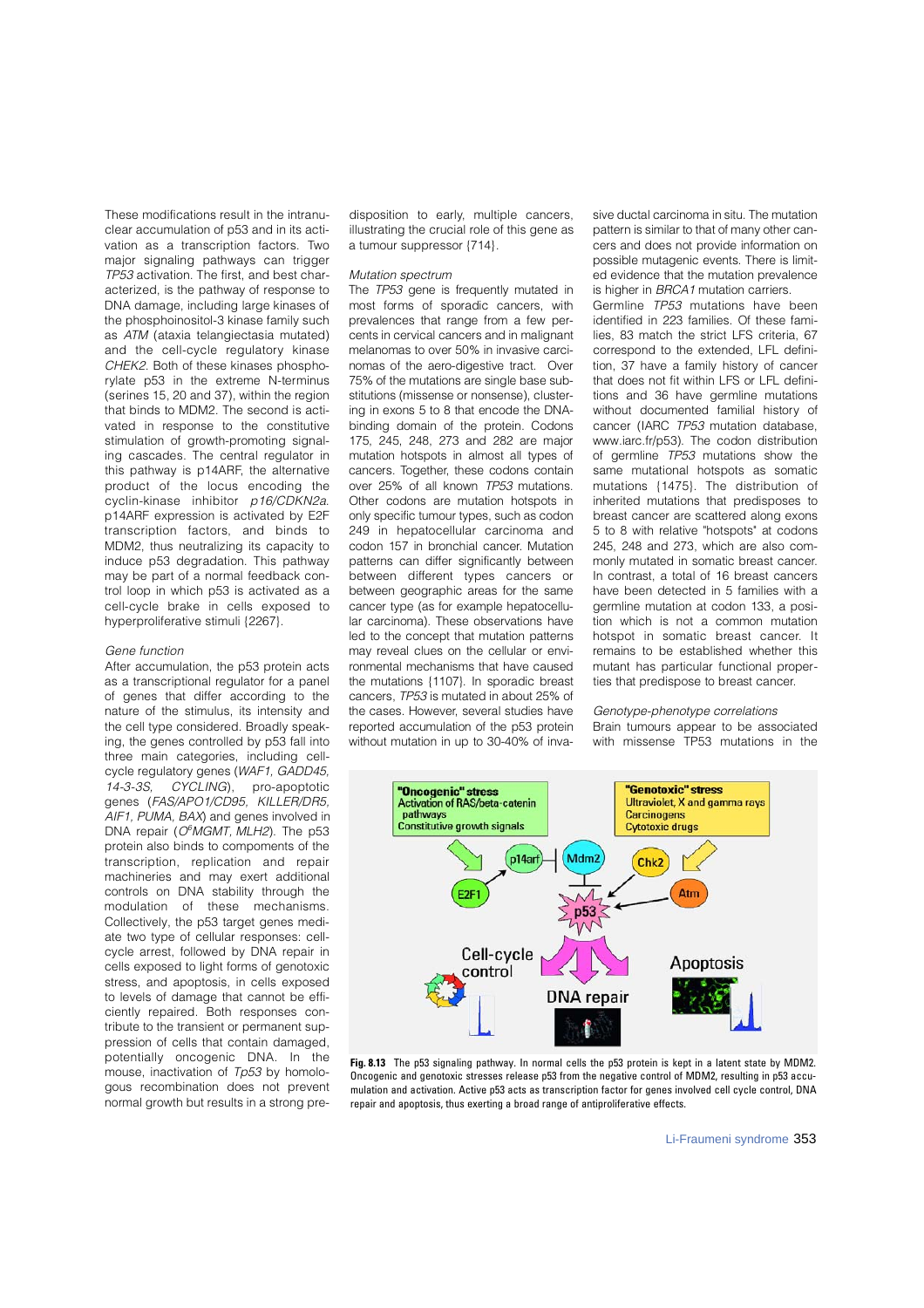

**Fig. 8.14** Codon distribution of somatic (top) or germline (bottom) TP53 mutations associated with breast cancers. Hotspot mutations are indicated. Mutation at codon 133 has been reported in 5 Li-Fraumeni families with breast cancers, but is not a frequent site for somatic mutation in breast cancer in the general population. Compiled from: IARC TP53 database, www.iarc.fr/p53.

DNA-binding loop that contacts the minor groove, while early onset brain tumours were associated with mutations likely to result in absence of protein or loss of function {2104a}. Adrenocortical carcinomas were associated with missense mutations in the loops opposing the protein-DNA contact surface {2104a}.

## **Genetics –** *CHEK2*

Chromosomal location CHEK2 is on chromosome 22q12.1.

## Gene structure

CHEK2 has 14 exons and there are several homologous loci, which encompass exons 10-14 of the gene, scattered throughout the genome. These gene fragment copies can present problems when analysing CHEK2 for germline mutations in genomic DNA, and it is important to ensure that the correct copy is being amplified {2742}. This problem can be overcome by amplifying exons 10-14 by the use of a long range PCR using primers located in the non-duplicated region of the gene {2741}. The individual exons can then be subsequently amplified using the product of the long range PCR as a template.

#### Gene expression

 $CHFK2$  is expressed in nonproliferating and terminally differentiated cells. It is

354 Inherited tumour syndromes

homogenously expressed in renewing cell populations such as epidermis, esophagus, rectum, bladder, stomach, intestine and colon, and heterogenously in conditionally renewing tissues such as lung, breast kidney, salivary, thyroid, parathyroid, adrenal glands, pancreas, prostate, epididymis, sweat glands, endometruim, stromal mesenchymal cells, blood vessels, lymphoid tissues, smooth and cardiac muscle tissues and preipheral nerves. It is absent or cytoplasmic in static tissues such as muscle and brain. CHEK2 remains expressed and can be activated in all phases of the cell cycle in response to DNA damage {1714}.

#### Gene function

Human CHEK2 is a homolog of the yeast G2-checkpoint kinases CDS1 and RAD53 {1791}. In response to DNA damage, CHEK2 propagates the checkpoint signal along several pathways, which eventually causes cell-cycle arrest in G1, S and G2/M phases {449,820}; activation of DNA repair {1609}, and in apoptotic cell death {1315}. Four of the downstream checkpoint effectors that are established as substrates of CHEK2 in vivo include p53, BRCA1 and Cdc25A and Cdc25C.

#### Mutation spectrum

Recently, heterozygous germline muta-

tions in CHEK2 have been identified in three of a subset of individuals with the dominantly inherited Li-Fraumeni syndrome which do not harbour TP53 mutations {209}. However, one of these was found to be in a pseudogene copy of the CHEK2 gene. Another one appeared to be neutral polymorphism in the Finnish population. The third was a protein-truncating mutation, 1100delC in exon 10, which abolishes the kinase function of CHEK2. The possibility that this gene is only contributing to the breast cancer cases within LFS families rather than LFS per se has been raised {2740}.

The frequency of 1100delC has been estimated in healthy control populations, and was found to vary between 0.3% and 1.7% {1840,2084,2984}. This would also suggest that the 1100delC is a polymorphism, rather than a disease-causing mutation. Yet among unselected patients with breast cancer, its prevalence was found to be approximately 1.5-fold higher than in controls. Significantly elevated frequencies were found among patients with a positive family history and among patients with bilateral breast cancer {2984}. The strongest enrichment of 1100delC carriers (approximately 5-fold) was found among familial breast cancer patients in whom the presence of BRCA1 or BRCA2 mutations were excluded {1840,2984}. However, in families with the 1100delC mutation, it appears to cosegregate poorly with breast cancer. The results suggest that CHEK2\*1100delC is a low risk breast cancer susceptibility allele which may make a significant contribution to familial clustering of breast cancer, including families with smaller numbers of affected cases. As it is enriched among multiple-case families, but unable to explain all breast cancer in families with at least one carrier case, it may interact with other, as yet unknown breast cancer susceptibility alleles.

#### **Search for additional LFS genes**

The paucity of large LFS kindreds makes classical linkage methodology difficult. A candidate approach is therefore being used. Candidate genes are those involved in cell cycle pathways, those commonly mutated in multiple tumour types and the breast cancer genes, as this site is commonly affected in LFS kindreds. Using these approaches, the genes  $P16$  and PTEN {379} have been analysed and no germline mutations found.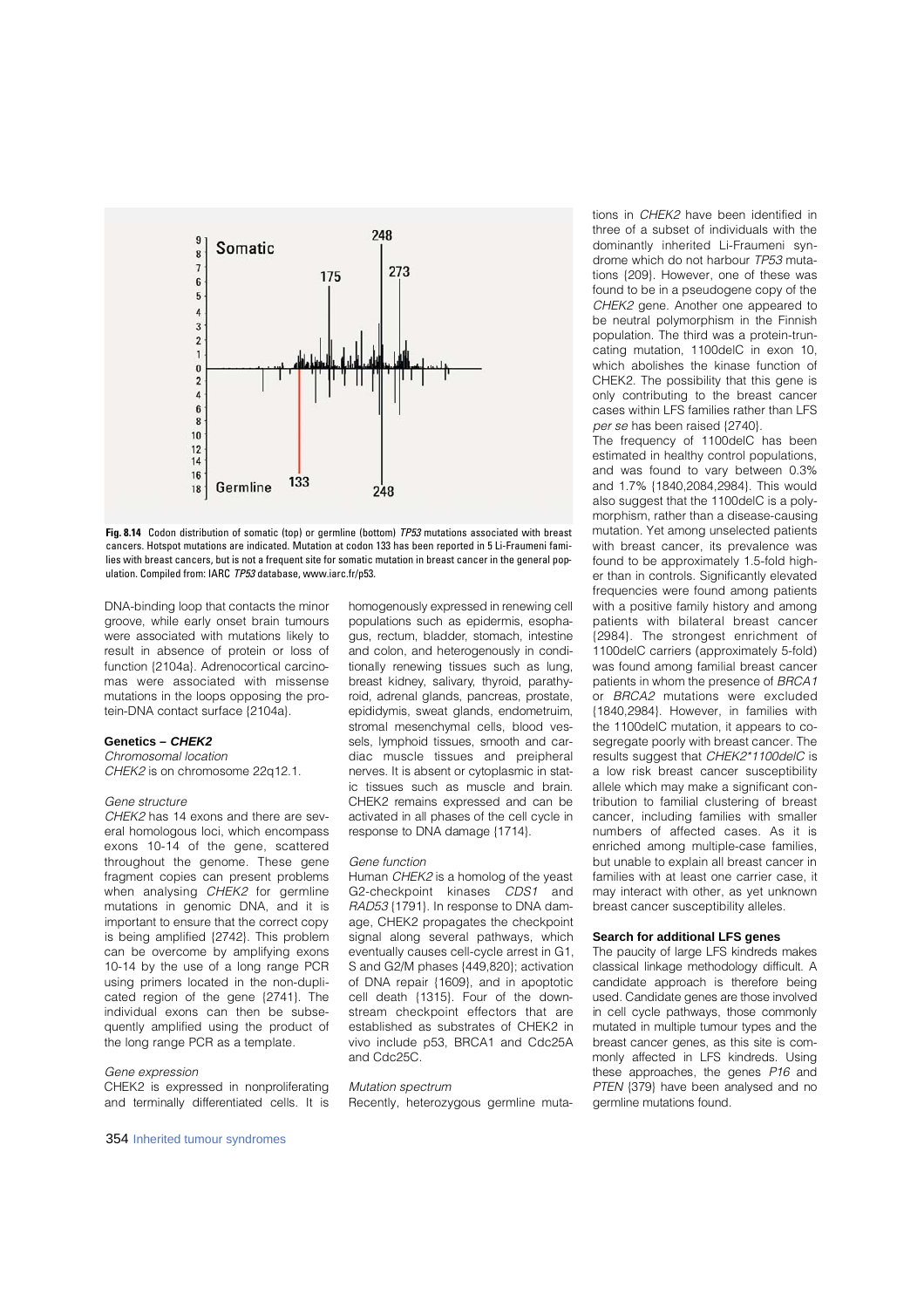## **Cowden syndrome** C. Eng

## **Definition**

Cowden syndrome (CS) is an autosomal dominant disorder caused by germline mutaions of the PTEN gene. It is characterized by multiple hamartomas involving organs derived from all three germ cell layers and a high risk of breast, uterine and non-medullary thyroid cancer. The classic hamartoma is the trichilemmoma and is pathognomonic for CS.

**MIM No.** 158350 {1835}

#### **Synonyms**

Cowden disease, multiple hamartoma svndrome.

## **I n c i d e n c e**

The single most comprehensive clinical epidemiologic study before the CS susceptibility gene was identified estimated the prevalence to be 1:1 000 000 {1990,2776}. Once the gene was identified {1654}, a molecular-based estimate of prevalence in the same population was 1:300 000 {1989}. Because of the difficulty in recognizing this syndrome, prevalence figures are likely underestimated.

## **Diagnostic criteria**

Because of the variable and broad expression of CS and the lack of uniform diagnostic criteria prior to 1996. the International Cowden Consortium {1990} compiled operational diagnostic criteria for CS, based on the published literature and their own clinical experience {785}. These criteria have been recently revised in light of new data, and have been adopted by the USbased National Comprehensive Cancer Network Practice Guidelines {786,1299}. Trichilemommas and papillomatous papules are particularly important to recognize. CS usually presents by the late 20's. It has variable expression and, probably, an agerelated penetrance although the exact penetrance is unknown. By the third decade, 99% of affected individuals

would have developed the mucocutaneous stigmata although any of the features could be present already. Because the clinical literature on CS consists mostly of reports of the most florid and unusual families or case reports by subspecialists interested in their respective organ systems, the spectrum of component signs is unknown.

Despite this, the most commonly reported manifestations are mucocutaneous lesions, thyroid abnormalities, fibrocystic disease and carcinoma of the breast, gastrointestinal hamartomas, multiple, early-onset uterine leiomyoma, macrocephaly (specifically, megencephaly) and mental retardation {1133, 1693,1748,2776}. Recent data have suggested that endometrial carcinoma should be a component cancer of CS {657,786,1772}. What its frequency is in mutation carriers is as yet unknown.

#### **Table 8.07**

International Cowden Syndrome Consortium Operational Criteria for the Diagnosis of Cowden Syndrome (Ver. 2000)\*.

|                                                                                                                                                                                                                               | Pathognomonic<br>criteria                                                                    | <b>Mucocutanous lesions:</b><br>Trichilemmomas, facial<br>Acral keratoses<br>Papillomatous papules<br>Mucosal lesions                                                                                                                                                                                                                                                                                                             |
|-------------------------------------------------------------------------------------------------------------------------------------------------------------------------------------------------------------------------------|----------------------------------------------------------------------------------------------|-----------------------------------------------------------------------------------------------------------------------------------------------------------------------------------------------------------------------------------------------------------------------------------------------------------------------------------------------------------------------------------------------------------------------------------|
|                                                                                                                                                                                                                               | <b>Major criteria</b>                                                                        | Breast carcinoma<br>Thyroid carcinoma (non-medullary), esp. follicular thyroid carcinoma<br>Macrocephaly (Megalencephaly) (say, >97%ile)<br>Lhermitte-Duclos disease (LDD)<br>Endometrial carcinoma                                                                                                                                                                                                                               |
|                                                                                                                                                                                                                               | <b>Minor criteria</b>                                                                        | Other thyroid lesions (e.g. adenoma or multinodular goiter)<br>Mental retardation (say, $10 < 75$ )<br><b>GI hamartomas</b><br>Fibrocystic disease of the breast<br>Lipomas<br><b>Fibromas</b><br>GU tumours (e.g. renal cell carcinoma, uterine fibroids) or malformation                                                                                                                                                        |
|                                                                                                                                                                                                                               | <b>Operational diagnosis</b><br>in an individual                                             | 1. Mucocutanous lesions alone if:<br>a) there are 6 or more facial papules, of which 3 or more<br>must be trichilemmoma, or<br>b) cutaneous facial papules and oral mucosal papillomatosis, or<br>c) oral mucosal papillomatosis and acral keratoses, or<br>d) palmoplantar keratoses, 6 or more<br>2. Two major criteria but one must include macrocephaly or LDD<br>3. One major and 3 minor criteria<br>4. Four minor criteria |
|                                                                                                                                                                                                                               | <b>Operational diagnosis in a</b><br>family where one individual<br>is diagnostic for Cowden | 1. The pathognomonic criterion/ia<br>2. Any one major criterion with or without minor criteria<br>3. Two minor criteria                                                                                                                                                                                                                                                                                                           |
| *Operational diagnostic criteria are reviewed and revised on a continuous basis as new clinical and genetic informa-<br>tion becomes available. The 1995 version and 2000 version have been accepted by the US-based National |                                                                                              |                                                                                                                                                                                                                                                                                                                                                                                                                                   |

tion becomes available. The 1995 version and 2000 version have been accepted by the US-based National Comprehensive Cancer Network High Risk/Genetics Panel.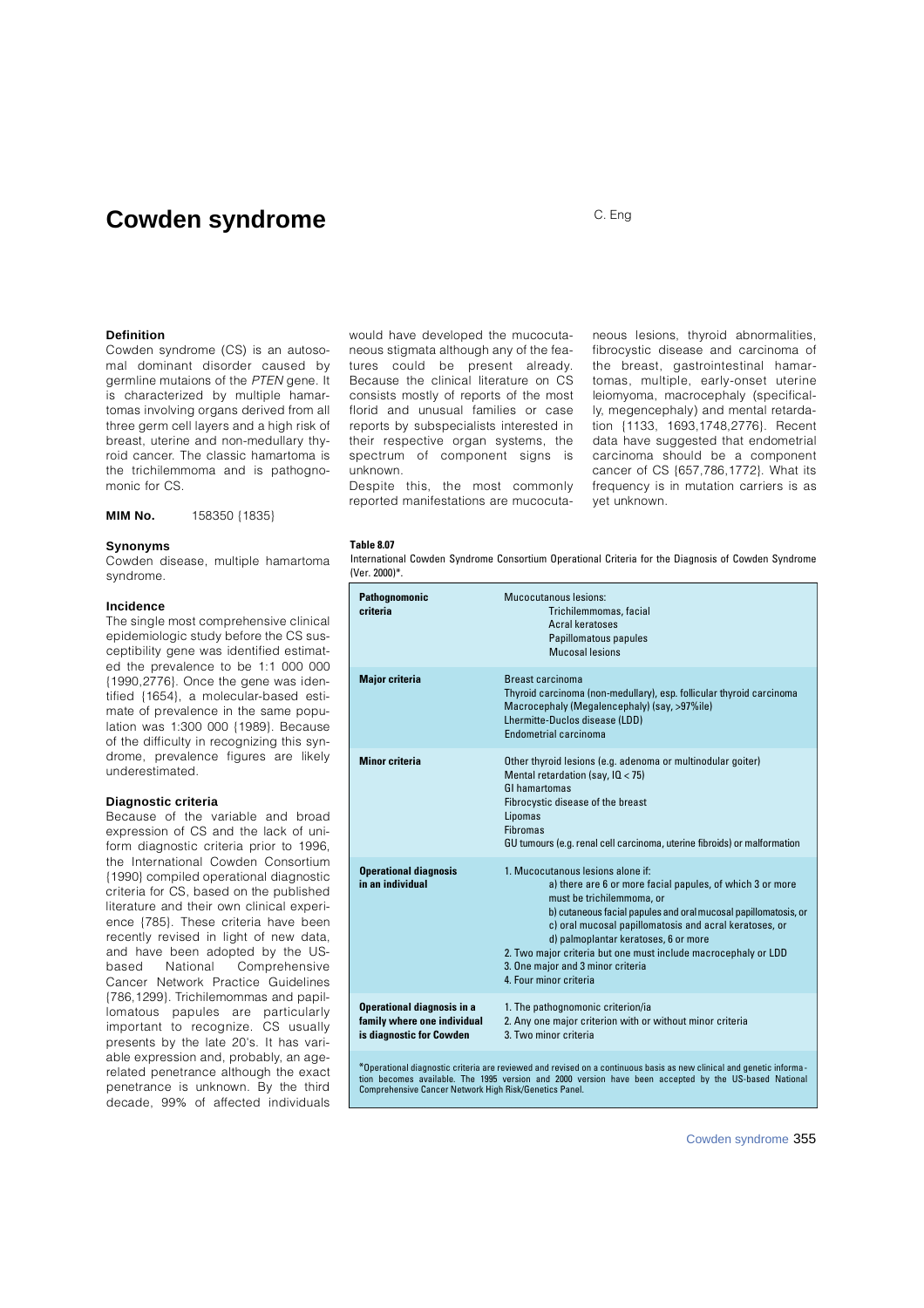## **Breast tumours**

## *Age distribution and penetrance*

Invasive carcinomas of the breast have been diagnosed as early as the age of 14 years and as late as in the 60's {1693}. However, the majority of CSrelated breast cancers occur after the age of 30-35 years {786,788}. A single population-based clinical study, without the benefit of genetic analysis, suggested that benign breast disease can occur in two-thirds of affected women while CS females have a 25-50% lifetime risk of developing invasive breast cancer {786,2776}. Male breast cancer can occur in CS as well but the frequency is unknown {817,1771}.

## *Clinical features*

It is believed that the clinical presentation of breast cancer in CS is no different from that of the general population. However, no formal data is currently availahle

## Pathology

Like other inherited cancer syndromes, multifocality and bilateral involvement is the rule. With regard to the individual cancers, even of the breast and thyroid, as of mid 1997, there has yet to be a systematic study published. There exists, however, one study which has attempted to look at benign and malignant breast pathology in CS patients. Although these are preliminary studies. without true matched controls, it is, to date, the only study that examines breast pathology in a series of CS cases. Breast histopathology from 59 cases belonging to 19 CS women was systematically analysed {2578}. Thirtyfive specimens had some form of malignant pathology. Of these, 31 (90%) had ductal adenocarcinoma, one tubular carcinoma and one lobular carcinoma-in-situ. Sixteen of the 31 had both invasive and in situ (DCIS) components of ductal carcinoma while 12 had DCIS only and two only invasive a deno carcinoma. Interestingly, it was noted that 19 of these carcinomas appeared to have arisen in the midst of densely fibrotic hamartomatous tissue. Benign breast disease is more common than malignant, with the former believed to occur in 75% of affected females. Fibrocystic disease of the b reast, breast hamartomas, and fibroadenomas are commonly seen.

### **Uterine tumours** *Age distribution and penetrance*

Since endometrial carcinomas have only recently been suggested to be a minor component of CS {786}, it is unknown what the true frequency is among mutation carriers or what the age distribution is. Anecdotal cases suggest that the frequency could be 6- 10% in affected women.

Benign tumours of the uterus are common in CS. Uterine leiomyomas are believed to occur in almost half of affected women {1693}. They are usually multi-focal and occur at a young age, even in the 20's. Other benign uterine pathologies such as polyps and hyperplasias have been found in CS patients but are of unknown frequency.

## *Clinical features*

There have been no systematic studies of uterine tumours in CS. Clinical observation and anecdotal reports suggest that the leiomyomas can become quite symptomatic, presenting with bleeding and pain. It is unclear if the clinical presentation of the endometrial carcinomas is different from that of sporadic c a s e s .

#### **Pathology**

There have been no systematic studies of uterine tumours in CS although it is believed that the histopathology is no  $d$  different from that of typical sporadic cases.

## *Prognosis and prognostic factors*

Whether the prognosis differs from sporadic cases is unknown.

## **Thyroid tumours**

#### *Age of distribution and penetrance*

Apart from breast cancer, the other major component cancer in CS is nonmedullary thyroid cancer. Nonmedullary th y roid carcinomas occur at a frequency of 3-10% of affected individuals, regardless of sex, in non-systematic clinical series {1693,2776}. It is unclear, however, whether the age of onset is earlier than that of sporadic cases.

Benign thyroid disease occurs in approximately 70% of affected individuals. Component features include multinodular goitre and follicular adenomas. These benign tumours can occur at any age and can even manifest in teenagers.

#### *Clinical features*

Many of the benign tumours in CS individuals remain asymptomatic. However, the most common presenting sign or symptom would be a neck mass. Like many inherited syndromes, CS thyroid lesions can be multifocal and bilobar.

#### **Pathology**

No systematic studies have been performed to examine the thyroid in CS. However, clinical observations and clinical reports suggest that the histology of the nonmedullary thyroid carcinoma is predominantly of the follicular type {786, 2776}

#### **Other tumours**

Dysplastic gangliocytoma of the cerebellum (Lhermitte-Duclos disease) is the major manifestation in the central nervous system. Peripheral lesions include verrucous skin changes, cobblestonelike papules, fibromas of the oral mucosa, multiple facial trichilemmomas and hamartomatous polyps of the colon.

#### **G e n e t i c s**

#### *Chromosomal location and mode of t r a n s m i s s i o n*

CS is an autosomal dominant disorder, with age related penetrance and variable expression {787}. The CS susceptibility gene, PTEN, resides on 10q23.3 {1651, 1654,1990}.

#### *Gene structure*

PTEN/MMAC1/TEP1 is comprised of 9 exons spanning 120-150 kb of genomic distance {1649,1651,1654,2777}. It is believed that intron 1 occupies much of this (approximately 100 kb). PTEN encodes a transcript of 1.2 kb.

## *Gene expression*

PTEN is expressed almost ubiquitously in the adult human. In normal human embryonic and foetal development, PTEN protein is expressed ubiquitously as well, although levels might change throughout development {1008}. PTEN is very highly expressed in the developing central nervous system as well as neural crest and its derivatives, e.g. enteric ganglia {1008}.

#### *Gene function*

PTEN encodes a dual specificity lipid and protein phosphatase [reviewed in {3043}]. It is the major 3-phosphatase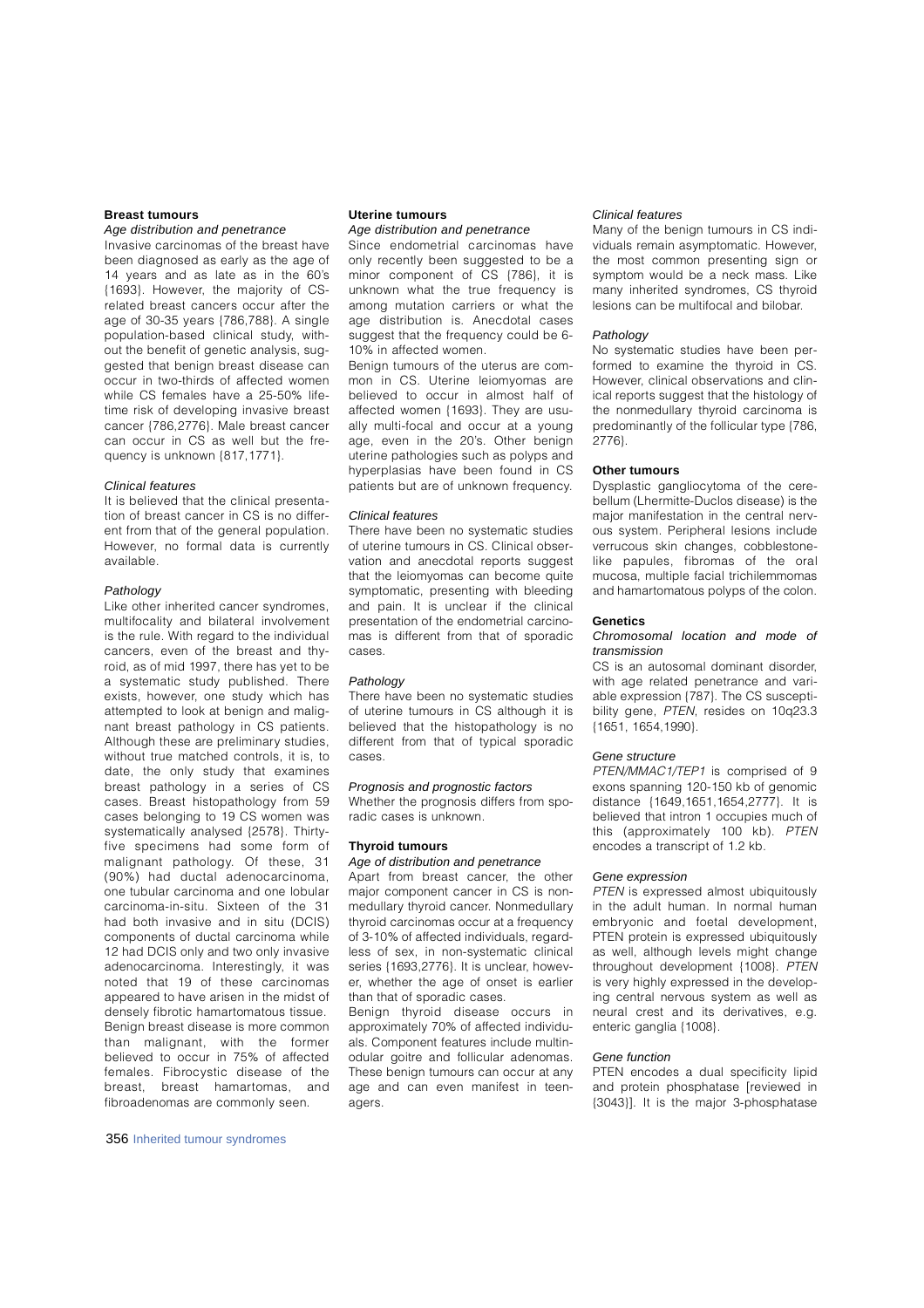acting in the phosphoinositol-3-kinase (PI3K)/Akt apoptotic pathway {1730, 2774}. To date, virtually all naturally occurring missense mutations tested abrogate both lipid and protein phosphatase activity, and one mutant, G129E, affects only lipid phosphatase activity [reviewed in {3043}]. Overexpression of PTEN results, for the most part, in phosphatase-dependent cell cycle arrest at G1 and/or apoptosis, depending on cell type [reviewed in {3043}]. There is also growing evidence that PTEN can mediate growth arrest independent of the PI3K/Akt pathway and perhaps independent of the lipid<br>phosphatase activity (3096-3098) phosphatase activity [ reviewed in {3042}].

Murine models null for Pten result in early embryonic death {688,2268,2817}. Hemizygous knock-out of Pten result in various neoplasias, and the spectra are different depending on the particular model. While the neoplasias are reminiscent of the component tumours found in the human syndrome, none of the three models are similar to CS.

#### *Mutation spectrum*

As with most other tumour suppressor genes, the mutations found in PTEN are scattered throughout all 9 exons. They comprise loss-of-function mutations<br>including missense, nonsense, missense, nonsense, frameshift and splice site mutations {309, 1771}. Approximately 30-40% of germline  $PTEN$  mutations are found in exon 5, although exon 5 represents 20% of the coding sequence. Further, approximately 65% of all mutations can be found in one of exons 5, 7 or 8 {309,  $1771$ 

Although  $PTEN$  is the major susceptiblity gene for CS, one CS family, without PTEN mutations, was found to have a germline mutation in BMPR1A, which is one of the susceptibility genes for juvenile polyposis syndrome {1250,3262}. Whether BMPR1A is a minor CS susceptiblity gene or whether this family with CS features actually has occult juvenile polyposis is as yet unknown.

## *Genotype-phenotype correlations*

Approximately 70-80% of CS cases, as strictly defined by the Consortium critieria, have a germline PTEN mutation {1654,1771}. If the diagnostic criteria are relaxed, then mutation frequencies drop to 10-50% {1723,1991,2959}. A formal study which ascertained 64 unrelated CS-like cases revealed a mutation frequency of 2% if the criteria are not met, even if the diagnosis is made short of one criterion {1772}.

A single research centre study involving 37 unrelated CS families, ascertained according to the strict diagnostic criteria of the Consortium, revealed a mutation frequency of 80% {1771}. Exploratory genotype-phenotype analyses revealed that the presence of a germline mutation was associated with a familial risk of developing malignant breast disease {1771}. Further, missense mutations and/or mutations 5' of the phosphatase core motif seem to be associated with a surrogate for disease severity (multiorgan involvement). One other small study comprising 13 families, with 8

PTEN mutation positive, could not find any genotype-phenotype associations {1989}. However, it should be noted that this small sample size is not suitable for statistical analyses and no conclusions should be drawn.

Previously thought to be clinically distinct, Bannayan-Riley-Ruvalcaba syndrome (BRR, MIM 153480), which is characterized by macrocephaly, lipomatosis, haemangiomatosis and speckled penis, is likely allelic to CS {1773}. Approximately 60% of BRR families and isolated cases combined carry a germline PTEN mutation {1774}. Interestingly, there were 11 cases classified as true CS-BRR overlap families in this cohort, and 10 of the 11 had a PTEN mutation. The overlapping mutation spectrum, the existence of true overlap families and the genotype-phenotype associations which suggest that the presence of germline PTEN mutation is associated with cancer strongly suggest that CS and BRR are allelic and are along a single spectrum at the molecular level. The aggregate term of PTEN hamartoma tumour syndrome (PHTS) has been suggested {1774}.

Recently, the clinical spectrum of PHTS has expanded to include subsets of Proteus syndrome and Proteus-like (non-CS, non-BRR) syndromes {3260}. Germline PTEN mutations in one case of macrocephaly and autism and hydrocephaly associated with VATER association have been reported {625,2341}.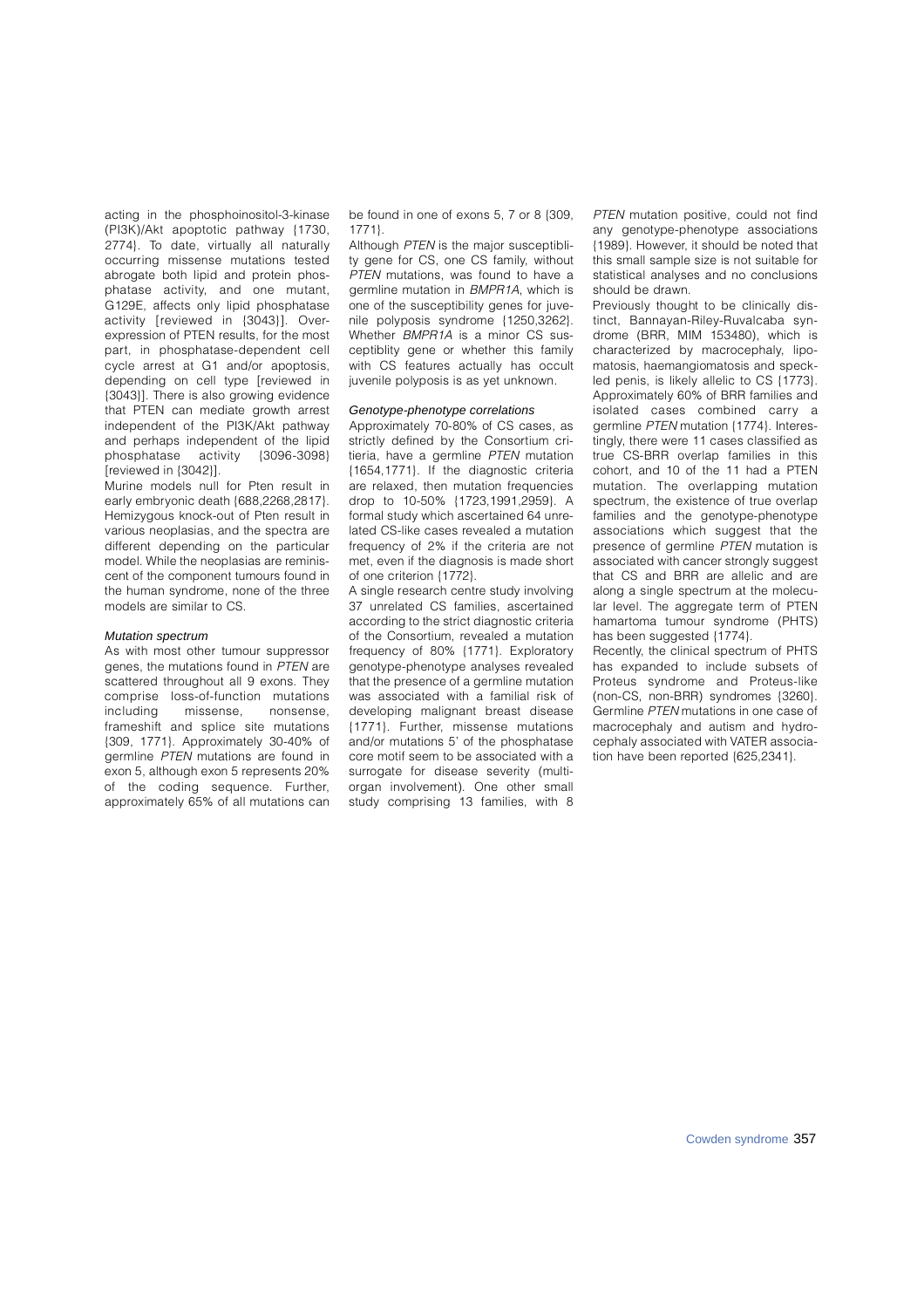# **Hereditary non-polyposis colon cancer (HNPCC)**

#### **Definition**

Hereditary nonpolyposis colorectal cancer (HNPCC) is an autosomal dominant disorder characterized by the development of colorectal cancer, endometrial cancer and other cancers due to inherited mutations in one of the DNA mismatch repair (MMR) genes {1725}.

### **MIM Nos.** {1835}

| Familial nonpolyposis colon |        |
|-----------------------------|--------|
| cancer, type 1              | 120435 |
| Familial nonpolyposis colon |        |
| cancer, type 2              | 120436 |
|                             |        |

#### **Synonyms**

Lynch syndrome, hereditary colorectal endometrial cancer syndrome {3007}, hereditary defective mismatch repair syndrome {595}.

#### **Incidence**

Approximately 2-5% of all cases of colorectal cancer are due to HNPCC {12}. The estimated frequency of carriers of a DNA mismatch repair gene mutation in the general population is one in 1000.

## **Diagnostic criteria**

The International Collaborative Group on HNPCC (ICG-HNPCC) proposed a set of diagnostic criteria (Revised Amsterdam Criteria) to provide uniformity in clinical studies {3010}. These criteria identify families that are very likely to represent HNPCC. Other widely used criteria are the Bethesda Criteria that can be used to identify families suspected of HNPCC that need testing for microsatellite instability {2398}.

## **Endometrial tumours**

Predisposed individuals from HNPCC families have a high risk (30-80%) of developing colorectal cancer. The most frequent extracolonic cancer is endometrial cancer. The lifetime risk of developing this cancer is 30-60% by age 70 {14,731,3009,3071}. HNPCC-associated endometrial cancer is diagnosed approx. 10 years earlier than in the general pop-

358 Inherited tumour syndromes

ulation. The mean age at diagnosis is 50 years. Patients with colorectal cancer associated with HNPCC have a better prognosis than patients with common sporadic colorectal cancer {2526,3070}. In contrast, a recent study showed that the survival of endometrial cancer associated with HNPCC does not differ significantly from endometrial cancer in the general population {305}.

## *Pathology of endometrial tumours*

In patients from families with proven germline mutations in the MMR genes, MLH1, MSH2, MSH6, or from (suspected) HNPCC families, the majority of endometrial tumours were reported to be of the endometrioid type with diverse grading and staging {650,2174}. Certain histopathologic features such as mucinous differentiation, solid-cribriform growth pattern, high grade and possible necrosis might suggest that a tumour is due to a mismatch repair defect {1481, 2174,2206}.

Loss of MLH1 protein expression occurs in endometrial cancer associated with HNPCC {235,650,1276, 1768,2174,2264} but also in 15-30 % of sporadic cancers with somatic inactivation of MLH1 {2518,2772}.

Abrogation of MSH2 and/or MSH6 protein expression, especially at a young age seems to be a more specific indicator for HNPCC {235, 650, 2174,2264}. Already in the hyperplastic precursor lesions such loss of expression can be encountered {235, 650}.

#### **Other cancers**

Many other cancers have been reported in HNPCC {13,14,3009,3010}. The frequency of specific cancers depends on the prevalence of the cancer in the background population {2178}. Cancer of the stomach for example is frequently observed in families from Finland and Japan, both countries with a high prevalence of stomach cancer in population. The ages at diagnosis of most cancers reported are earlier than their sporadic counterparts.

H.F.A. Vasen H. Moreau P. Peltomaki R. Fodde

#### **Table 8.08**

Revised Amsterdam Criteria.

There should be at least three relatives with colorectal cancer (CRC) or with an HNPCCassociated cancer: cancer of the endometrium, small bowel, ureter or renal pelvis.

- one relative should be a first degree relative of the other two,
- at least two successive generations should be affected,
- at least one tumour should be diagnosed before age 50,
- familial adenomatous polyposis should be excluded in the CRC case if any,
- tumours should be verified by histopathological examination.

#### **Table 8.09**

Bethesda Criteria.

- 1. Individuals with two HNPCC-related cancers, including synchronous and metachronous colorectal cancers or associated extracolonic cancers (endometrial, ovarian, gastric, hepatobiliary, small bowel cancer or transitional cell carcinoma of the renal pelvis or ureter)
- 2. Individuals with colorectal cancer and a first degree relative with colorectal cancer and/or HNPCC-related extracolonic cancer and/or colorectal adenoma; one of the can cers diagnosed at age <45 y, and the adenoma diagnosed at age <40 y
- 3. Individuals with colorectal cancer or endometrial cancer diagnosed at age <45 y
- 4. Individuals with right-sided colorectal cancer with an undifferentiated pattern on histopathology diagnosed at age <45 y
- 5. Individuals with signet-ring-cell-type colorectal cancer diagnosed at age <45 y
- 6. Individuals with adenomas diagnosed at age  $<$ 40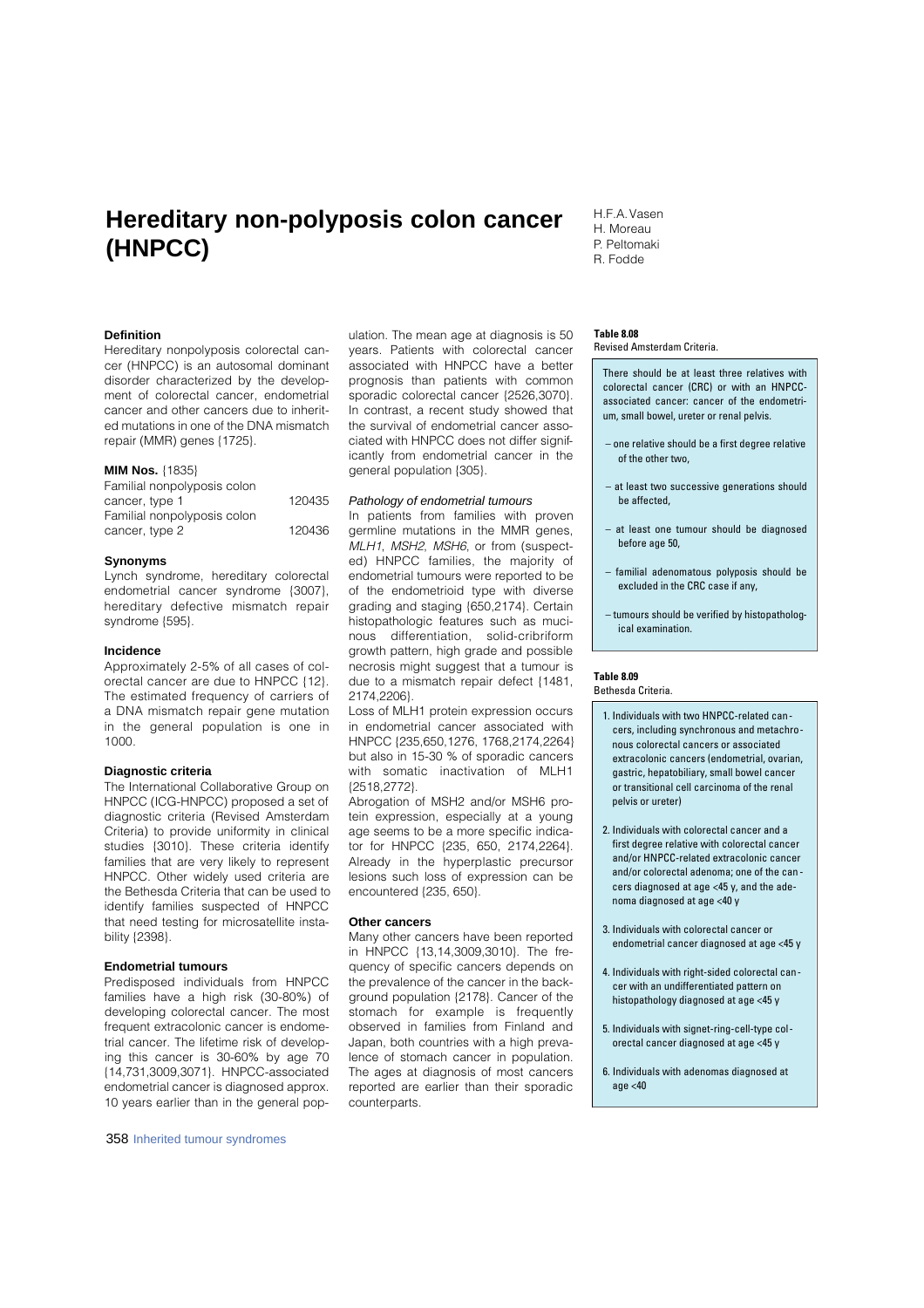#### **Genetics of** *MLH1***,** *MSH2***,** *MSH6 Chromosomal location and structure*

HNPCC is associated with germline mutations in five genes with verified or putative DNA mismatch repair function, viz. MSH2 (MutS homologue 2), MLH1 (MutL homologue 1), PMS2 (Postmeiotic segregation 2), MSH6 (MutS homologue 6), and possibly MLH3 (MutL homologue 3). Structural characteristics of these genes are given in Table 8.11. Endometrial cancer appears to be part of the syndrome in families with mutations in any one of these genes, but is particularly associated with MSH2 and MSH6 germline mutations {236,3011,3114}.

#### *Gene product*

HNPCC genes show ubiquitous, nuclear expression in adult human tissues, and the expression is particularly prominent in the epithelium of the digestive tract as well as in testis and ovary {860,1602, 3132}. These genes are also expressed in normal endometrium, and loss of protein expression is an early change in endometrial tumorigenesis. Studies of MSH2 or MLH1 mutation carriers have shown that these proteins may be lost already in atypical hyperplasia (precursor lesion of endometrial cancer) or even in endometrial hyperplasia without atypia in several months before the diagnosis of endometrial cancer, suggesting that immunohistochemical analysis of MSH2 and MLH1 proteins may be useful for pre-screening purposes in HNPCC patients {235,1277}.

#### *Gene function*

The protein products of HNPCC genes are key players in the correction of mis-

#### **Table 8.10**

Extracolonic cancer in 144 HNPCC families known at the Dutch HNPCC Registry.

| Cancer<br>site     | <b>Number</b> | Mean<br>age (yrs) | Range<br>(vrs) |
|--------------------|---------------|-------------------|----------------|
| <b>Endometrium</b> | 87            | 49                | $24 - 78$      |
| Stomach            | 26            | 51                | $23 - 82$      |
| Ureter/pyelum      | 24            | 55                | $37-72$        |
| Small howel        | 22            | 51                | $25 - 69$      |
| Ovarian cancer     | 28            | 48                | 19-75          |
| <b>Brain</b>       | 18            | 42                | $2 - 78$       |

## **Table 8.11**

Characteristics of HNPCC-associated human DNA mismatch repair genes.

| Gene             | <b>Chromosomal</b><br><b>location</b> | Length of<br>cDNA (kb) | <b>Number</b><br>of exons | Genomic<br>size (kb) | <b>References</b>                   |
|------------------|---------------------------------------|------------------------|---------------------------|----------------------|-------------------------------------|
| MSH <sub>2</sub> | 2p21                                  | 2.8                    | 16                        | 73                   | {1495,1680}<br>2213,2563}           |
| MLH <sub>1</sub> | 3p21-p23                              | 2.3                    | 19                        | $58 - 100$           | {353,1121,1494<br>1666, 1679, 2167} |
| PMS <sub>2</sub> | 7p22                                  | 2.6                    | 15                        | 16                   | {2008,2010}                         |
| MSH <sub>6</sub> | 2p21                                  | 4.2                    | 10                        | 20                   | ${30,2009.}$<br>2163,2563}          |
| MLH <sub>3</sub> | 14g24.3                               | 4.3                    | 12                        | 37                   | ${1674}$                            |

matches that arise during DNA replication {1496}. Two different MutS-related heterodimeric complexes are responsible for mismatch recognition: MSH2- MSH3 and MSH2-MSH6. While the presence of MSH2 in the complex is mandatory, MSH3 can replace MSH6 in the correction of insertion-deletion mismatches, but not single-base mispairs. Following mismatch binding, a heterodimeric complex of MutL-related proteins, MLH1- PMS2 or MLH1-MLH3, is recruited, and this larger complex, together with numerous other proteins, accomplishes mismatch repair. The observed functional redundancy in the DNA mismatch repair p rotein family may help explain why mutations in MSH2 and MLH1 are prevalent in HNPCC families, while those in MSH6, PMS2 and MLH3 are less frequent (and MSH3 mutations completely absent), although alternative hypotheses (e.g. based on the differential participation of the DNA mismatch repair proteins in apoptosis signaling {863}) have also been proposed.

It is not known why some female HNPCC patients develop endometrial cancer, while others develop colon cancer. Comparison of these two tumour types originating from identical germline mutation carriers suggests the existence of some important tissue-specific differences that may indicate different pathogenetic mechanisms. For example, acquired loss of MSH2 and MSH6 appears to characterize endometrial, but not colon carcinomas developing in patients with inherited mutations of MLH1 {2589}. Moreover, the general MSI patterns and target genes for MSI seem dif-

ferent in endometrial and colorectal cancers from HNPCC patients {1527}. Early inactivation of PTEN characterizes most endometrial cancers from HNPCC patients {3261} and tumorigenesis mediated by PTEN inactivation is accelerated by mismatch repair deficiency {3052}. Apart from biosynthetic errors, the DNA mismatch repair proteins also recognize and eliminate various types of endogenous and exogenous DNA damage, and differential exposure to such agents or variable capacity to correct lesions induced by them may also play a role in the organ-specific cancer susceptibility in HNPCC {655}.

#### *Gene mutations*

The International Collaborative Group on HNPCC maintains a database for HNPCC-associated mutations and polymorphisms (http://www.nfdht.nl). To date (May 2002), there are 155 different MSH2 mutations (comprising 39% of all mutations) and 200 (50%) MLH1 mutations reported to the database, together with 30 (8%), 5 (1%) and 10 (3%) mutations in MSH6, PMS2, and MLH3, respectively. Most MSH2 and MLH1 mutations are truncating {2214}. However, 30-40% of MLH1 and MSH6 mutations are of the missense type (leading only to an amino acid substitution), which constitutes a diagnostic problem concerning their pathogenicity. Besides commonly used theoretical predictions (evolutionary conservation status of the amino acid, conservativeness of the amino acid change occurrence of the variant in the normal population, co-segregation with disease phenotype) functional tests may be nec-

Hereditary non-polyposis colon cancer (HNPCC) 359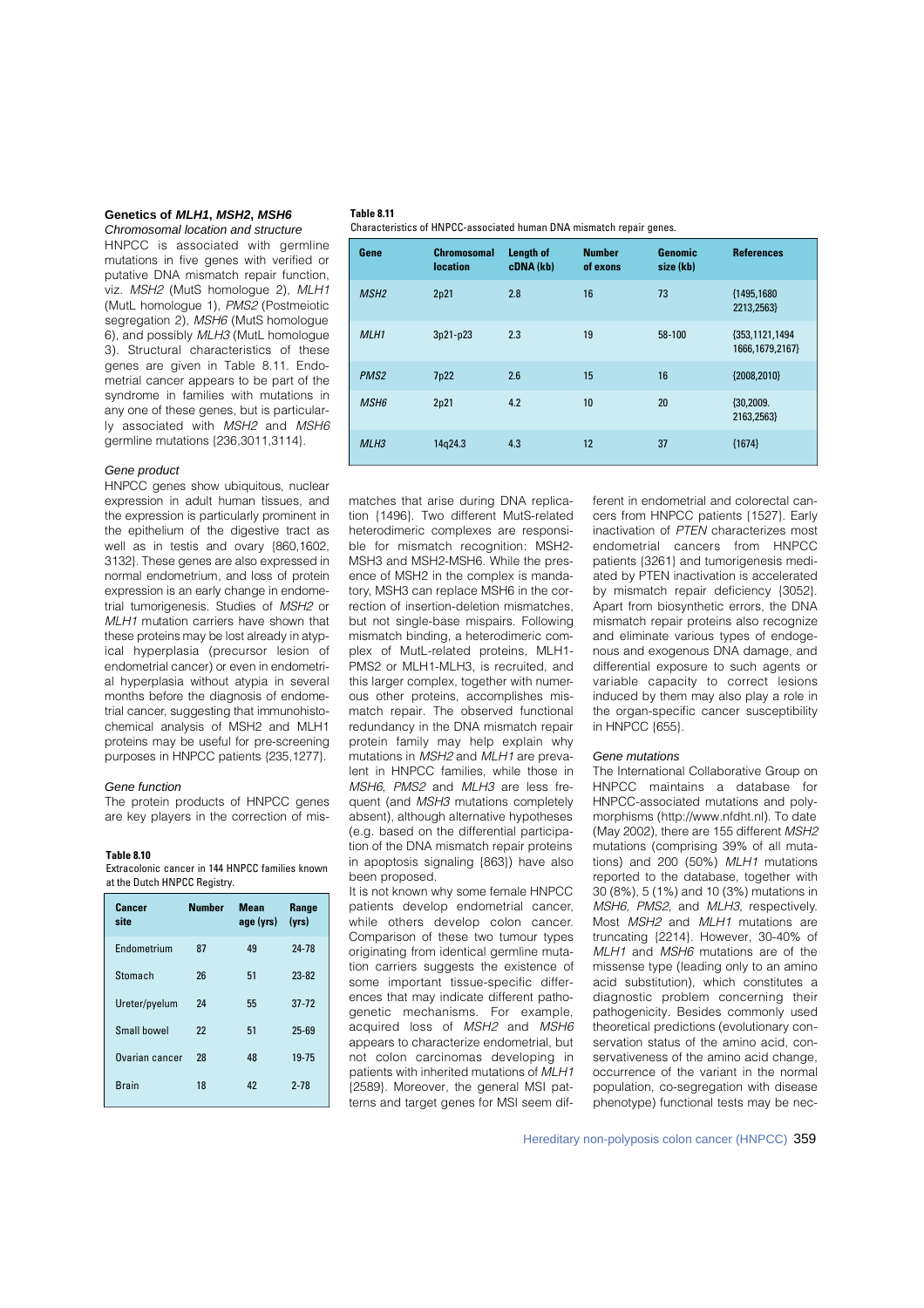essary in the evaluation of the pathogenicity of missense changes.

#### *Microsatellite instability*

Microsatellite instability (MSI) is the hallmark of tumours that arise in carriers of MLH1, MSH2, of MSH6 mutations. Overall, MSI is detected in approximately 15% of all colorectal cancers. It is measured as alterations in the length of simple repetitive genomic sequences, usually dinucleotide repeats, or mononucleotide runs. As these repeats have a tendency to form mismatches during DNA replication, a mismatch repair defect is expected to increase their mutation frequency. Because the definition of instability applied has been variable, in 1998 an international working group recommended the use of five markers to assess MSI {306}. Tumours are characterized as having high-frequency MSI (MSI-H) if two or more of the five markers show instability (i.e. have insertion/deletion mutations), or as having low-frequency MSI (MSI-L) if only one of the five markers shows instability. The distinction between microsatellite stable (MSS) and low frequency MSI (MSI-L) can only be accomplished if a greater number of markers is utilized. MSI analysis, in conjunction with immunohistochemistry, can greatly improve the efficacy of the molecular screening for HNPCC {650,2516}.

In one study, all 12 endometrial carcinomas from carriers of MLH1 and MSH2 germline mutations demonstrated an MSI-high phenotype involving all types of repeat markers, while this was found in only 4 out of 11 (36%) endometrial carcinomas from MSH6 mutation carriers {650}. In another study, MSI-patterns in endometrial cancers differed from those in colorectal cancers, even though the patients had identical predisposing mutations in the MMR genes MLH1 or MSH2 {1527}. In endometrial cancers, the pattern was more heterogeneous and involved a lower proportion of unstable markers per tumour and shorter allelic shifts for BAT markers. These results might point to gene-specific and/or organ-specific differences that may be important determinants of the HNPCC tumour spectrum.

## *Mutation spectrum*

Hereditary non polyposis colorectal cancer (HNPCC) is caused by germline mutations in one of 5 DNA mismatch repair genes (MMR): MSH2 {864}, MLH1 {353}, PMS1 {2010}, PMS2 {2010}, and MSH6 (formerly GTBP) {53,1884}. Other genes like  $EXO1$   $\{3161\}$ ,  $MLH3$ {1674,3162} and TGFbRII {1705} have been reported to possibly cause HNPCC-like syndromes, although no definitive evidence has been delivered yet, both in terms of pathogenicity and/or cosegregation with the disease of the alleged germline mutations in affected families.

To date, more than 300 different predisposing mutations have been identified, most in MSH2 and MLH1 and in families complying with the clinical Amsterdam criteria (AMS+) {2214}. Many HNPCC families, however, do not fully comply with these criteria, and in most of these cases the disease-causing mutations are yet unknown. Mutations in MSH6 have been found in atypical HNPCC families (see below).

In general, MMR mutations are scattered along the coding sequence of MSH2 and MLH1 and predict either the truncation of the corresponding protein products, or a subtler amino acid substitutions. These mutations appear evenly distributed throughout the coding regions of the main MMR genes, with some clustering in MSH2 exon 12 {2214} and MLH1 exon 16 {3115}. While most of the MSH2 mutations consist of frameshift or nonsense changes, MLH1 is mainly affected by frameshift or missense alterations. Most of the mutations found to date are unique, with a few common recurring ones {2214}. Genomic deletions have also been found at both loci {442,2070, 3116}. MSH2 deletions appear to be a very frequent cause of HNPCC, contributing for up to a quarter of the families selected by Amsterdam criteria  $\{3116\}$ . MLH1 deletions are less frequent than in MSH2 {1793,2070}. Southern analysis and/or other PCR-based methods to detect larger rearrangements at the genomic level {443} should be routinely employed when approaching the mutation analyses of these major mismatch repair genes.

#### *Genotype-phenotype correlations*

The combination of clinical (number and type of tumours, age of onset, clinical course of the disease, etc.) and genetic (different mismatch repair genes, truncating and missense mutations) hetero-

geneity in HNPCC represents an ideal opportunity to attempt the establishment of genotype-phenotype correlations. Unfortunately, and notwithstanding the large number of mutations and clinical data collected to date, no clear-cut correlations have been observed between specific MMR gene mutations and their clinical outcome. For example, the identification of identical mutations both in HNPCC and in Muir-Torre or Turcot syndrome does not support the existence of consistent genotype-phenotype correlations {179,1115,1494}.

The most reliable correlation found to date is the association between clear-cut pathogenic mutations at MSH2, MLH1 and MSH6, and the resulting spectrum of colorectal and extracolonic tumours. HNPCC kindreds due to MSH2 or MLH1 germline mutations are characterized by high penetrance and early onset of colo rectal and endometrial cancer. The diagnostic criteria, Amsterdam I and II, established by the International Collaborative Group on HNPCC {3008, 3010} well serve the purpose of selecting families with a high likelihood to carry MSH2 and MLH1 mutations {3117}. In addition to the fulfillment of the above criteria, other factors represent valid predictors of the presence of germline MSH2 and MLH1 mutations in HNPCC families. These include 1. young age at diagnosis of colorectal cancer, and 2. the occurrence of at least one patient with an extra-colonic cancer, such as those of the endometrium, small intestine, brain, and stomach, within an AMS+ HNPCC kindred. The frequency of mutations identified in these families increased to about 70% {3117}. Moreover, the occurrence of at least one patient with multiple synchronous or metachronous colorectal cancers, and the combined occurrence of colorectal cancer with endometrial cancer in one patient are very good predictors of MSH2 or MLH1 mutations {3117}.

The first reports on MSH6 germline mutations already indicated that the clinical phenotype differed from the "classical" HNPCC caused by MSH2 and MLH1 mutations  ${53,1884}$ . More recently, MSH6 germline mutations have been demonstrated in a considerable number of the atypical HNPCC families, i.e. not complying with the Amsterdam criteria (ACI and II) {1497,3039,3114,3160}. In general, the penetrance of colorectal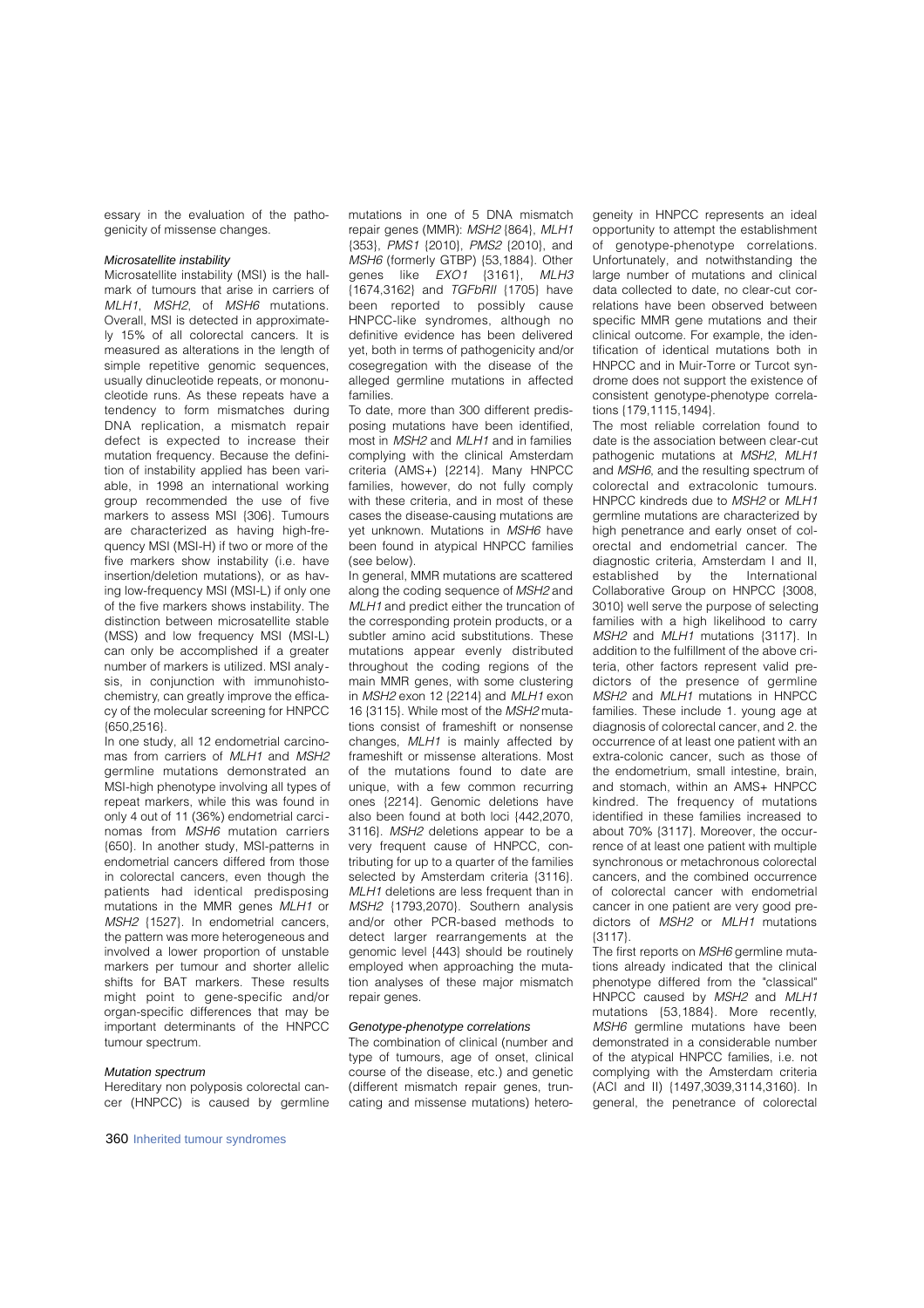cancer seemed to be reduced while endometrial cancer seems to represent a more important clinical manifestation among female MSH6 mutation carriers. Also, the mean age of onset of colorectal and endometrial cancer appeared to be delayed in families with MSH6 germline mutations {3011,3039,3114}. Notably,

MSI analysis of tumours from MSH6 mutation carriers suggests a reduced penetrance of the MSI-H phenotype and preferential instability at mononucleotide repeats {650,1497,3114,3160}.

An additional MSH6-associated clinical phenotype is the papillary transitional cell carcinoma of the ureter and renal

pelvis, observed in approx. 10% of the carriers from an extended MSH6 kindred {3039}. Notably, the lifetime cumulative risk of this tumour type in MLH1 or MSH2 mutation carriers is only 2.6% {2673}.

## **Ataxia telangiectasia syndrome**

A. Broeks L.J. van't Veer A.L. Borresen-Dale J. Hall

## **Definition**

Ataxia telangiectasia syndrome (A-T) is a rare, progressive neurological disorder that manifests at the toddler stage. The disease is characterized by cerebellar degeneration (ataxia), dilated blood vessels in the eyes and skin (telangiectasia), immunodeficiency, chromosomal instability, increased sensitivity to ionizing radiation and a predisposition to cancer, in particular leukaemias and lymphomas. Germline mutations in the ATM gene (ataxia telangiectasia mutated), homozygous or compound heterozygous, are the cause of this autosomal recessive disorder. Heterozygous carriers are phenotypically unaffected but exhibit an increased risk to develop breast cancer and often display a variety of age related disorders which may result in reduced life expectancy {2808}.

**MIM No.** 208900 {1835}

#### **Synonyms**

Louis-Bar Syndrome, A-T complementation group A (ATA), group C (ATC), group D (ATD) and group E (ATE). The different complementation groups are all linked to the ATM gene.

## **Incidence**

The rare A-T disease occurs in both genders and world wide among all races. The disease has an estimated incidence of one per 40,000 to one per 300,000 live births.

Approximately 0.2-1% of the general population has been estimated to be heterozygous carriers of a type of germline mutation in the  $ATM$  gene that in homozygous state causes the A-T syndrome.

#### **Tumours in A-T patients**

Individuals with A-T have a 50 to 150 fold excess risk of cancer, with approximately 70% being lymphomas and T cell leukaemias. In younger patients, an acute lymphoblastic leukaemia is most often of T-cell origin, although the pre-B common ALL of childhood has also been seen in A-T patients. When leukaemia develops in older A-T patients it is usually an aggressive T-cell leukaemia (T-PLL, T cell prolymphocytic leukaemia). Lymphomas are usually B cell types. A wide range of solid tumours makes up the remainder of the tumours seen in A-T patients and includes cancers of the breast, stomach, ovary and melanoma.

The presence of missense mutations in A-T patients has been associated with a milder clinical phenotype and altered cancer predisposition. In two British A-T families a T>G tranversion at base pair 7271 was found to be associated with a milder clinical phenotype, lower radiosensitivity but an increased risk of breast cancer. This increased risk was observed in both the homozygote and heterozygotes carriers of this modification (RR 12.7 p=0.0025) {2775}. This sequence alteration has subsequently been found in multiple-case breast cancer families. The expression and activity analyses of the ATM protein in heterozygous cell lines carrying this sequence change indicated that this mutation was dominant negative {462}.

## **Breast cancer in** *ATM* **heterozygotes**

Heterozygous carriers of ATM mutations have a higher mortality rate and an earlier age at death from cancer and ischemic heart disease than non-carriers {2808}. A-T heterozygotes have been reported to have a 3 to 8 fold increased risk of breast cancer. The association between ATM heterozygosity and breast cancer risk was initially found among blood relatives of A-T patients {2820}, and in almost every study of A-T relatives since an increased breast cancer risk has been detected {318,741,981,1291, 1334,2105,2257,2819}. Paradoxically, in the years following the cloning of the ATM gene {2546}, several studies investigating large breast cancer cohorts failed to find an increased incidence of ATM mutations of the type found in A-T patients, and a controversy arose regarding the role of ATM in breast can-<br>cer susceptibility {194,281,884}. cer susceptibility However, a number of recent studies, analysing the frequency of all type of ATM mutations, did confirm previous findings of an elevated breast cancer risk in ATM mutation carriers {129,351, 462,2592,2775}.

Hereditary non-polyposis colon cancer (HNPCC) 361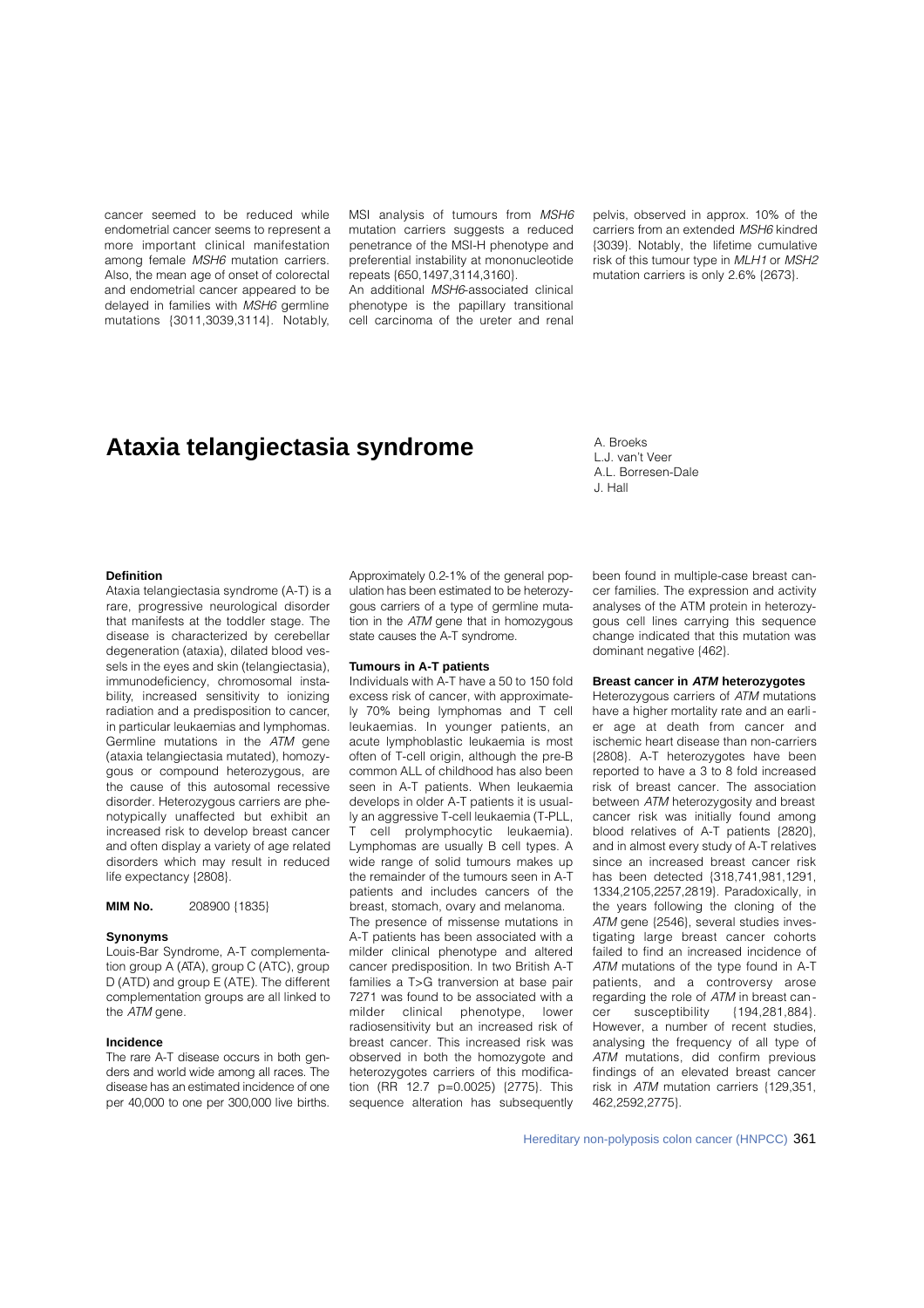## *Age distribution and penetrance*

Most of the studies finding an increased risk of breast cancer in A-T relatives point to an early onset of the disease. The penetrance has been difficult to estimate since most of the studies are small, and different mutations may have different effects. In several studies of A-T relatives the elevated risk is restricted to obligate carriers (mothers), and is not increased in other relatives according to their probability of being a mutation carrier. This may point to an interaction with environmental and/or other genetic factors contributing to the elevated breast cancer risk.

## *Clinical and pathological features*

No typical clinical or pathological features are so far known for ATM heterozygous breast cancer patients, other than early age at onset (before age 50) and frequent bilateral occurrence {351}.

#### *Response to therapy and prognosis*

ATM heterozygotes with breast cancer do not seem to exhibit acute radiation sensitivity as A-T patients do, and excessive toxicity has not been observed after radiotherapy {115,2331,3088}. It has however been speculated whether ATM heterozygous breast cancer patients have an increased risk of developing a second breast cancer after radiation treatment, and large multi-center studies are ongoing to answer this question.

There are only few studies evaluating the prognosis of A-T carriers with breast cancer, pointing to a long-term survival. This may be due to their tumours being more susceptible to cell killing by ionizing radiation than tumour cells in noncarriers {2809}.

#### **ATM expression in breast cancer**

Normal breast tissue shows a distinct pattern of ATM expression, the protein being found in the nucleus of the ductal epithelial cells and to a lesser extent in the surrounding myoepithelial cells. Decreased ATM expression is often observed in breast carcinomas {102, 1384} and ATM mRNA levels have also been found to be lower in invasive breast carcinomas than in normal tissues or benign lesions {3041}.

Significant loss of heterozygosity in sporadic breast tumours across chromosome 11q22-23 where the ATM gene is located has been reported {1118,1439, 1553,1754,2375}.

## **Table 8.12**

| Proposed ATM genotype / phenotype relationships {971}. |
|--------------------------------------------------------|
|--------------------------------------------------------|

| Genotype                 | <b>Phenotype</b>                                                                 |
|--------------------------|----------------------------------------------------------------------------------|
| ATM <sup>wt/wt</sup>     | Normal                                                                           |
| ATM <sup>trun/trun</sup> | Ataxia telangiectasia, High cancer risk                                          |
| ATM <sup>trun/mis</sup>  | Ataxia telangiectasia, Variant A-T?, High cancer risk?                           |
| ATM mis/mis              | Ataxia telangiectasia? Variant A-T?, High cancer risk?                           |
| ATM <sup>trun/wt</sup>   | A-T relatives, Elevated breast cancer risk, Increased age related disorders?     |
| ATM <sup>mis/wt</sup>    | Few A-T relatives, Moderate breast cancer risk? Increased age related disorders? |

#### **Genetics**

*Chromosomal location*

The ATM gene is located on human chromosome 11q22-23.

### *Gene structure*

The ATM gene has 66 exons scanning 150 kilobase of genomic DNA and is expressed in a wide range of tissues as an approximately 12-kilobase messenger RNA encoding a 350 kD serine/threonine protein kinase. The initiation codon falls within exon 4. The last exon is 3.8kb and contains the stop codon and a 3' untranslated region of about 3600 nucleotides {2983}.

#### *Gene expression*

The major 13 kb  $ATM$  transcript is observed in every tissue tested to date. Northern blots and RT-PCR products from various tissues failed to disclose any evidence of alternative forms within the coding region. However the first four exons, which fall within the 5'-untranslated region (UTR), undergo extensive alternative splicing. Differential polyadenylation results in 3'UTRs of varying lengths. These structural features suggest that ATM expression might be subject to complex post-transcriptional regulation {2547}.

#### *Gene function*

The ATM protein plays a central role in sensing and signalling the presence of DNA double-strand breaks (DSBs) formed in cells as a result of normal DNA metabolism (e.g. meiotic or V(D)J recombination) or damage caused by external agents. The kinase domain in the carboxy-terminal region of the protein contains the signature motifs of phosphatidylinositol 3-kinases. ATM's kinase activity is itself enhanced in response to DNA double-strand breaks resulting in a phosphorylation cascade activating many proteins each of which in turn affects a specific signalling pathway. These substrates include the protein p roducts of a number of well characterized tumour-suppressor genes including TP53, BRCA1 and CHEK2 which play important roles in triggering cell cycle arrest, DNA repair or apoptosis (reviewed in Shiloh et al. {2660}). Additional DSBinduced responses that are ATM dependent include the activation of transcription factors such as AP-1, p73 and NFKB, and deacetylation of chromatin proteins ( reviewed in Barzilai et al. {189}).

#### *Mutation spectrum in A-T patients*

Since the  $ATM$  gene was cloned  ${2546}$ more than 300 different A-T diseasecausing mutations have been reported. The profile of these has revealed that most are unique and uniformly distributed along the length of the gene, no mutational hotspots have been detected. The majority of A-T patients are compound heterozygotes having two different ATM mutations and patients homozygous for the same  $ATM$  mutation are rare. The predominate type of mutation found in the ATM gene in A-T patients results in a truncated and unstable ATM protein. Some A-T patients have a milder phenotype (variant A-T) that may be related to the presence of missense mutations or mutations producing an ATM protein retaining some normal function {1825,2592}.

#### *Genotype-phenotype correlations*

Gatti et al. {971}, in distinguishing between truncating mutations where no

362 Inherited tumour syndromes